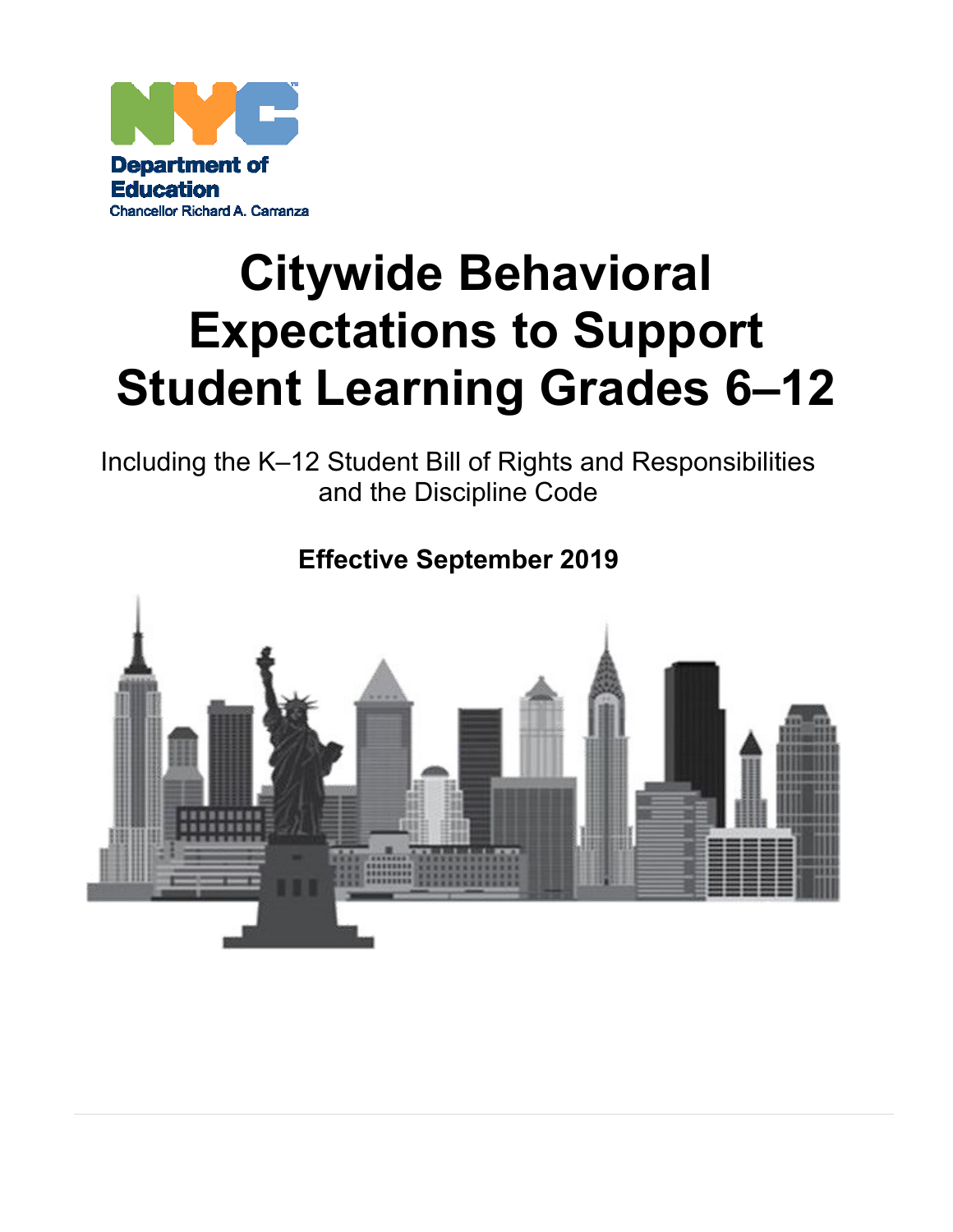

**Richard A. Carranza** *Chancellor*

**LaShawn Robinson** *Deputy Chancellor Division of School Climate and Wellness*

**Mark Rampersant** *Senior Executive Director Office of Safety and Youth Development*

It is the policy of the New York City Department of Education (NYCDOE) to provide equal educational opportunities without regard to actual or perceived race, color, religion, age, creed, ethnicity, national origin, alienage, citizenship/immigration status, disability, age, sexual orientation, gender (sex), gender identity, gender expression, or weight. It is also the policy of the NYCDOE to maintain an environment free of harassment on the basis of any of these grounds, including sexual harassment.

Inquiries regarding compliance with the anti-discrimination policy may be directed to: NYCDOE Office of Equal Opportunity, 65 Court Street, Brooklyn, New York 11201, (718) 935-3320.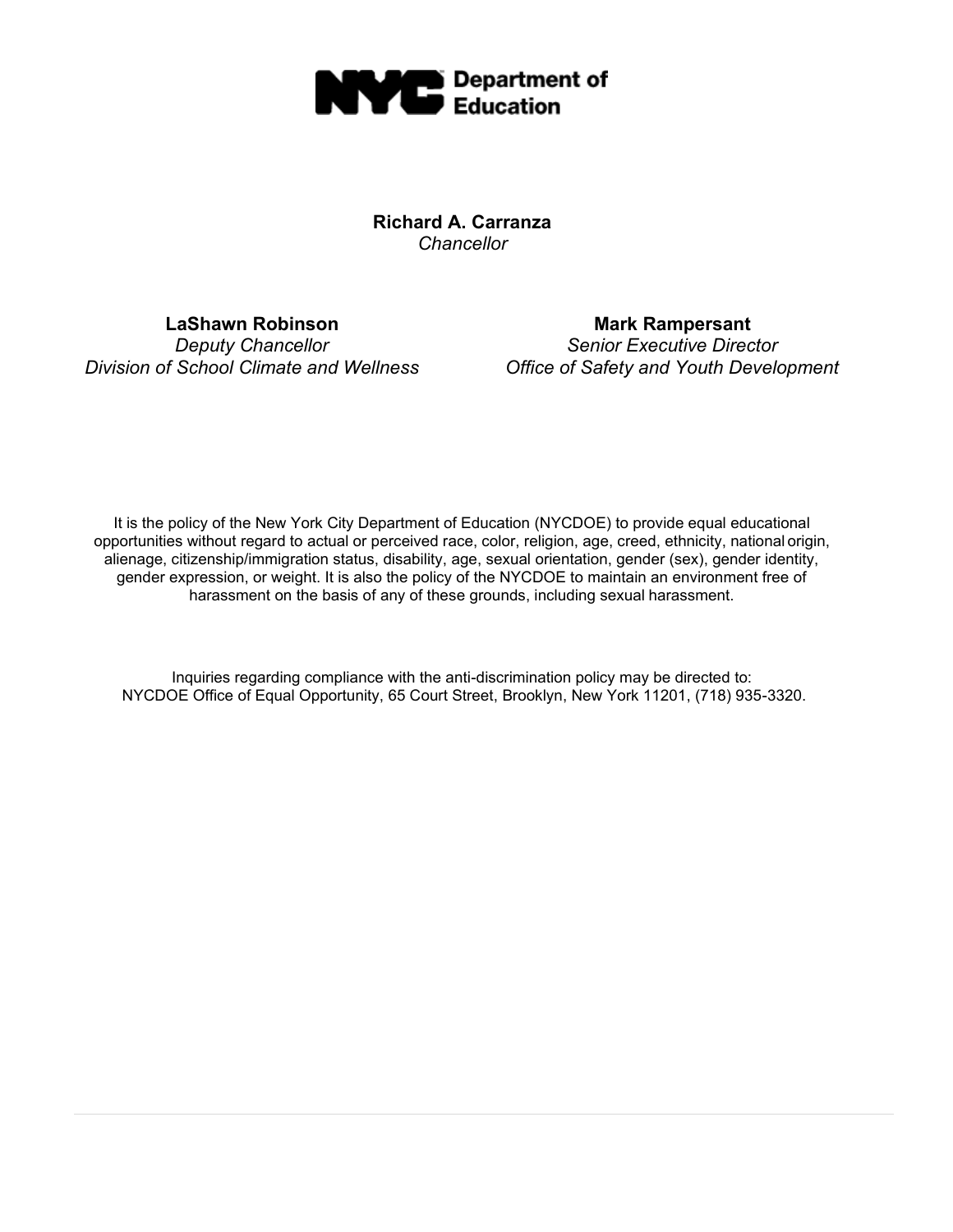# **TABLE OF CONTENTS**

# Citywide Behavioral Expectations to Support Student Learning

The New York City Department of Education (NYCDOE) is committed to ensuring that our schools are safe, secure, and orderly environments in which teaching and learning take place each day. A safe and supportive school depends upon the efforts of all members of the school community—teachers, students, administrators, parents, counselors, social workers, safety personnel, related service providers, cafeteria, custodial, and bus staff—to treat one another with mutual respect.

Included in this document is the K-[12 Student Bill of Rights and Responsibilities](https://www.schools.nyc.gov/StudentRights) [\(https://www.schools.nyc.gov/StudentRights\)](https://www.schools.nyc.gov/StudentRights), which promotes responsible student behavior and an atmosphere of dignity and respect by establishing guidelines to help students strive to become productive citizens in a diverse society.

# **Standards of Behavior**

<span id="page-2-0"></span>All members of the school community—students, staff, and parents—must know and understand the standards of behavior to which all students are expected to live up, as well as the appropriate responses, if these standards are not met.

The Citywide Behavioral Expectations to Support Student Learning (including the Discipline Code) provide descriptions of conduct that meet the standards of behavior expected of NYC students, and it also outlines conduct that does not meet these standards. It includes ranges of supports and interventions and also permissible disciplinary responses that schools may use to address misconduct.

These Citywide Behavioral Expectations apply to all students in NYCDOE schools.

# **Contents**

| L.        |  |
|-----------|--|
| Ш.        |  |
| III.      |  |
| IV.       |  |
| V.        |  |
|           |  |
| $1_{-}$   |  |
| 2.        |  |
| 3.        |  |
| 4.        |  |
| 5.        |  |
| $\bullet$ |  |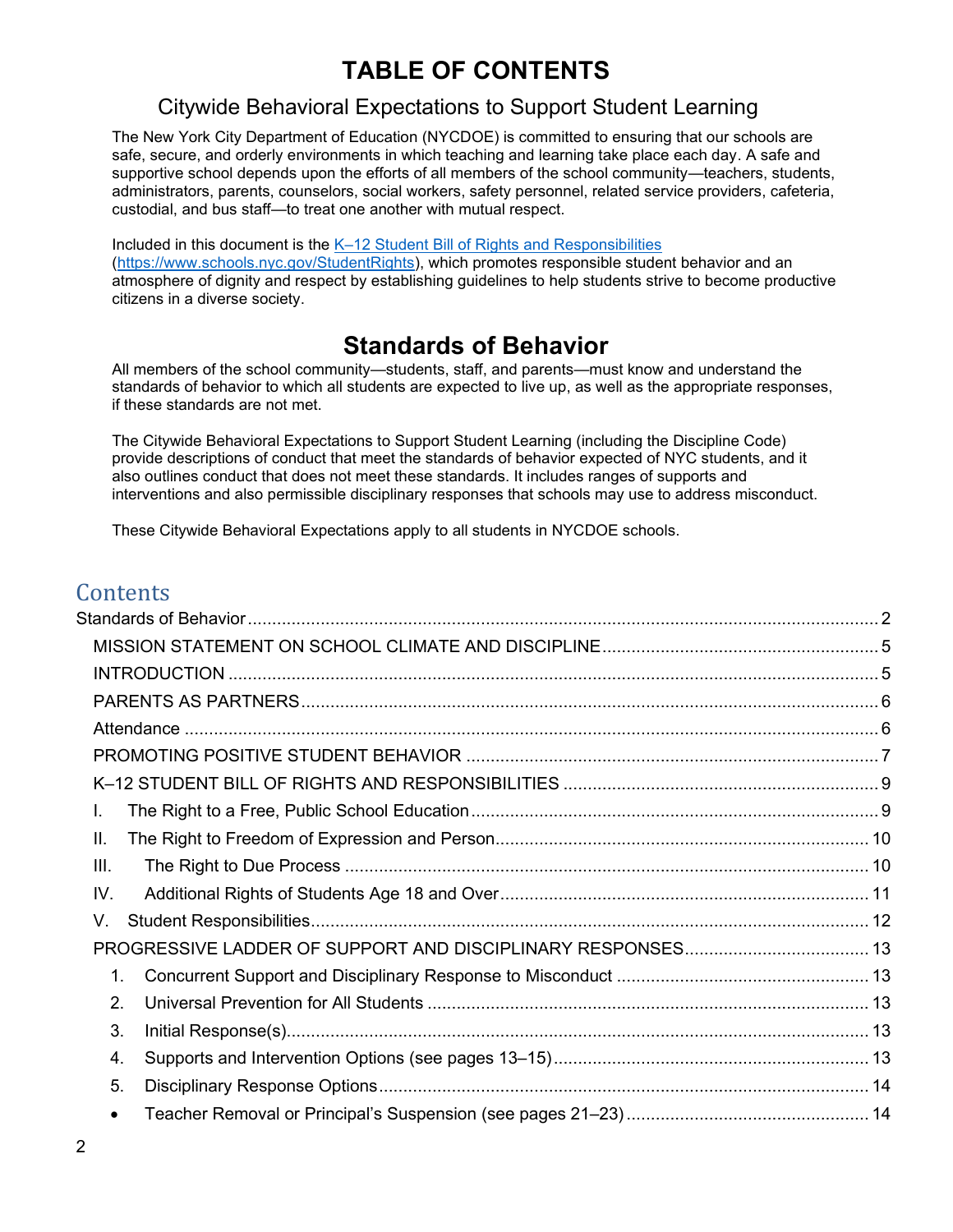| $\bullet$                                                                                             |  |
|-------------------------------------------------------------------------------------------------------|--|
|                                                                                                       |  |
|                                                                                                       |  |
|                                                                                                       |  |
|                                                                                                       |  |
|                                                                                                       |  |
|                                                                                                       |  |
|                                                                                                       |  |
|                                                                                                       |  |
|                                                                                                       |  |
|                                                                                                       |  |
|                                                                                                       |  |
|                                                                                                       |  |
|                                                                                                       |  |
|                                                                                                       |  |
| Functional Behavior Assessments (FBAs) and Behavior Intervention Plans (BIPs)  24                     |  |
|                                                                                                       |  |
|                                                                                                       |  |
|                                                                                                       |  |
|                                                                                                       |  |
|                                                                                                       |  |
| Dispositional Options for Superintendent's Suspensions Requiring Approval by the Chancellor or        |  |
|                                                                                                       |  |
|                                                                                                       |  |
|                                                                                                       |  |
|                                                                                                       |  |
|                                                                                                       |  |
|                                                                                                       |  |
|                                                                                                       |  |
|                                                                                                       |  |
|                                                                                                       |  |
|                                                                                                       |  |
|                                                                                                       |  |
|                                                                                                       |  |
|                                                                                                       |  |
| Student supports and interventions may be used in lieu of or in tandem with disciplinary responses 32 |  |
|                                                                                                       |  |
|                                                                                                       |  |
| Student supports and interventions may be used in lieu of or in tandem with disciplinary responses 33 |  |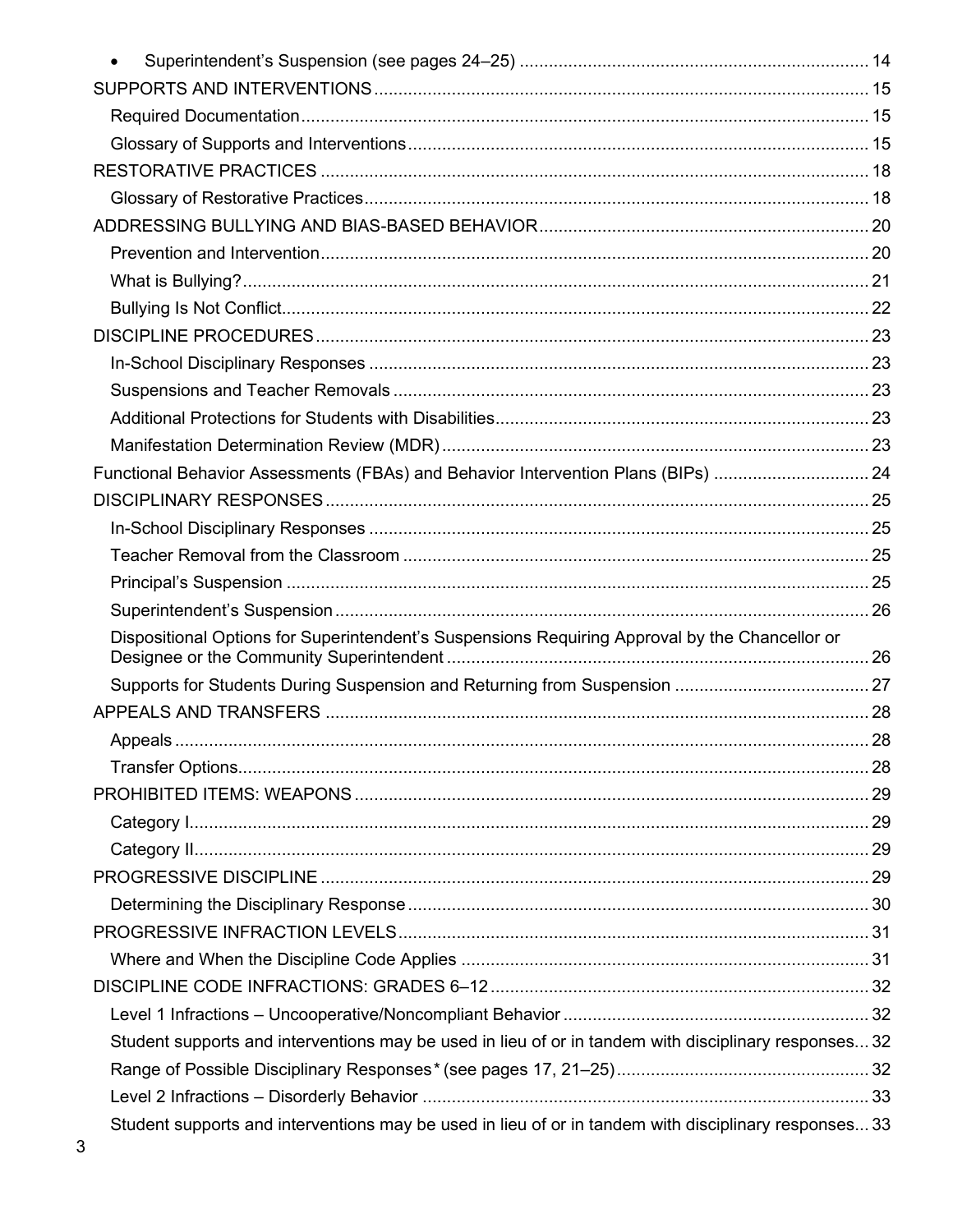| Student supports and interventions may be used in lieu of or in tandem with disciplinary responses 34 |  |
|-------------------------------------------------------------------------------------------------------|--|
|                                                                                                       |  |
|                                                                                                       |  |
| Student supports and interventions may be used in lieu of or in tandem with disciplinary responses 35 |  |
|                                                                                                       |  |
|                                                                                                       |  |
| Student supports and interventions may be used in lieu of or in tandem with disciplinary responses 36 |  |
|                                                                                                       |  |
|                                                                                                       |  |
|                                                                                                       |  |
| Student supports and interventions may be used in tandem with disciplinary responses 38               |  |
|                                                                                                       |  |
|                                                                                                       |  |
| Student supports and interventions may be used in tandem with disciplinary responses 39               |  |
|                                                                                                       |  |
|                                                                                                       |  |
| Student supports and interventions may be used in tandem with disciplinary responses 38               |  |
|                                                                                                       |  |
|                                                                                                       |  |
| Student supports and interventions may be used in tandem with disciplinary responses 39               |  |
|                                                                                                       |  |
|                                                                                                       |  |
| Student supports and interventions may be used in tandem with disciplinary responses 40               |  |
|                                                                                                       |  |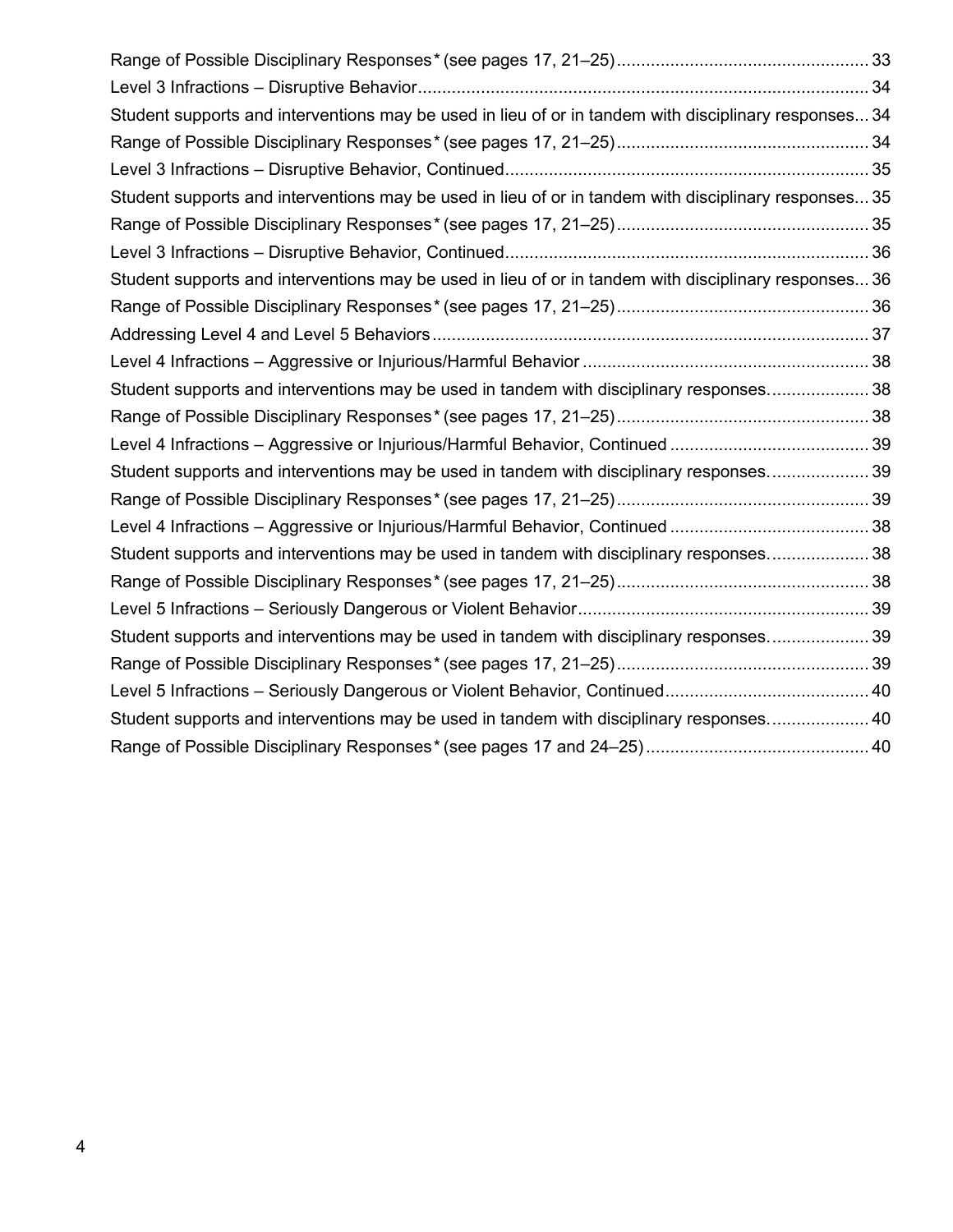# **MISSION STATEMENT ON SCHOOL CLIMATE AND DISCIPLINE**

<span id="page-5-0"></span>In late July 2015, the de Blasio administration issued a new "[Mission Statement on School Climate and](https://www1.nyc.gov/site/sclt/impact/impact.page) [Discipline](https://www1.nyc.gov/site/sclt/impact/impact.page)" (<https://www1.nyc.gov/site/sclt/impact/impact.page>) adopting one of the Leadership Team's recommendations. This mission statement is below.

The New York City Mayor's Office, New York City Department of Education, and New York City Police Department believe the City's schools must foster environments most conducive to learning. We believe all children deserve such environments and that all children have the potential to learn and succeed. That means, first and foremost, that our schools must be safe. It also means that, in keeping them safe, we must preserve their essential character as places of learning, while serving the needs of the whole child.

New York City believes that overly punitive methods of discipline are not in the best interests of students, fail to advance school safety, and can harm students' long-term potential. Research has shown that students facing disciplinary measures, and the schools they attend, are better served by providing positive supports that teach students the social, emotional, and behavioral skills necessary to participate and learn. Therefore, New York City will train school personnel and safety personnel in research-driven best practices on how to to provide these supports, including providing enhanced support to students with special needs or those suffering from trauma due to exposure to poverty or violence. Recognizing that some schools will need additional resources, as well as training, New York City will provide the staffing support needed to implement progressive forms of discipline in particularly high-needs schools. We will build on local and national models to simultaneously improve school climate and safety. In this way, New York City will reduce the use of suspensions as a disciplinary tool and will eliminate the use of summonses and arrests for minor school misbehavior, while continuing to advance school safety.

New York City does not tolerate discrimination and will use every tool to eliminate inconsistencies and disparities in the discipline of students based on actual or perceived race, color, religion, age, creed, ethnicity, national origin, alienage, citizenship/immigration status, disability, age, sexual orientation, gender (sex), gender identity, gender expression, or weight.

# **INTRODUCTION**

<span id="page-5-1"></span>The manner in which students conduct themselves in school is a major factor in establishing and maintaining a safe and respectful school community. To promote positive student behavior, all members of the school community—students, staff, and parents—must know and understand, the standards of behavior that all students are expected to live up to, the supports and interventions that will be used to address misconduct, and the disciplinary responses if behavioral standards are not met.

It is essential that schools set aside time to review with students these standards of behavior, the [K-12](https://www.schools.nyc.gov/StudentRights) [Student Bill of Rights and Responsibilities](https://www.schools.nyc.gov/StudentRights) [\(https://www.schools.nyc.gov/StudentRights\)](https://www.schools.nyc.gov/StudentRights), and the [NYCDOE](https://nycdoe.sharepoint.com/sites/D-CodePhaseone/Shared%20Documents/D-Code%20Revisions%20%26%20Recommendations/Stage%201%20-%20Summer%202019/NYCDOE%20Internet%20Acceptable%20Use%20and%20Safety%20Policy%20(IAUSP)) [Internet Acceptable Use and Safety Policy \(IAUSP\)](https://nycdoe.sharepoint.com/sites/D-CodePhaseone/Shared%20Documents/D-Code%20Revisions%20%26%20Recommendations/Stage%201%20-%20Summer%202019/NYCDOE%20Internet%20Acceptable%20Use%20and%20Safety%20Policy%20(IAUSP)) [\(https://www.schools.nyc.gov/school-life/policies-for](https://www.schools.nyc.gov/school-life/policies-for-all/internet-acceptable-use-policy)[all/internet-acceptable-use-policy\)](https://www.schools.nyc.gov/school-life/policies-for-all/internet-acceptable-use-policy). This review should be age-appropriate so that all students know and understand the behavior expected of them when they are in school, including when they are accessing and using the NYCDOE's internet systems, regardless of their physical location. This adjustment is especially important when working with children in the early childhood grades, given their developmental capacity to understand behavior and responses. All students, regardless of age, should be engaged in discussion of the school community's expectations and should be active participants in creating classroom "ground rules" for their behavior.

Equally imperative, all school faculty and staff must affirm clear and consistent behavioral expectations that set the tone for a safe, orderly, and respectful school community. School faculty and staff must be firm, fair, and consistent in addressing student behavior in a manner that enables students to learn from their mistakes and be accountable for their misconduct.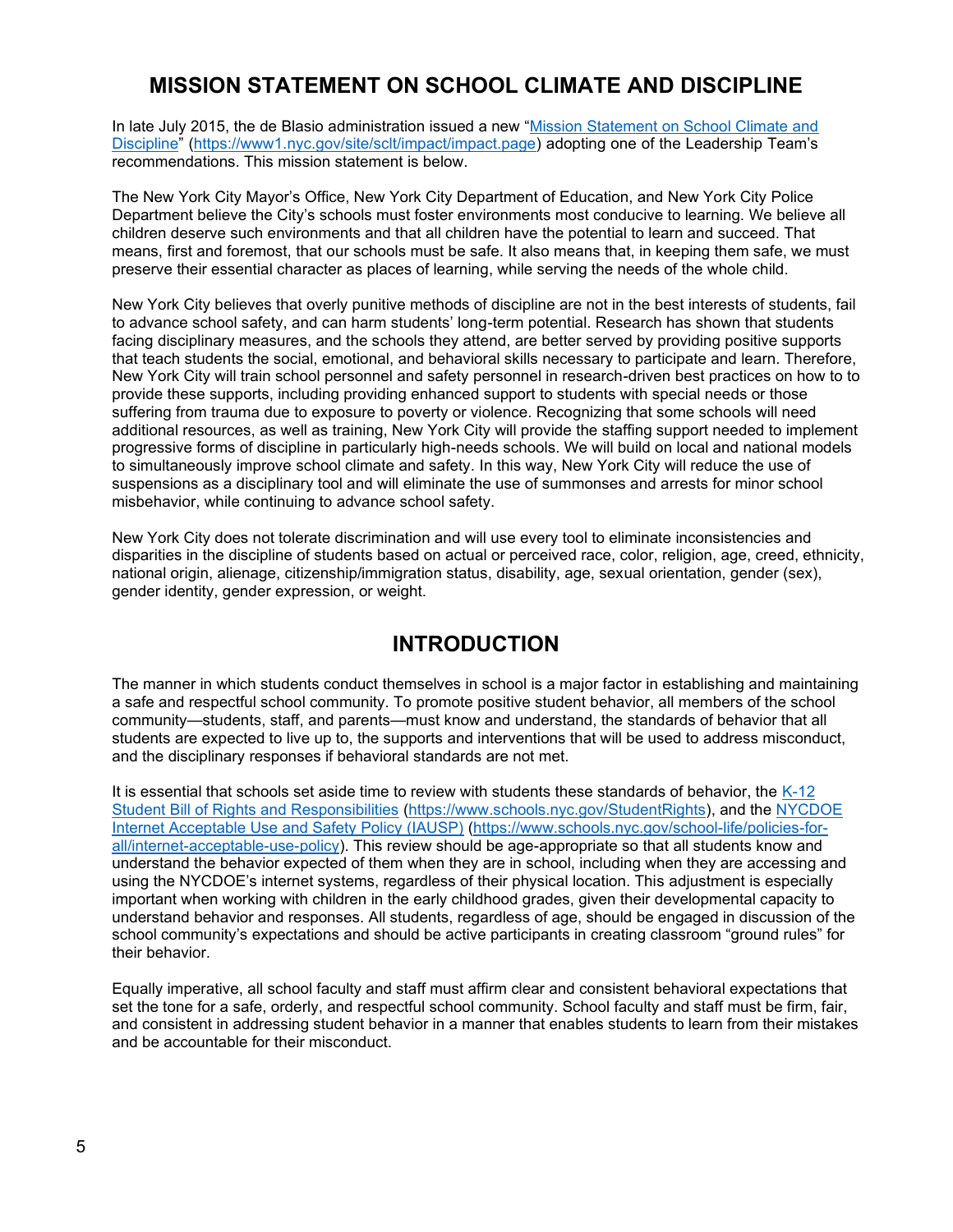# <span id="page-6-0"></span>**PARENTS AS PARTNERS**

\*Note: In this document, "parent" refers to the child's parent or guardian or any person in a parental or custodial relationship to the child. This includes: birth or adoptive parent, stepparent, legally-appointed guardian, foster parent, and "person in parental relation" to a child attending school. "Person in parental relation" refers to a person who has assumed the care of a child because the child's parents or guardians are not available, whether due to, among other things, death, imprisonment, mental illness, living outside the state, or abandonment of the child.

Students, parents, and school staff all have a role in making schools safe and must work together to achieve this goal. School staff should keep parents informed of their child's behavior and engage parents as partners in addressing areas of concern. Outreach to parents can include, but is not limited to, a phone call, an inperson conference, and written communication. To ensure that parents are able, encouraged, and supported to become active and involved partners in promoting a safe, supportive school environment, they should become familiar with the Discipline Code. Schools are recommended to provide these supports:

- School officials are responsible for sharing the information in this document with students, parents, and staff. Schools are encouraged to provide workshops for parents on understanding the Code and how best to work with the school to support their child's social emotional growth.
- Educators are responsible for informing parents about their child's behavior and for nurturing the skills that students need to succeed in school and in society. Parents are encouraged to discuss with their child's teachers and other school staff any issues that may affect student behavior and strategies that might be effective in working with the student.

It is important that there is meaningful consultation and communication between the school and the home. Schools must arrange for interpretation and translation services, if necessary, to communicate with a parent. Guidance conferences attended by the principal or their designee, a school counselor, the student's parents, and one or more of the student's teachers are an effective means of encouraging parental input and should be held with students, when appropriate.

Parents who want to discuss supports and interventions in response to student behavior should contact their child's school, including the Parent Coordinator, or, if necessary, the Family Support Coordinator in your District Office. Please use the following web page for guidance about the appropriate people in your school or district to reach and for information to look up their contact information: [https://www.schools.nyc.gov/school](https://www.schools.nyc.gov/school-life/support/get-help)[life/support/get-help](https://www.schools.nyc.gov/school-life/support/get-help) .

In the event that a student engages in inappropriate behavior that violates the Discipline Code, the principal or principal's designee must report the behavior to the student's parents. When a student is believed to have committed a crime, the police and the parent must be notified. See [Chancellor's Regulation A](https://nycdoe.sharepoint.com/sites/D-CodePhaseone/Shared%20Documents/D-Code%20Revisions%20%26%20Recommendations/Stage%201%20-%20Summer%202019/Chancellor%27s%20Regulation%20A-412)-412 [\(https://www.schools.nyc.gov/school-life/policies-for-all/chancellors-regulations/volume-a-regulations\)](https://www.schools.nyc.gov/school-life/policies-for-all/chancellors-regulations/volume-a-regulations) for more information.

# <span id="page-6-1"></span>**Attendance**

Attendance at school is vital to a student's academic progress and success. School personnel must ensure that appropriate outreach, intervention, and supports are provided for students with patterns of absences. The school's Attendance or Pupil Personnel Committee should review cases of absenteeism, chronic absenteeism, and/or truancy and should involve attendance teachers, deans, guidance counselors, teachers, social workers, and other school staff to facilitate a resolution.

School staff must meet with the student and parents in order to determine needed supports and an appropriate course of action which may include, but is not limited to: guidance intervention, family conferences, referral for counseling, changes in academic program, contracts, and/or referral to tutoring or after-school programs. A range of [Preventive Service Models \(https://www1.nyc.gov/site/acs/child](https://www1.nyc.gov/site/acs/child-welfare/preventive-services.page)[welfare/preventive-services.page\)](https://www1.nyc.gov/site/acs/child-welfare/preventive-services.page) are offered by community-based organizations contracted by the [NYC](https://nycdoe.sharepoint.com/sites/D-CodePhaseone/Shared%20Documents/D-Code%20Revisions%20%26%20Recommendations/Stage%201%20-%20Summer%202019/NYC%20Administration%20for%20Children%27s%20Services) [Administration for Children's Services](https://nycdoe.sharepoint.com/sites/D-CodePhaseone/Shared%20Documents/D-Code%20Revisions%20%26%20Recommendations/Stage%201%20-%20Summer%202019/NYC%20Administration%20for%20Children%27s%20Services) [\(https://www1.nyc.gov/site/acs/about/about.page\)](https://www1.nyc.gov/site/acs/about/about.page). Being familiar with these options helps families and schools understand how a preventive service might be useful in addressing the cause of absence.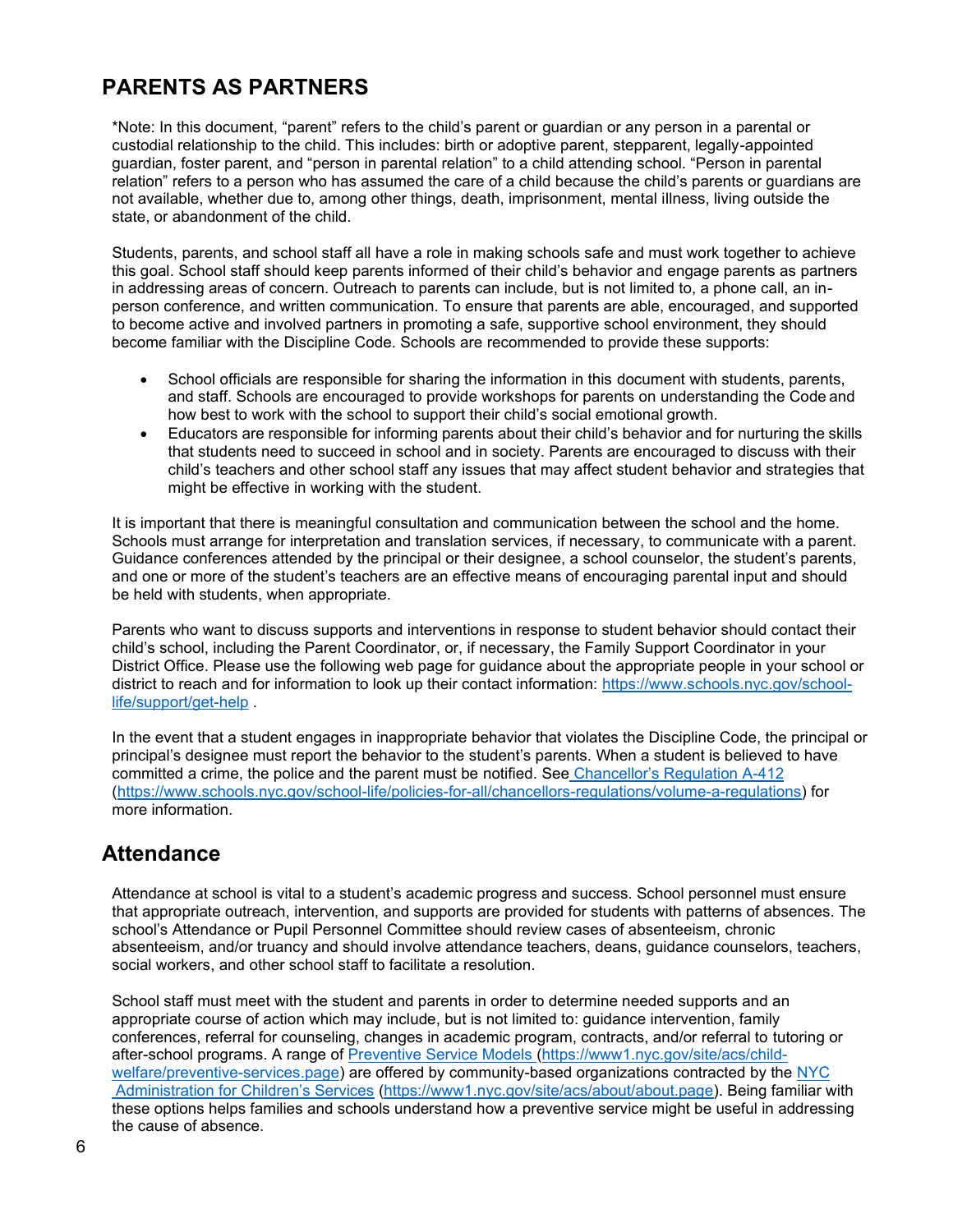Schools are also responsible for developing and publishing a set of attendance policies which share the benefits of the attendance standards and which also define the absences (or lateness occurrences) that are considered excused, the documentation that is required, and the appropriate responses. For more information, see [Chancellor's Regulation A](https://www.schools.nyc.gov/school-life/policies-for-all/chancellors-regulations/volume-a-regulations)-210 [\(https://www.schools.nyc.gov/school-life/policies-for](https://www.schools.nyc.gov/school-life/policies-for-all/chancellors-regulations/volume-a-regulations)[all/chancellors-regulations/volume-a-regulations\)](https://www.schools.nyc.gov/school-life/policies-for-all/chancellors-regulations/volume-a-regulations).

# <span id="page-7-0"></span>**PROMOTING POSITIVE STUDENT BEHAVIOR**

School culture and climate have a profound impact on students' academic progress and their relationships with peers and adults. Each school is expected to promote a positive school culture that provides students with a supportive environment in which to grow both socially and academically.

Schools are expected to take a proactive role in nurturing students' pro-social behavior. Social emotional learning must be a basic component of a school's program of universal prevention for all students. Effective social emotional learning helps students develop fundamental life skills, including:

- Recognizing and managing emotions
- Developing caring and concern for others
- Establishing positive relationships
- Making responsible decisions
- Handling challenging situations constructively and ethically



When students develop these skills, they experience more positive relationships with peers, engage in more productive social behaviors, and are less likely to engage in misconduct.

Establishing a schoolwide multi-tiered system of supports (MTSS) is essential to ensuring that the right supports are in place and that schools are implementing progressive discipline. MTSS is a comprehensive system that screens all students and provides targeted interventions, as needed. The goal of these supports is to foster resiliency and the pro-social skills that students need to succeed in the classroom and beyond.

School staff members are also responsible for addressing inappropriate student behaviors that disrupt learning. Administrators, teachers, counselors, and other school staff are expected to engage all students in intervention and prevention strategies that address a student's behavioral issues and discuss these strategies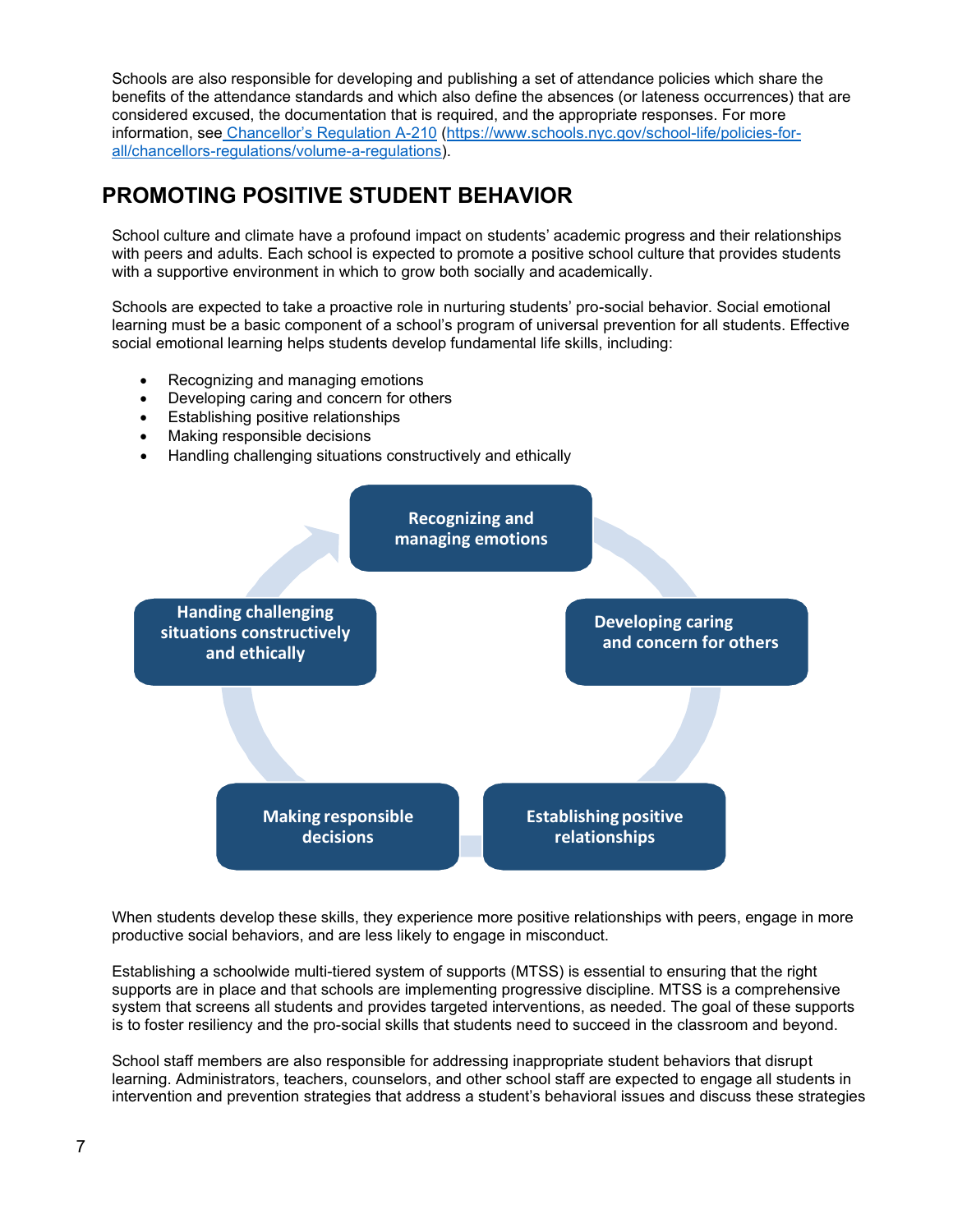with the student and their parents. For further information regarding behavioral crisis de-escalation and intervention, please see [Chancellor's Regulation](https://www.schools.nyc.gov/school-life/policies-for-all/chancellors-regulations/volume-a-regulations) A-411 [\(https://www.schools.nyc.gov/school-life/policies-for](https://www.schools.nyc.gov/school-life/policies-for-all/chancellors-regulations/volume-a-regulations)[all/chancellors-regulations/volume-a-regulations\)](https://www.schools.nyc.gov/school-life/policies-for-all/chancellors-regulations/volume-a-regulations).

If, at any time, school officials suspect that a student's difficulties may be the result of a disability which may require special education services, the student should be immediately referred to the [Committees on Special](https://www.schools.nyc.gov/special-education/help/committees-on-special-education)) [Education](https://www.schools.nyc.gov/special-education/help/committees-on-special-education)) (CSE; [https://www.schools.nyc.gov/special-education/help/committees-on-special-education\)](https://www.schools.nyc.gov/special-education/help/committees-on-special-education). For additional protections for students with disabilities, see also pages 21–22.

Student engagement is integral to creating a positive school culture that fosters students' social emotional growth and academic achievement. Providing students with multiple opportunities to participate in a wide range of pro-social activities and, at the same time, bond with caring, supportive adults can help prevent negative behaviors. Examples can include:

- meaningful opportunities to share ideas and concerns and participate in schoolwide initiatives (e.g., student government, regularly held student forums; schoolwide community service projects, etc.);
- student leadership development;
- co-curricular after-school activities (e.g., student clubs, including sports-related clubs and teams; service organizations; etc.);
- periodic recognition of students' achievements in a wide range of academic and co-curricular areas.

Such opportunities, coupled with a comprehensive program of prevention and intervention supports, provide students with the experiences, strategies, skills, and support that they need to thrive.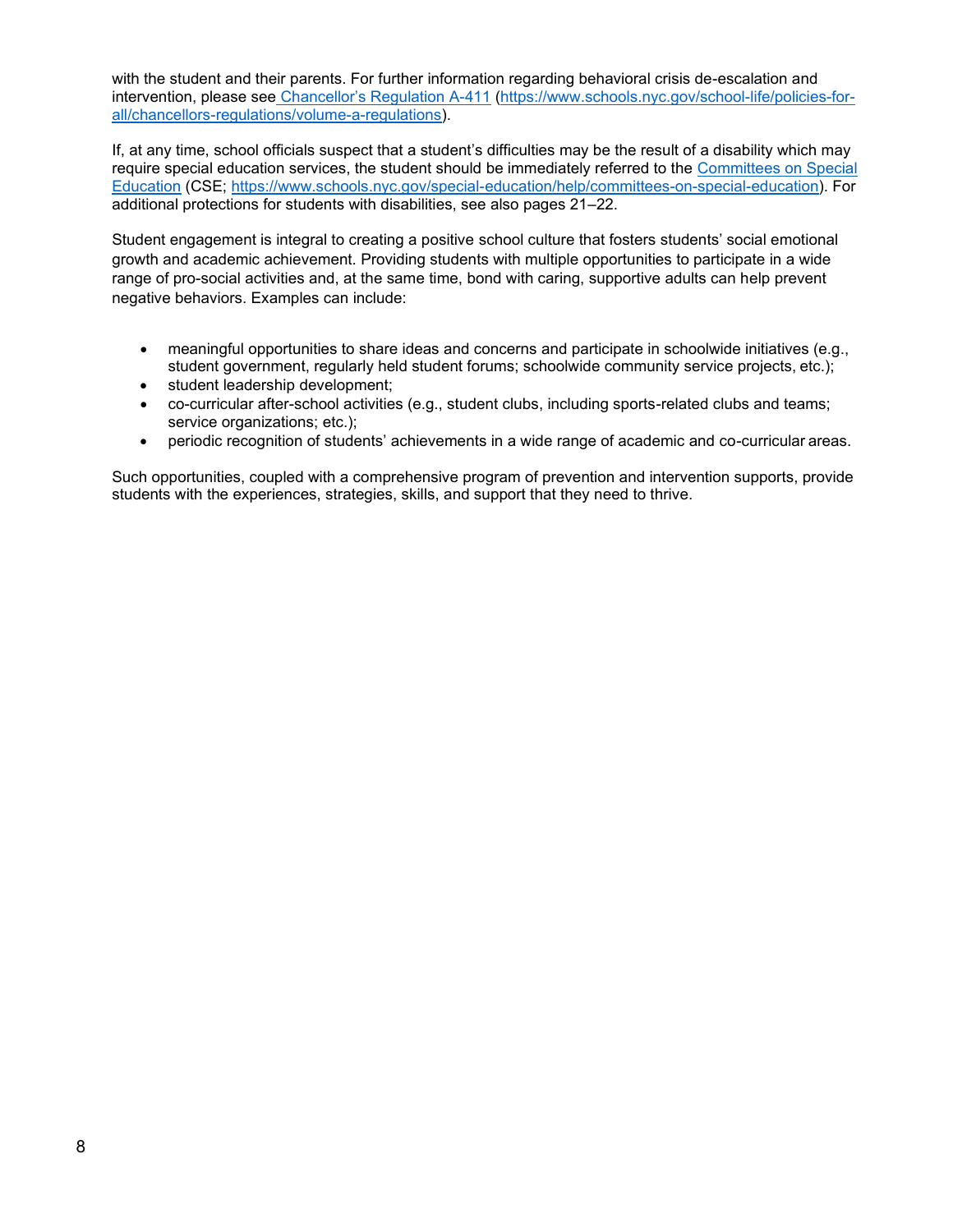# <span id="page-9-0"></span>**K–12 STUDENT BILL OF RIGHTS AND RESPONSIBILITIES**

Note: the K–12 Student Bill of Rights and Responsibilities are posted online at [https://www.schools.nyc.gov/StudentRights.](https://www.schools.nyc.gov/StudentRights)

# **Preamble**

New York City public schools seek to cultivate a sense of mutual respect among students, parents and staff. City schools also aim to involve students in activities and programs, within and outside the school community, that stress a commitment to civic responsibility and community service. With the cooperation of all members of our school communities, students can reach educational excellence while enjoying a rich learning experience. This document serves as a guide for students as they strive to become productive citizens in a diverse society.

# <span id="page-9-1"></span>**I. The Right to a Free, Public School Education**

The right to a free, public school education is a basic "student right" guaranteed to all children. Students have a right to:

- 1. attend school and receive a free, public school education from kindergarten to age 21 or receipt of a high school diploma, whichever comes first, as provided by law; students who have been determined to be Multiple Language Learners are entitled to bilingual education or English as a second language program as provided by law; students with disabilities who have been determined to be in need of special education are entitled to a free, appropriate, public education from age 3 until age 21, as provided by law;
- 2. be in a safe and supportive learning environment, free from discrimination, harassment, bullying, and bigotry, and to file a complaint if they feel that they are subject to this behavior (see Chancellor's Regulations A-830, A-831, A-832, A-420, and A-421 at [https://www.schools.nyc.gov/school-](https://www.schools.nyc.gov/school-life/policies-for-all/chancellors-regulations/volume-a-regulations) [life/policies](https://www.schools.nyc.gov/school-life/policies-for-all/chancellors-regulations/volume-a-regulations)[for-all/chancellors-regulations/volume-a-regulations\)](https://www.schools.nyc.gov/school-life/policies-for-all/chancellors-regulations/volume-a-regulations);
- 3. receive courtesy and respect from others regardless of actual or perceived age, race, creed, color, gender, gender identity (including the right of students to use bathrooms and locker rooms in accordance with their gender identity and to be addressed by the name and pronouns consistent with their gender identity) gender expression, religion, national origin, citizenship/immigration status, weight, sexual orientation, physical and/or emotional condition, disability, marital status, and political beliefs;
- 4. receive a written copy of the school's policies and procedures, including the [Citywide Behavioral](https://www.schools.nyc.gov/DCode) [Expectations for Supporting Student Learning](https://www.schools.nyc.gov/DCode) (including the Discipline Code[;](https://www.schools.nyc.gov/DCode) [https://www.schools.nyc.gov/DCode\)](https://www.schools.nyc.gov/DCode) and the [New York City Department of Education \(NYCDOE\) K](https://www.schools.nyc.gov/StudentRights)– [12](https://www.schools.nyc.gov/StudentRights) [Student Bill of Rights and Responsibilities](https://www.schools.nyc.gov/StudentRights) [\(https://www.schools.nyc.gov/StudentRights\)](https://www.schools.nyc.gov/StudentRights), early in the school year or upon admission to the school during the school year;
- 5. be informed about diploma requirements, including courses and examinations and information on assistance to meet those requirements;
- 6. be informed about required health, cognitive, and language screening examinations;
- 7. be informed about courses and programs that are available in the school and the opportunity to have input in the selection of elective courses;
- 8. receive professional instruction;
- 9. know the grading criteria for each subject area and/or course offered by the school and to receive grades for schoolwork completed based on established criteria;
- 10. be informed of educational progress and receive periodic evaluations both informally and through formal progress reports;
- 11. be notified in a timely manner of the possibility of being held over in the grade or of failing a course;
- 12. be notified of the right of appeal regarding holdover or failing grades;
- 13. confidentiality in the handling of student records maintained by the school system;
- 14. request or by parental request to have their contact information withheld from institutions of higher learning and/or military recruiters; (To protect the rights of students and parents to determine how student information is released to the military, schools that administer the Armed Services Vocational Aptitude Battery (ASVAB) will not release student scores to military recruiters unless both the parent and the student provide written consent.)
- 15. receive guidance, counseling, and advice for personal, social, educational, career, and vocational development.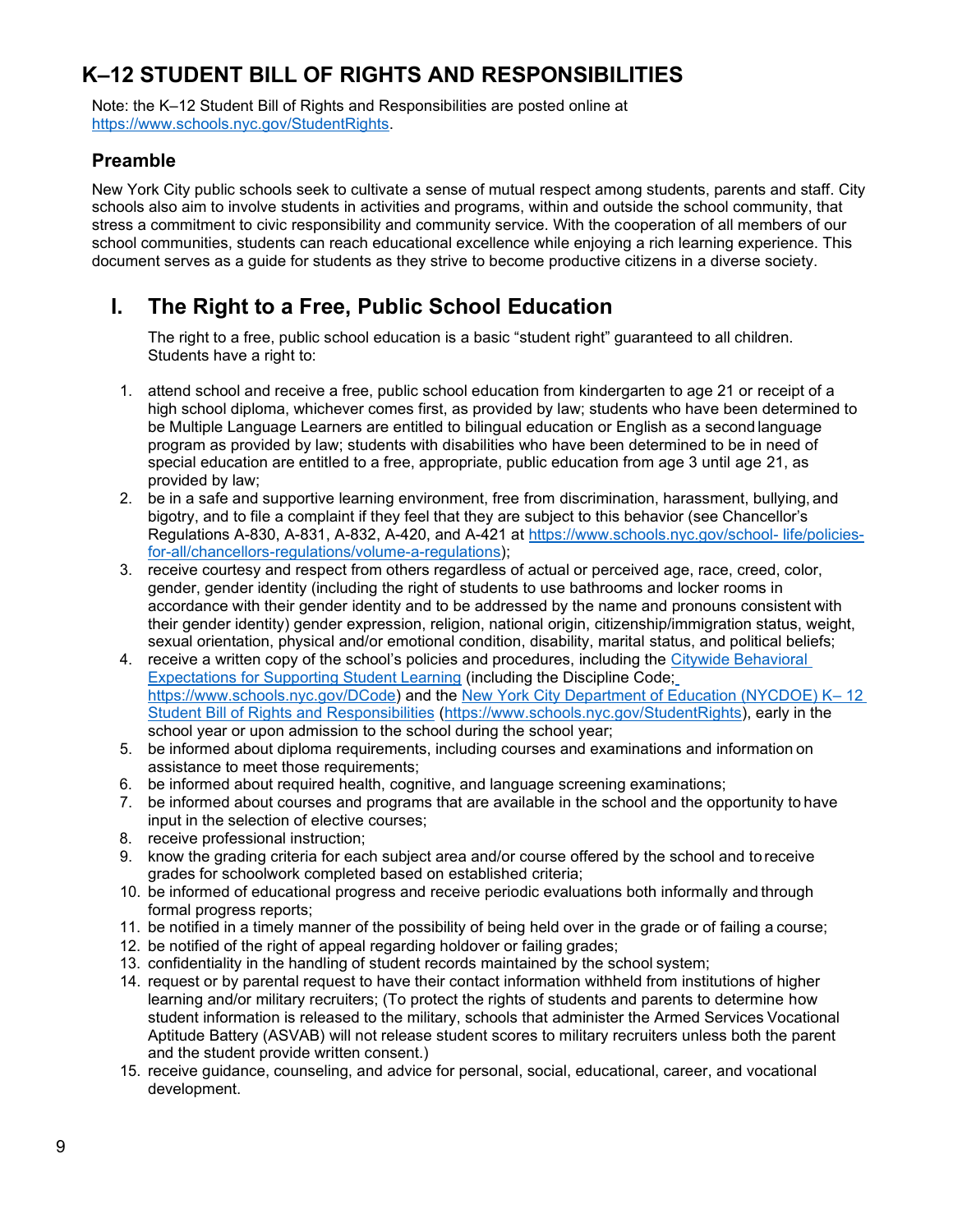# <span id="page-10-0"></span>**II. The Right to Freedom of Expression and Person**

All students are guaranteed the right to express opinions, support causes, organize and assemble to discuss issues and demonstrate peacefully and responsibly in support of them, in accordance with policies and procedures established by the New York City Department of Education. Students have the right to:

- 1. organize, promote, and participate in a representative form of student government;
- 2. organize, promote, and participate in student organizations, social and educational clubs or teams and political, religious, and philosophical groups consistent with the requirements of the Equal Access Act;
- 3. representation on appropriate schoolwide committees that influence the educational process, with voting rights where applicable;
- 4. publish school newspapers and school newsletters reflecting the life of the school and expressing student concerns and points of view consistent with responsible journalistic methods and subject to reasonable regulations based on legitimate pedagogical concerns;
- 5. circulate, including through electronic circulation, newspapers, literature, or political leaflets on school property, subject to reasonable guidelines established by the school regarding time, place and manner of distribution, except where such material is libelous, obscene, commercial, or materially disrupts the school, causes substantial disorder, or invades the rights of others;
- 6. wear political or other types of buttons, badges, or armbands, except where such material is libelous, obscene or materially disrupts the school, causes substantial disorder, or invades the rights of others;
- 7. post bulletin board notices within the school or on the school website subject to reasonable guidelines established by the school, except where such notices are libelous, obscene, commercial or materially disrupt the school, cause substantial disorder, or invade the rights of others;
- 8. determine their own dress within the parameters of the NYCDOE policy on school uniforms and consistent with religious expression, except where such dress is dangerous or interferes with the learning and teaching process;
- 9. be secure in their persons and belongings and to carry in the school building personal possessions which are appropriate for use on the premises;
- 10. be free from unreasonable or indiscriminate searches, including body searches;
- 11. be free from corporal punishment and verbal abuse (as per [Chancellor's Regulations A](https://www.schools.nyc.gov/school-life/policies-for-all/chancellors-regulations/volume-a-regulations)-420 and A[-](https://www.schools.nyc.gov/school-life/policies-for-all/chancellors-regulations/volume-a-regulations)[421;](https://www.schools.nyc.gov/school-life/policies-for-all/chancellors-regulations/volume-a-regulations) [https://www.schools.nyc.gov/school-life/policies-for-all/chancellors-regulations/volume-a](https://www.schools.nyc.gov/school-life/policies-for-all/chancellors-regulations/volume-a-regulations)[regulations\)](https://www.schools.nyc.gov/school-life/policies-for-all/chancellors-regulations/volume-a-regulations);
- 12. decline to participate in the Pledge of Allegiance or stand for the pledge.

# <span id="page-10-1"></span>**III. The Right to Due Process**

Every student has the right to be treated fairly in accordance with the rights set forth in this document. Students have the right to:

- 1. be provided with the Discipline Code [\(https://www.schools.nyc.gov/DCode\)](https://www.schools.nyc.gov/DCode) and rules and regulations of the school;
- 2. know what is appropriate behavior and know which behaviors may result in disciplinary responses;
- 3. be counseled by members of the professional staff in matters related to their behavior as it affects their education and welfare in the school;
- 4. know possible dispositions and outcomes for specific offenses;
- 5. due process with respect to disciplinary responses for alleged violations of school regulations for which they may be suspended or removed from class by their teachers; students with disabilities, or who are "presumed to have a disability" have the right to certain protections under the Individuals with Disabilities Education Act (IDEA);
- 6. due process of law in instances of disciplinary responses for alleged violations of school regulations for which they may be suspended or removed from class by their teachers; students with disabilities, or who are "presumed to have a disability" have the right to certain protections underIDEA.
- 7. know the procedures for appealing the actions and decisions of school officials with respect to their rights and responsibilities as set forth in this document;
- 8. be accompanied by a parent and/or representative at conferences and hearings;
- 9. the presence of school staff in situations where there may be police involvement.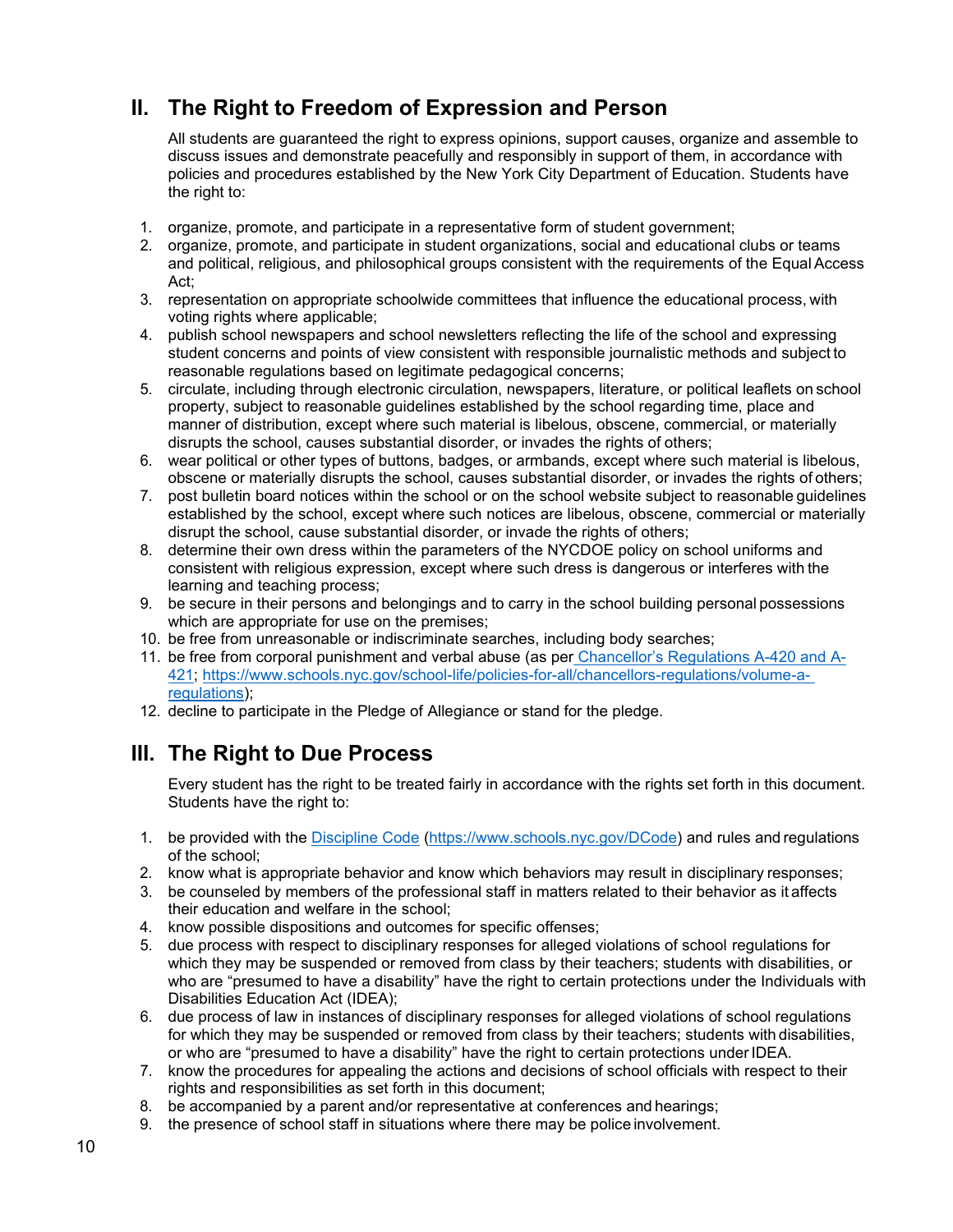# <span id="page-11-0"></span>**IV. Additional Rights of Students Age 18 and Over**

The federal Family Educational Rights and Privacy Act ("FERPA") gives students who have reached 18 years of age certain rights with respect to the student's education records.

Students age 18 and over have the right to request, inspect, and review their own education records within 45 days of the day the New York City Department of Education (NYCDOE) receives the student's request, in accordance with the procedures set forth in [Chancellor's Regulation A](https://www.schools.nyc.gov/school-life/policies-for-all/chancellors-regulations/volume-a-regulations)-820 [\(https://www.schools.nyc.gov/school-life/policies-for-all/chancellors-regulations/volume-a-regulations\)](https://www.schools.nyc.gov/school-life/policies-for-all/chancellors-regulations/volume-a-regulations).

Students age 18 and over have the right to request that their own education records be changed when they believe they are inaccurate, misleading, or otherwise in violation of their privacy rights under FERPA, in accordance with the procedures set forth in [Chancellor's Regulation A](https://www.schools.nyc.gov/school-life/policies-for-all/chancellors-regulations/volume-a-regulations)-820 [\(https://www.schools.nyc.gov/school-life/policies-for-all/chancellors-regulations/volume-a-regulations\)](https://www.schools.nyc.gov/school-life/policies-for-all/chancellors-regulations/volume-a-regulations).

Students age 18 and over have the right to provide written consent before personally identifiable information in their own education records is disclosed, except in certain cases when FERPA allows disclosure without consent, including the following:

- Disclosure to a school official who needs to review an education record in order to fulfill his or her professional responsibility. Examples of school officials include people employed by the NYCDOE(such as administrators, supervisors, teachers, other instructors, or support staff members), as well as people whom NYCDOE has engaged to perform services or functions it would otherwise use its own employees to perform (such as agents, contractors, and consultants), and who are under the direct control of the NYCDOE with respect to the use and maintenance of personally identifiable information from education records.
- Disclosure, upon request, to officials of another school district in which a student is trying to enroll, plans to enroll, or is already enrolled if the disclosure is for purposes of the student's enrollment or transfer.
- Other exceptions that permit disclosure of personally identifiable information without consent include certain types of disclosures:
	- 1. to authorized representatives of government entities and officials in connection with audits, evaluations, or certain other activities;
	- 2. in connection with financial aid for which the student has applied or which the student has received;
	- 3. to organizations conducting studies for, or on behalf of, the NYCDOE;
	- 4. to accrediting organizations to carry out their accrediting functions;
	- 5. to parents of students age 18 and over if the student is a dependent for Internal Revenue Service (IRS) tax purposes;
	- 6. to comply with a judicial order or lawfully issued subpoena;
	- 7. to appropriate officials in connection with a health or safety emergency; and
	- 8. of information that the NYCDOE has designated as "directory information." Most of these types of disclosures are subject to certain additional requirements and limitations. Please see FERPA and Chancellor's [Regulation A-820](https://www.schools.nyc.gov/school-life/policies-for-all/chancellors-regulations/volume-a-regulations) [\(https://www.schools.nyc.gov/school](https://www.schools.nyc.gov/school-life/policies-for-all/chancellors-regulations/volume-a-regulations)[life/policies-for-all/chancellors-regulations/volume-a-regulations\)](https://www.schools.nyc.gov/school-life/policies-for-all/chancellors-regulations/volume-a-regulations) for more information about them.

Students age 18 and over have the right to inspect and review the record of disclosures that FERPA requires schools to keep when making disclosures of personally identifiable information without consent. However, schools are not required to record disclosures to school officials, disclosures related to some judicial orders or lawfully issued subpoenas, disclosures of directory information, and disclosure to parents or to students age 18 and over.

Students age 18 and over have the right to file a complaint with the US Department of Education if they feel that the NYCDOE has failed to comply with the requirements of FERPA. The name and address of the Office that administers FERPA are: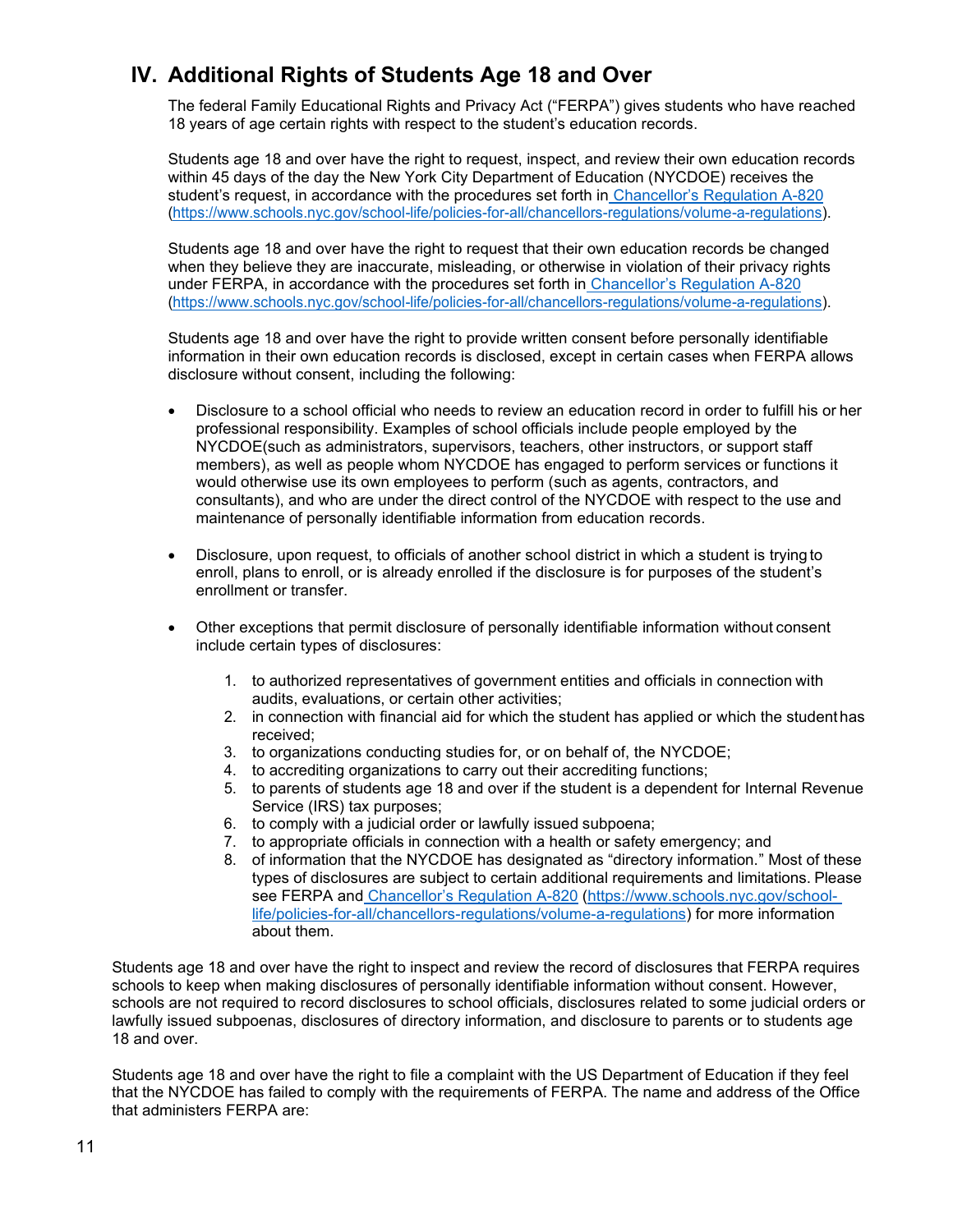Family Policy Compliance Office US Department of Education 400 Maryland Avenue, SW Washington, DC 20202-5920 Phone: 1-800-USA-LEARN (1-800-872-5327)

# <span id="page-12-0"></span>**V. Student Responsibilities**

Responsible behavior by each student supports the rights set forth in this document. Violation of some of these responsibilities may lead, in accordance with the Discipline Code [\(https://www.schools.nyc.gov/DCode\)](https://www.schools.nyc.gov/DCode), to disciplinary measures. Full acceptance of responsibility with the exercise of rights will provide students with greater opportunity to serve themselves and society. Students have a responsibility to:

- 1. attend school regularly and punctually and make every effort to achieve in all areas of their education;
- 2. be prepared for class with appropriate materials and properly maintain textbooks and other school equipment;
- 3. follow school regulations regarding entering and leaving the classroom and school building;
- 4. help maintain a school environment free of weapons, illegal drugs, controlled substances, and alcohol;
- 5. behave in a manner that contributes to a safe learning environment and which does not violate other students' right to learn;
- 6. share information with school officials regarding matters which may endanger the health and welfare of members of the school community;
- 7. respect the dignity and equality of others and refrain from conduct which denies or impinges on the rights of others;
- 8. show respect for school property and respect the property of others, both private and public;
- 9. be polite, courteous, and respectful toward others regardless of actual or perceived age, race, creed, color, gender, gender identity, gender expression, religion, national origin, weight, citizenship/immigration status, sexual orientation, physical and/or emotional condition, disability, marital status, and political beliefs, and refrain from making slurs based on these criteria;
- 10. behave in a polite, truthful, and cooperative manner toward students and school staff;
- 11. promote good human relations and build bridges of understanding among the members of the school community;
- 12. use non-confrontational methods to resolve conflicts;
- 13. participate and vote in student government elections;
- 14. provide positive leadership by making student government a meaningful forum to encourage maximum involvement;
- 15. work with school staff in developing broad extracurricular programs in order to represent the range of physical, social, and cultural interests and needs of students;
- 16. observe ethical codes of responsible journalism;
- 17. refrain from obscene and defamatory communication in speech, writing, and other modes of expression, including electronic expression, in their interactions with the school community;
- 18. express themselves in speech, writing, and other modes of expression, including electronic expression in a manner which promotes cooperation and does not interfere with the educational process;
- 19. assemble in a peaceful manner and respect the decision of students who do not wish to participate;
- 20. bring to school only those personal possessions which are safe and do not interfere with the learning environment;
- 21. adhere to the guidelines established for dress and activities in the school gymnasium, physical education classes, laboratories, and shops;
- 22. be familiar with the school [Discipline Code](https://www.schools.nyc.gov/DCode) [\(https://www.schools.nyc.gov/DCode\)](https://www.schools.nyc.gov/DCode) and abide by school rules and regulations;
- 23. provide leadership to encourage fellow students to follow established school policies and practices;
- 24. keep parents informed of school-related matters, including progress in school, social and educational events, and ensure that parents receive communications that are provided by school staff to students for transmittal to their parents.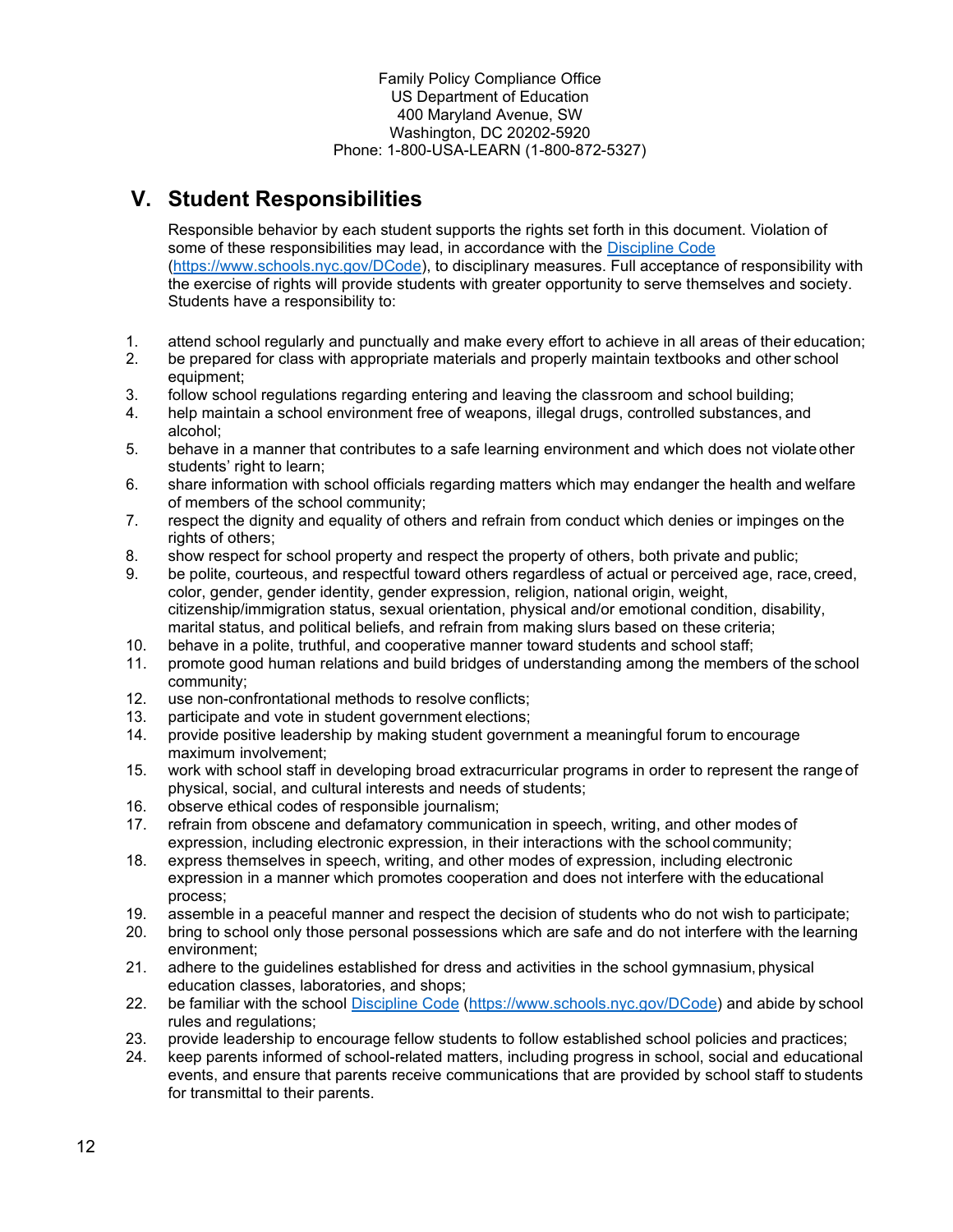# <span id="page-13-0"></span>**PROGRESSIVE LADDER OF SUPPORT AND DISCIPLINARY RESPONSES**

The ladder of supports and disciplinary responses below illustrates a progressive approach to inappropriate behavior. Student misbehavior must be handled on a case-by-case basis. In all cases, implementation of appropriate interventions and disciplinary responses must take into account a number of factors, including the nature and severity of the misconduct. In certain cases, student supports and interventions may be used in lieu of or in tandem with in-school disciplinary responses. In some cases, a student's misconduct may require or be most appropriately addressed by a targeted or significant disciplinary response, along with supports and interventions.

### <span id="page-13-1"></span>**1. Concurrent Support and Disciplinary Response to Misconduct**

When a student engages in misconduct, supports are provided to address the student's inappropriate behavior and/or underlying needs, in conjunction with a disciplinary response, if appropriate. The goal is to foster social emotional growth and pro-social behavior and prevent future misbehavior.

### <span id="page-13-2"></span>**2. Universal Prevention for All Students**

The school takes a whole school approach to promoting positive student behavior. Social emotional learning is infused into the curriculum. School staff meet regularly to ensure that there is a comprehensive student support program in place that includes counseling services, guidance, opportunities for social emotional learning, student engagement opportunities, and prevention and intervention behavioral supports to encourage and foster pro-social student behavior, foster resiliency, and build students' positive connection to the school community. The school has a system in place for early identification of students in need of prevention, intervention, and/or supports.

### <span id="page-13-3"></span>**3. Initial Response(s)**

When a student experiences difficulty or engages in inappropriate behavior, the teacher contacts the parent and, depending on the nature and severity of the behavior and the age and maturity level of the student, takes one or more of the following steps: has a conference with the student; refers the student to a school counselor, the Pupil Personnel Team (PPT), and/or the deans' office.

### <span id="page-13-4"></span>**4. Supports and Intervention Options (see pages 13**–**15)**

In alphabetical order:

- a. Collaborative problem solving
- b. Community service (with parental consent)
- c. Conflict resolution
- d. Development of Individual behavioral contract
- e. Functional Behavioral Assessment (FBA)/Behavioral Intervention Plan (BIP) (see page 22)
- f. Guidance conference
- g. Health education
- h. Individual/group counseling
- i. Individualized Support Plan (ISP)
- j. Intervention by counseling staff
- k. Mentoring
- l. Parent Outreach
- m. Positive behavioral interventions and supports
- n. Referral to appropriate substance abuse counseling services
- o. Referral to a community-based organization (CBO)
- p. Referral to counseling services for bullying, intimidation. or harassment, including biasbased bullying, intimidation, or harassment
- q. Referral to counseling services for youth relationship abuse or sexual violence
- r. Referral to mental health support services
- s. Referral to Pupil Personnel Team (PPT)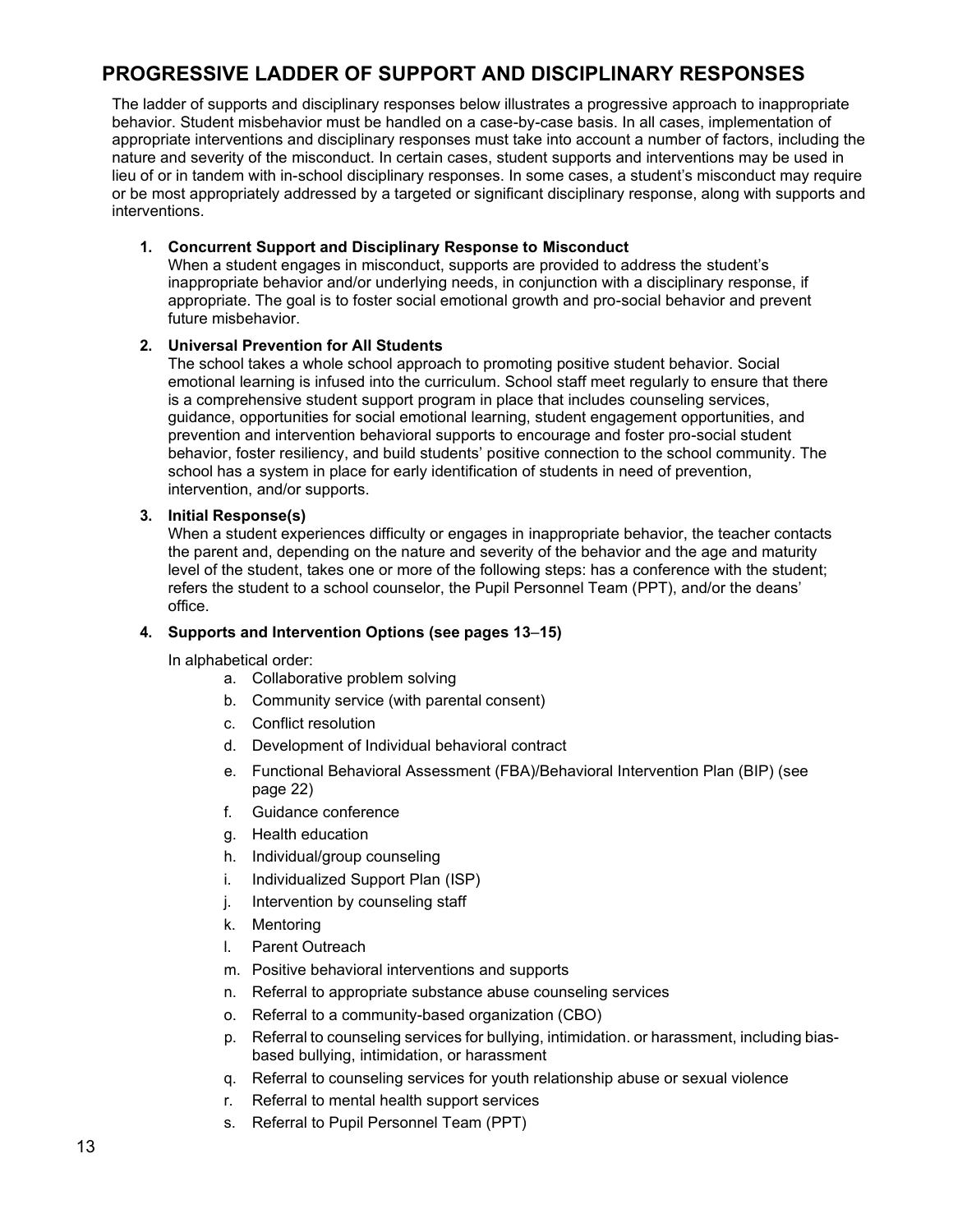- t. Referral to the Substance Abuse Prevention and Intervention Specialists (SAPIS) Program
- u. Restorative practices (see also pages 16–17)
- v. Short-term behavioral progress reports
- w. Social emotional learning

For students serving a superintendent's suspension, student supports are provided in an alternate instructional site. Contact between the site and the student's home school is established to ensure academic progress and a successful transition upon return.

# <span id="page-14-0"></span>**5. Disciplinary Response Options**

# • **Range of In-School Disciplinary Response(s)**

- a. Pedagogical school staff meeting with student to address the misbehavior and its impact
- b. Student/teacher conference
- c. Formal meeting with student by appropriate supervisor (e.g., assistant principal, principal) to address the misbehavior and understand its impact
- d. Parent conference
- e. Other in-school disciplinary response (e.g., formal restorative conference, exclusion from extracurricular activities, or communal lunchtime)
- <span id="page-14-1"></span>• **Teacher Removal or Principal's Suspension (see pages 21**–**23)**
	- f. Removal from classroom by teacher
	- g. Principal's suspension (up to 5 school days)

### <span id="page-14-2"></span>• **Superintendent's Suspension (see pages 24–25)**

- h. Immediate reinstatement
- i. 6–10 school days
- j. 11–15 school days
- k. 16–20 school days\* (for Level 4 and 5 infractions only)

\*Superintendent's suspensions for more than 20 school days may be imposed only when required by law or for Level 5 infractions that involve seriously dangerous and/or violent behavior where the circumstances warrant the imposition of a longer suspension. All suspensions in excess of 20 school days require approval by the Senior Executive Director of the Office of Safety and Youth Development or other designee of the Chancellor or the Community Superintendent. See pages 24–25 for more information.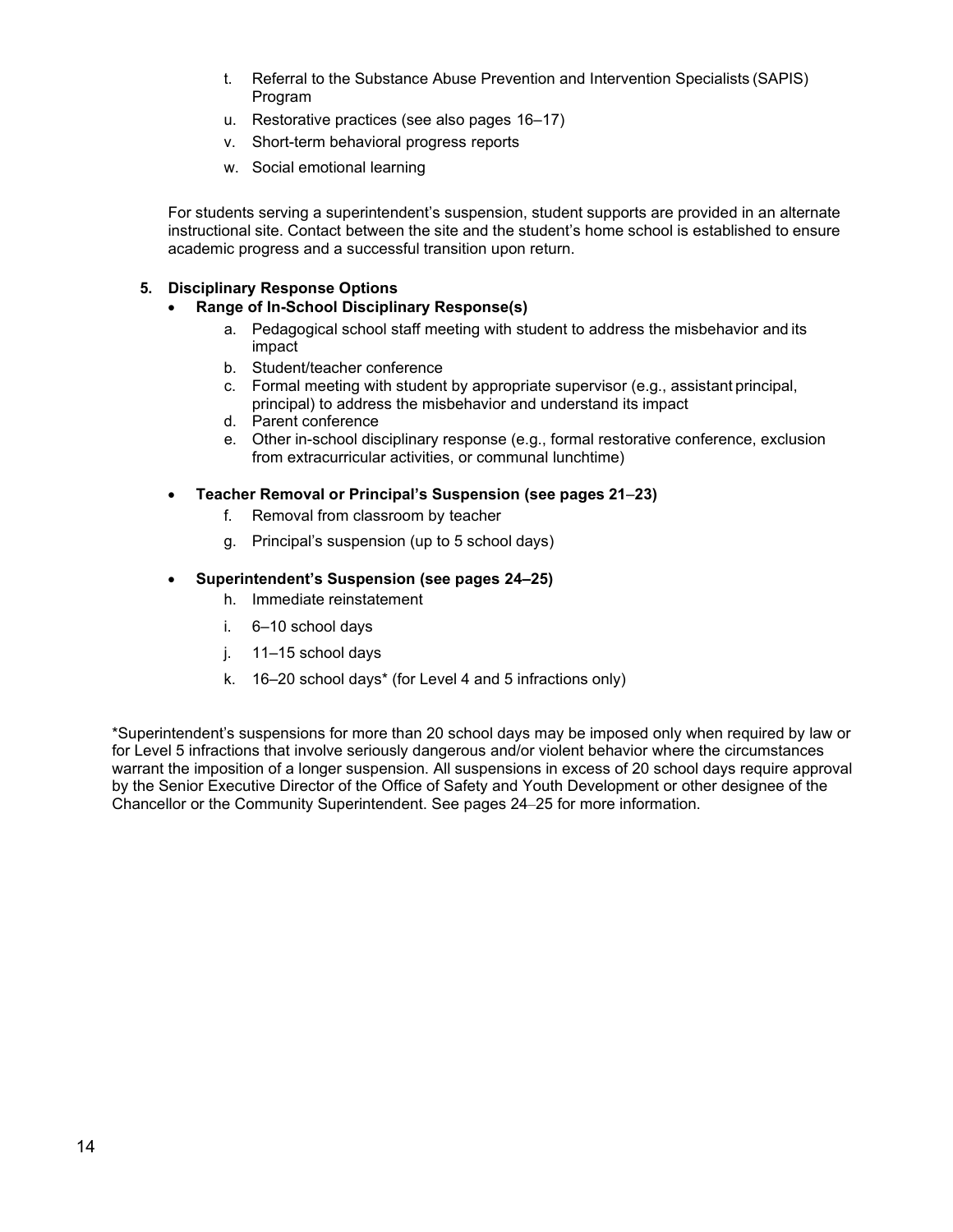# <span id="page-15-0"></span>**SUPPORTS AND INTERVENTIONS**

Supports and interventions are an integral part of a comprehensive response to misconduct. Schools are required to provide and document supports at all stages of the disciplinary process, including during suspension. When used consistently and appropriately, interventions help improve student behavior, lower the incidence of repeated misbehavior, and contribute to a more positive school environment. Supports may include any of the interventions that best meet the needs of the student.

### <span id="page-15-1"></span>**Required Documentation**

All incidents, interventions, and supports must be documented in the Online Occurrence Reporting System (OORS) for all parties involved, where appropriate, regardless of whether or not a disciplinary response is imposed. For more information about incident reporting, please see [Chancellor's Regulation A-412](https://nycdoe.sharepoint.com/sites/D-CodePhaseone/Shared%20Documents/D-Code%20Revisions%20%26%20Recommendations/Stage%201%20-%20Summer%202019/Chancellor%27s%20Regulation%20A-412) [\(https://www.schools.nyc.gov/school-life/policies-for-all/chancellors-regulations/volume-a-regulations\)](https://www.schools.nyc.gov/school-life/policies-for-all/chancellors-regulations/volume-a-regulations).

All disciplinary responses must be reported in the Suspensions and Office of Hearings Online (SOHO) system. For more information about suspension policy, please see [Chancellor's Regulation A-443](https://www.schools.nyc.gov/school-life/policies-for-all/chancellors-regulations/volume-a-regulations) [\(https://www.schools.nyc.gov/school-life/policies-for-all/chancellors-regulations/volume-a-regulations\)](https://www.schools.nyc.gov/school-life/policies-for-all/chancellors-regulations/volume-a-regulations).

### <span id="page-15-2"></span>**Glossary of Supports and Interventions**

In alphabetical order:

• Collaborative Problem Solving

When a student engages in challenging behavior, a trained school staff member can use the collaborative problem-solving process to identify the specific issues that are precipitating the behavior, articulate the adult concerns about the behavior, and engage the student in a collaborative process to address the underlying reasons for the behavior and decide upon a plan of action that is both realistic and mutually acceptable to both.

- Community Service (with Parental Consent) Community service allows students to develop skills and engage in real-life solutions to help communities. It holds students accountable for their behavior and allows them to make positive amends to the community in order to counter their earlier misconduct.
- Conflict Resolution

Conflict resolution facilitates resolutions between two or more disputants. Using the collaborative negotiation process, students actively listen and talk through an issue or conflict directly with those with whom they disagree to arrive at a mutually satisfactory resolution.

- Development of Individual Behavior Contract The student meets with teachers to create a written contract that includes objectives and the specific performance tasks that the student will accomplish to meet those objectives. The contract is signed by the student and teacher and, where appropriate, by the parent.
- Guidance Conference

Principals and teachers may request a guidance conference with the student and, where appropriate, with the parent. The purpose of the conference is to review the behavior, find solutions to the problem and address academic, personal, and social issues that might have caused or contributed to the behavior.

• Health Education

Health education is a required academic subject for students in all grades. In this class, students learn the concepts and skills they need to stay healthy, including social and emotional skills, how to prevent bullying, communication and relationship skills, and how to avoid health risks like alcohol, tobacco, and other drugs.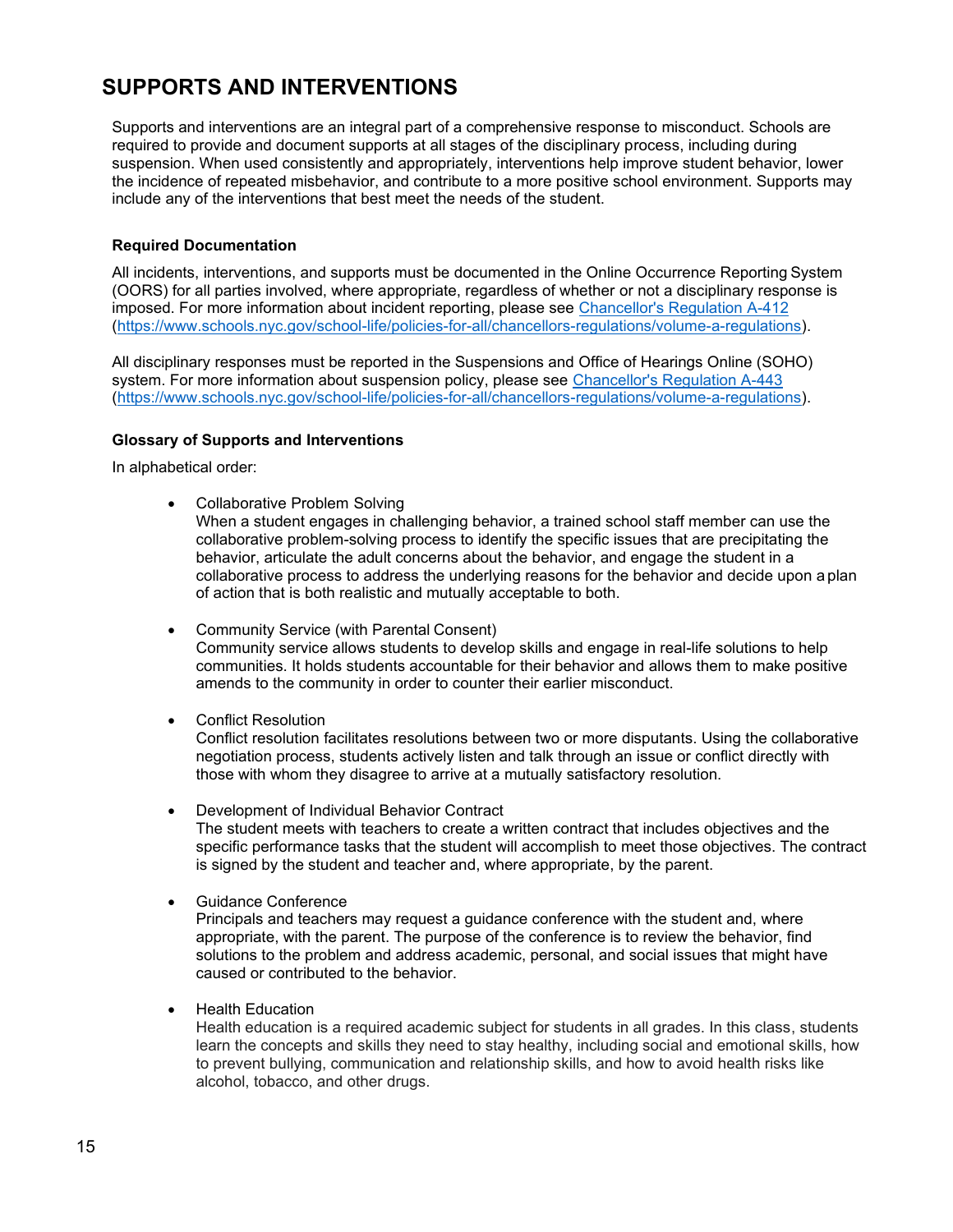• Individual/Group Counseling

Individual counseling provides students with an outlet to privately share issues that may be negatively impacting their attendance, behavior, and/or academic success. Small-group counseling can address needs such as stress management, anger management, and conflict resolution and/or communication skills, etc. Students discuss and formulate goals and learn problem-solving strategies that will enable them to address a variety of personal challenges. Counselors should conference with parents on a regular basis to discuss the student's academic and personal progress.

• Individualized Support Plan (ISP)

An Individualized Support Plan (ISP) is a written plan to support students who have been the victim or the initiator of bullying, harassment, intimidation, discrimination, and other aggressive behaviors. It contains, among other things, interventions and supports for the student and provisions for designated school staff to consult with the student and/or their parents, at specified times, to determine whether the behavior has improved. It is useful in student cases warranting a more targeted approach and/or involving regular monitoring.

• Intervention by Counseling Staff

Where available, school-based counseling personnel and/or School-Based Mental Health programs offer a wide range of comprehensive and confidential mental health services and interventions including, but not limited to: assessments, individual, group, and family counseling and/or therapy, teacher consultations, and educational strategies for parents and staff.

**Mentoring** 

Students are matched with a mentor/coach or a mentoring program in order to work with a counselor, teacher, student, and/or administrator for personal, academic, and social development.

• Parent Outreach

School staff should keep parents informed of their child's behavior and enlist parents as partners in addressing areas of concern. Outreach to parents can include, but is not limited to, a phone call and/or written communication.

- Positive Behavioral Interventions and Supports (PBIS) PBIS promotes school-based prevention systems to improve student behavioral outcomes by providing a multi-tiered operational framework and teaching behavioral expectations in the same manner as any core curriculum subject.
- Referral to Appropriate Substance Abuse Counseling Services In the case where a student is presenting problems with substance abuse, including the use, possession, or distribution of illegal drugs, drug paraphernalia, and/or alcohol, referrals should be made to either school-based counseling services or to an external agency or community-based organization.
- Referral to a Community-Based Organization (CBO) Students may be referred to a community-based organization for a wide range of services including, but not limited to, after-school programming, individual or group counseling, leadership development, conflict resolution, and academic tutoring.
- Referral to Counseling Services for Bullying, Intimidation, or Harassment, including Bias-Based Bullying, Intimidation, or Harassment When a student or group of students engages in bullying, including cyberbullying, intimidation, or bias-based harassment, of another student or group of students, both the target of the behavior and the student who engages in this behavior should be referred to separate appropriate counseling, support, and education services provided by school staff or a community-based agency.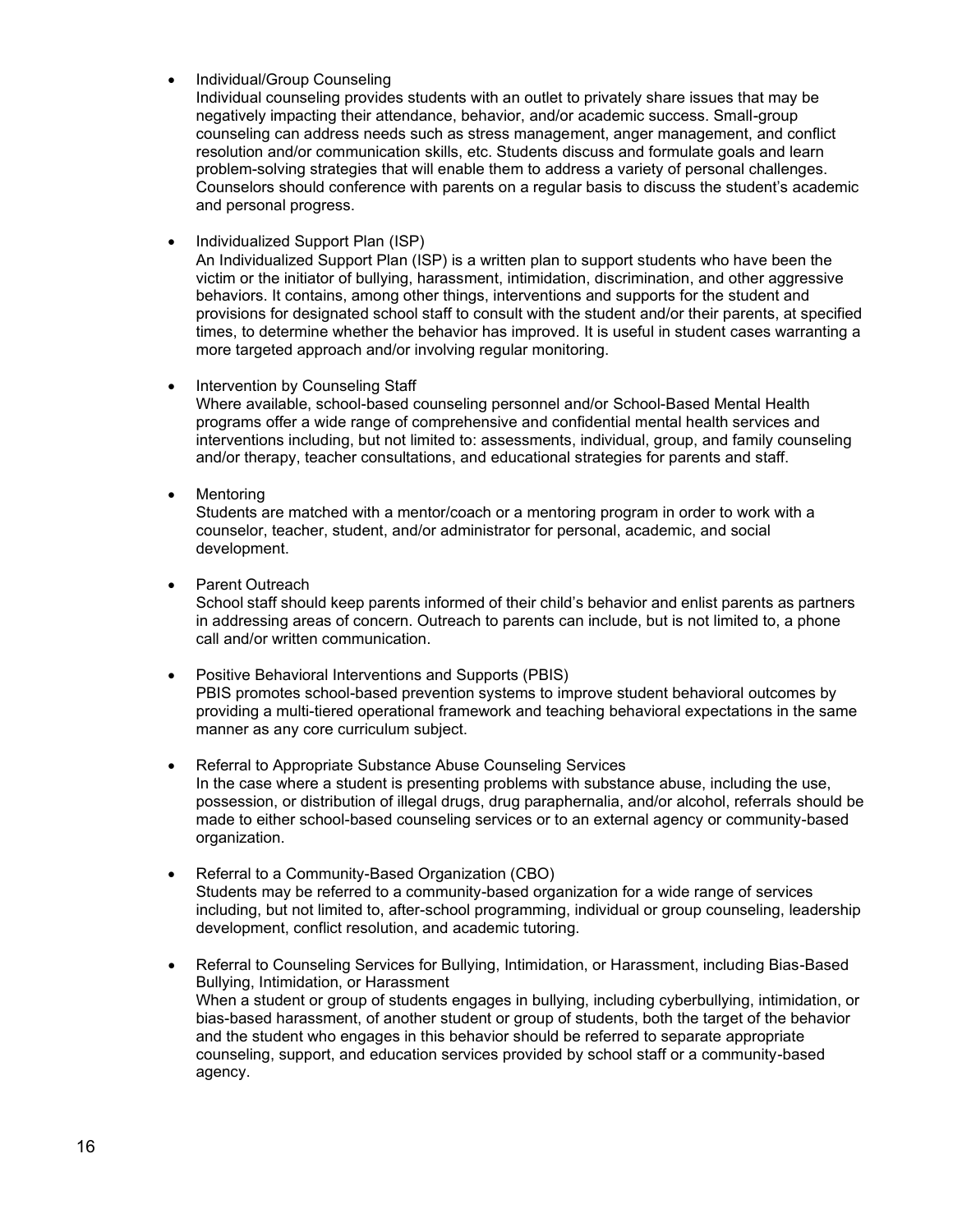- Referral to Counseling Services for Youth Relationship Abuse or Sexual Violence When a person uses a pattern of threatening or actual physical, sexual, and/or emotional abuse to control a dating partner, the school should refer both the victim and the student who engages in this behavior to separate appropriate school or community-based agencies for counseling, support, and education services.
- Referral for Mental Health Support Services Students may be referred to receive services from a counseling, mental health, or mentoring agency.
- Referral to Pupil Personnel Team (PPT) Pupil Personnel Teams are school-based teams that use a multidisciplinary approach to encourage student success through prevention, intervention strategies, and supports. A case manager is identified for each student referral and an individualized plan is created to help the student overcome academic and/or other challenges.
- Referral to the Substance Abuse Prevention and Intervention Specialists (SAPIS) Program Students who are at risk for alcohol and substance abuse, gang involvement, suspension from school, disruptive behaviors, and infractions related to the Discipline Code may be referred to SAPIS for intervention services. SAPIS provides parent workshops that address alcohol and substance abuse issues, as well as bullying and violence prevention. SAPIS offers crisisresponse services to schools needing support during crisis incidents. It also provides intervention services in grades K-12 to prevent and decrease the negative health, social, and educational consequences associated with substance abuse.
- Restorative Practices

Using restorative practices to foster positive interpersonal and intergroup relations—and to address inappropriate behavior when it occurs—is a cornerstone of a progressive approach to discipline. Restorative practices include collaborative negotiation, circle process, peer mediation, conflict resolution, and formal restorative conferencing. Neither mediation nor conflict resolution is, under any circumstances, an appropriate intervention for bullying or intimidation due to an imbalance of power associated with bullying and intimidation. Please see pages 16–17 for more information.

- Short-Term Behavioral Progress Reports Teachers and/or principals may send behavioral progress reports to parents on a regular basis until they feel that the student is in control of their behavior and working in the classroom successfully.
- Social Emotional Learning Equipping students with skills to manage emotions, set positive goals, show empathy for others, and establish positive relationships, social emotional learning helps students make responsible and constructive decisions.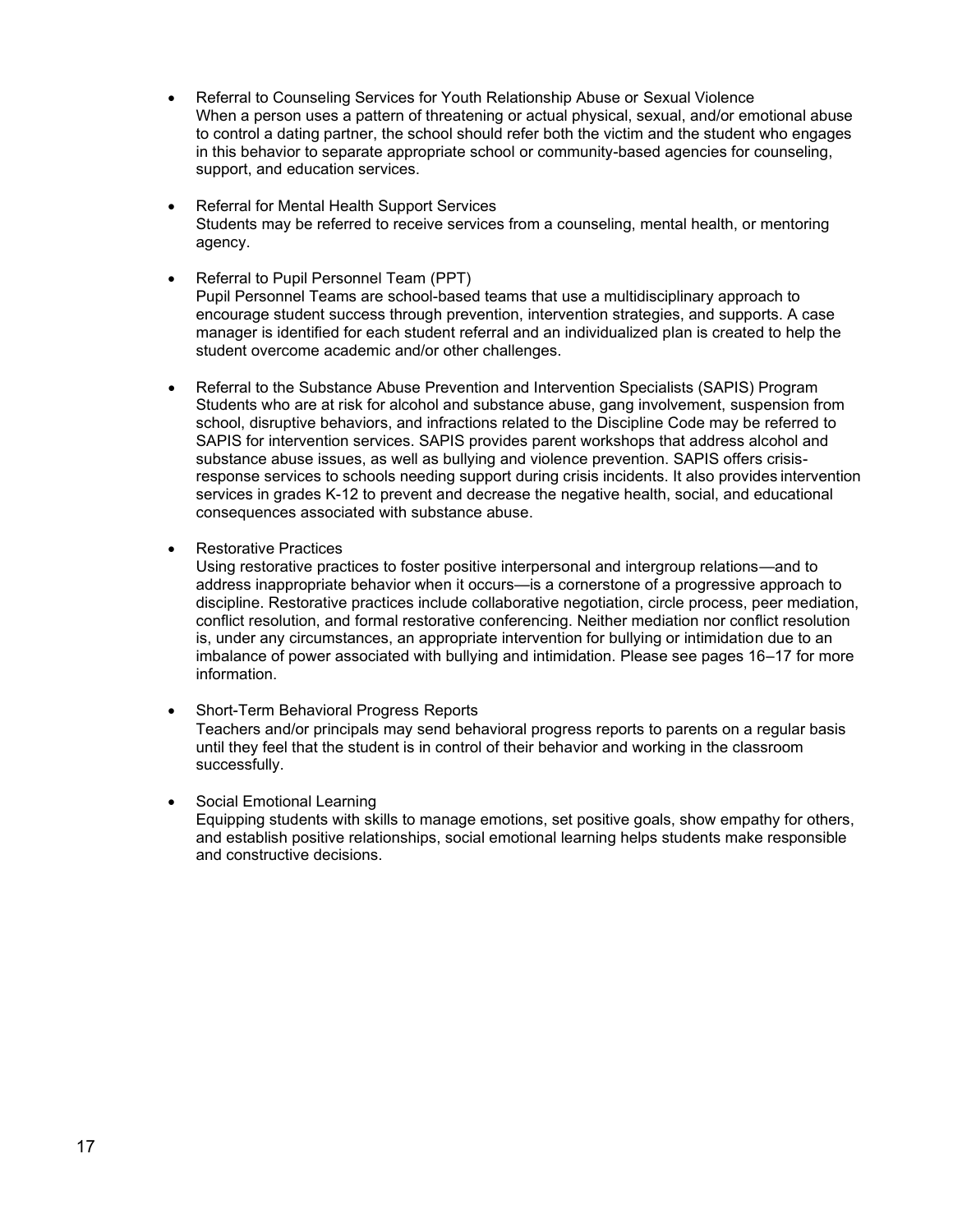# <span id="page-18-0"></span>**RESTORATIVE PRACTICES**

All members of a school community bring with them diverse abilities, interests, viewpoints, and family and cultural backgrounds. These differences can be a source of great energy and strength when members of the community value and respect one another. Using restorative practices to foster positive interpersonal and intergroup relations and to address inappropriate behavior when it occurs is a cornerstone of a progressive approach to discipline.

A restorative approach to discipline changes the fundamental questions that are asked when a behavioral incident occurs. Instead of asking who is to blame and how those engaged in the misbehavior will be punished, a restorative approach asks four key questions:

- What happened?
- Who was harmed or affected by the behavior?
- What needs to be done to make things right?
- How can people behave differently in the future?

### <span id="page-18-1"></span>**Glossary of Restorative Practices**

• Circle Process: Regular use of restorative circles within the instructional program of a school is a significant prevention and intervention strategy. The circle process enables a group to build relationships, establish understanding and trust, create a sense of community, learn how to make decisions together, develop agreements for the mutual good, resolve difficult issues, and address other issues as they arise.

Students are the largest group of stakeholders in a school community and its greatest resource in creating and sustaining a safe and supportive school environment. Building community among students and between students, families, and staff members is integral to creating a supportive and inclusive school culture. When students feel accepted, valued, respected, and included, they build a positive connection to school and foster resiliency.

Community building circles focus on:

- $\circ$  Safety and Trust. Community members need a sense of safety and trust to connect with one another.
- $\circ$  Honor. Members interact with fairness and integrity and acknowledge their personal responsibility for their actions.
- $\circ$  Openness. Community members feel free to share their thoughts and feelings.
- $\circ$  Respect. To bond as a community, members must feel they are valued and respected as individuals, and they must respond respectfully to one another.
- $\circ$  Empowerment. A sense of empowerment is a crucial element and a desired outcome of being a member of a community. Community support enables members to gain a new viewof themselves and a new sense of confidence in their abilities.

When used as an intervention measure to address inappropriate student behavior, restorative circles empower community members to take responsibility for the well-being of others; prevent or deal with conflict before it escalates; address underlying factors that lead youth to engage in inappropriate behavior and build resiliency; increase the pro-social skills of participants, particularly those who have harmed others; and provide wrongdoers with the opportunity to be accountable to those they have harmed and enable them to repair the harm to the extent possible. A circle can also be used in response to a particular issue that affects the school community.

• Collaborative Negotiation: Using the collaborative negotiation process enables an individual to talk through an issue or conflict directly with the person with whom they disagree to arrive at a mutually satisfactory resolution. Training in collaborative negotiation includes learning active listening and other conflict resolution communication skills.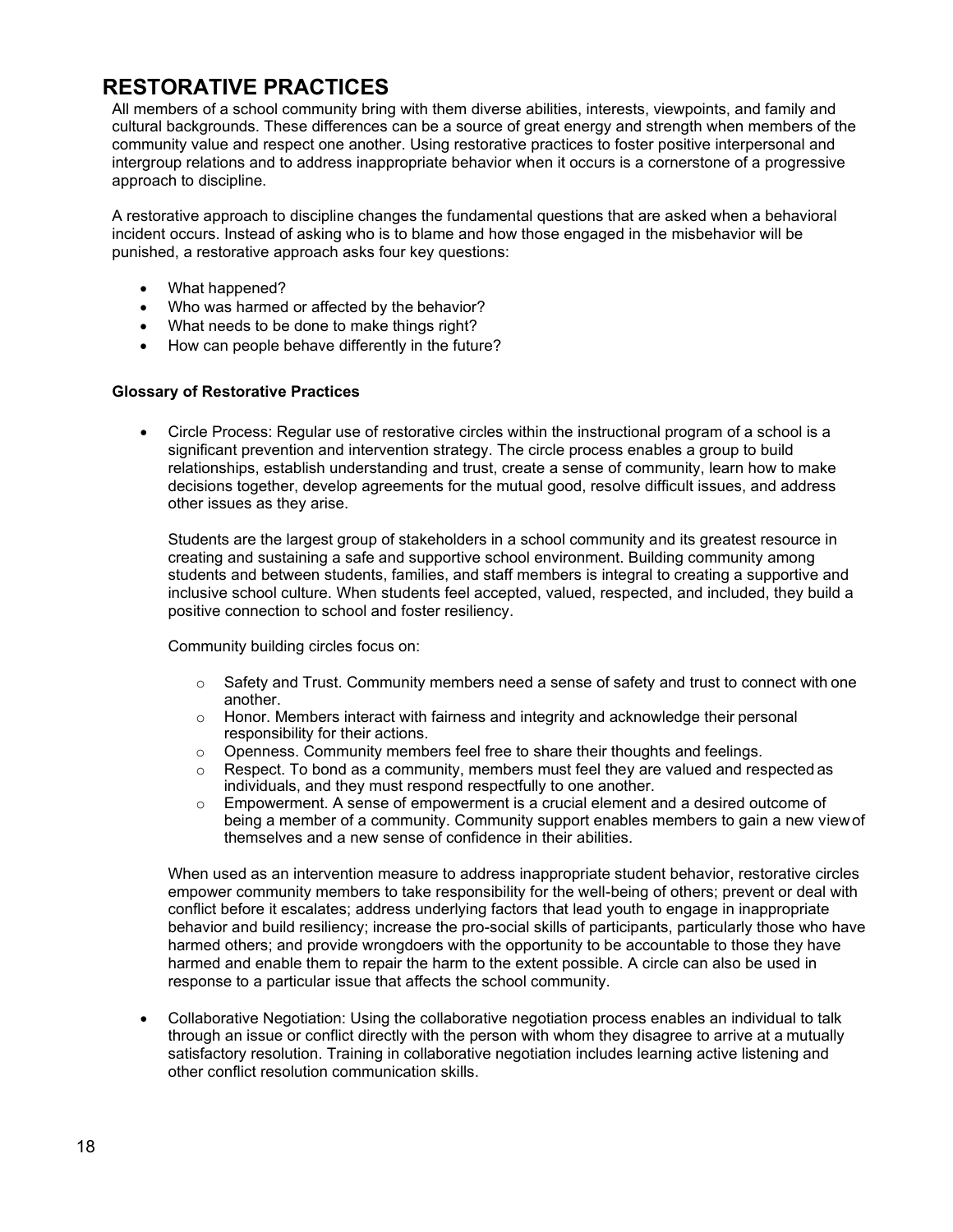- Peer Mediation: An impartial, third party mediator (in a school, a student who has been trained to serve as a peer mediator) facilitates the negotiation process between conflicting parties so they can come to a mutually satisfactory resolution. Mediation recognizes that there is validity to conflicting points of view that disputants bring to the table and helps disputants work out a solution that meets both sets of needs. Disputants must choose to use mediation and must come to the processwillingly. Mediation is not used where one individual has been victimized by another (for example, in cases of harassment or bullying), due to an imbalance of power.
- Formal Restorative Conference: A conference is facilitated by an individual who has receivedspecific training in bringing together individuals who have acknowledged causing harm with those who have been harmed. Regardless of the circumstances, the mental and physical health, safety, and welfare of the individual who was harmed are of paramount importance when considering this option in a school setting. Both sides may bring supporters to the circle who have also been affected by the incident. The purpose of the conference is for the harm-doer and the harmed to understand each other's perspective and come to a mutual agreement that will repair the harm as much as it is able to be repaired. A formal restorative conference may be used as an intervention in conjunction with a disciplinary response (e.g., a student participates in a formal restorative conference in conjunction with a teacher removal or a principal or superintendent's suspension) or may be used as a disciplinary intervention to address misconduct that does not require teacher removal or suspension. This conference should not be used when there is a perceived power imbalance between participating students.
- Welcome-Back Circle: A welcome-back circle is a process designed to formally welcome the returning student back into the school community and to establish a support system for the student (such as, key relationships and resources). The returning student and other circle participants (for instance, school staff and parents) make commitments about how to foster a smooth return and address individual or community circumstances that contributed to the suspension event. The Circle provides a space for students to express themselves, actively listen to one another's perspectives, and build a sense of community. This practice helps build a strong school culture that students, staff, and those in the community can rely on and return to in times of need. A welcome-back circle may be used as an intervention in conjunction with a disciplinary response (for example, a student participates in a welcome-back circle after a teacher removal or a principal's or superintendent's suspension).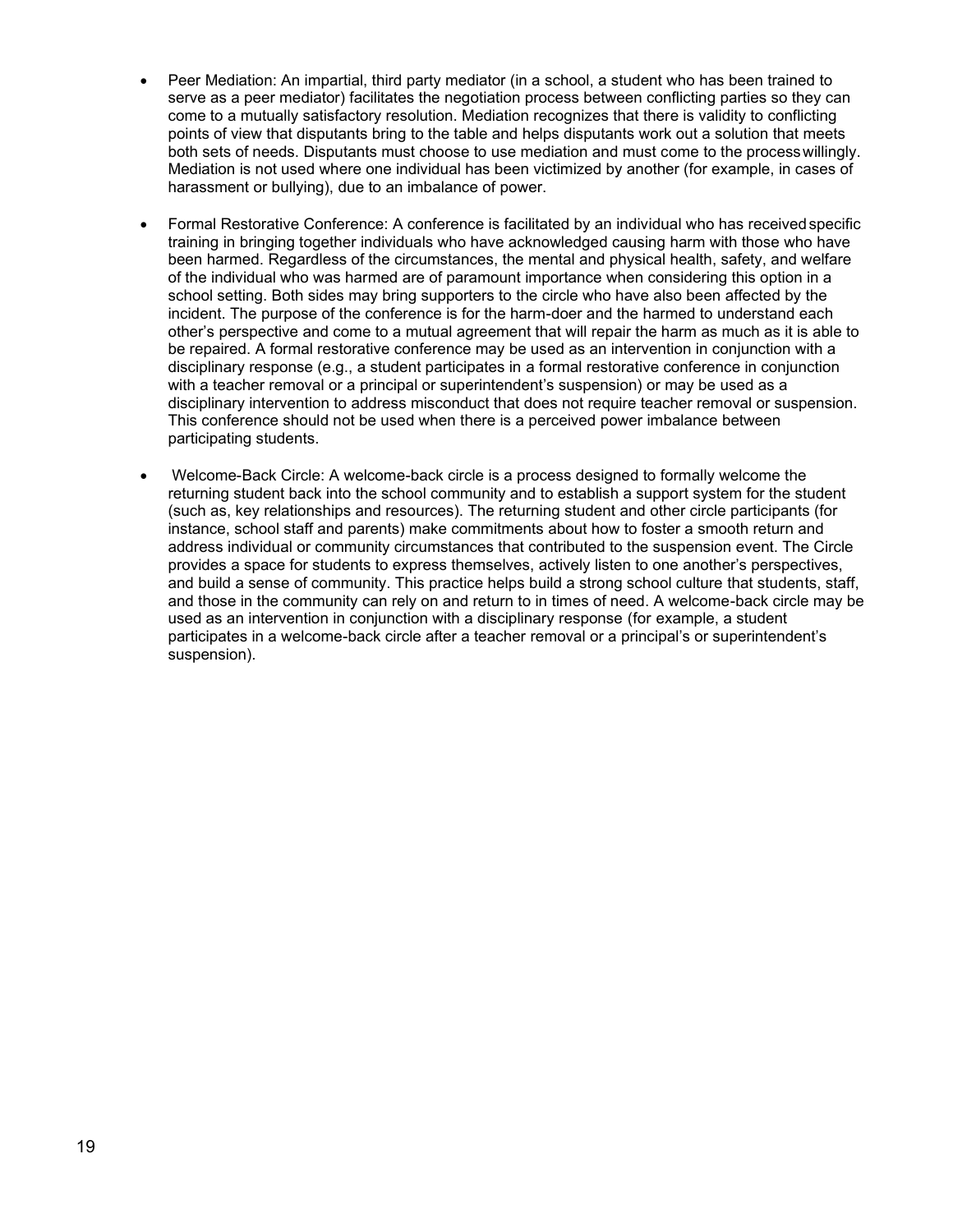# <span id="page-20-0"></span>**ADDRESSING BULLYING AND BIAS-BASED BEHAVIOR**

### <span id="page-20-1"></span>**Prevention and Intervention**

Each school is expected to promote a nurturing school culture that promotes positive interpersonal and intergroup relations and respect for diversity among students and between students and staff. Schools should provide all students with a supportive and safe environment in which to grow and thrive academically and socially. The ability of students to learn and meet high academic standards and the school community's ability to educate its students are compromised when students engage in discrimination or harassment, bullying, or intimidating behavior toward other students.

Schools should prevent bullying behavior through:

- Implementation of school-wide and classroom-based social and emotional learning strategies and positive approaches to discipline;
- Age-appropriate instruction on bullying prevention in each grade that is incorporated into the curriculum;
- Creation of a school-wide and classroom climate that supports racial, cultural and other forms of diversity, (i.e., clear communication of behavioral expectations, incorporation of lesson plans on prejudice reduction, modeling unbiased behavior, empathy development and cooperative learning); and
- Encouragement of parent participation in bullying behavior prevention initiatives.

Each school should intervene to put an end to bullying behavior, utilizing discipline methods that reflect a commitment to restorative practices, which may include, but not be limited to:

- Immediate referral of the student harmed to appropriate support services in the school and community;
- Referral of those who caused harm to counseling to address underlying behavior and/or to administrators for appropriate discipline;
- Notification of parents of all those involved;
- Processes for resolution, such as restorative justice circles, led by an experienced circle leader; and
- Ongoing actions intended to prevent recurrence, such as increasing adult supervision of an activity in which incidents have occurred and close monitoring of the security of those harmed.
- Development of an Individualized Support Plan ("ISP")
- Reconvening an Individualized Education Program (IEP) meeting
- Participation in community service (with parental consent)

Bullying and harassment can take many forms and includes behavior that targets students because of their actual or perceived race, color, national origin, ethnicity, citizenship/immigration status, religion, creed, disability, sexual orientation, gender, gender identity, gender expression, or weight. These behaviors pose a serious threat to all students, and it is a school's responsibility to eliminate the hostile environment created by such harassment, address its effects, and take steps to ensure that harassment does not recur. All reports of harassment, intimidation, discrimination, and/or bullying behavior will be investigated, and appropriate followup action will be taken. For further information, please see [Chancellor's Regulation A](https://www.schools.nyc.gov/school-life/policies-for-all/chancellors-regulations/volume-a-regulations))-832 [\(https://www.schools.nyc.gov/school-life/policies-for-all/chancellors-regulations/volume-a-regulations\)](https://www.schools.nyc.gov/school-life/policies-for-all/chancellors-regulations/volume-a-regulations).

Everyone in the school community—teachers, support staff, safety agents, cafeteria, custodial staff, bus drivers, school counselors, student support staff, students, and parents—needs to understand what bullying is and the NYCDOE rules that prohibit such behavior. Clarifying schoolwide rules that prohibit bullying and discrimination and discouraging bystander behavior (on-looking) are vitally important to helping students play a pivotal role in bullying prevention.

Integral to preventing student-to-student bullying and/or bias-based behavior is effective social emotional learning that helps students develop core competencies. These fundamental life skills are: recognizing and managing their own emotions, developing caring and concern for others, establishing positive relationships, making responsible decisions, and handling challenging situations constructively and ethically.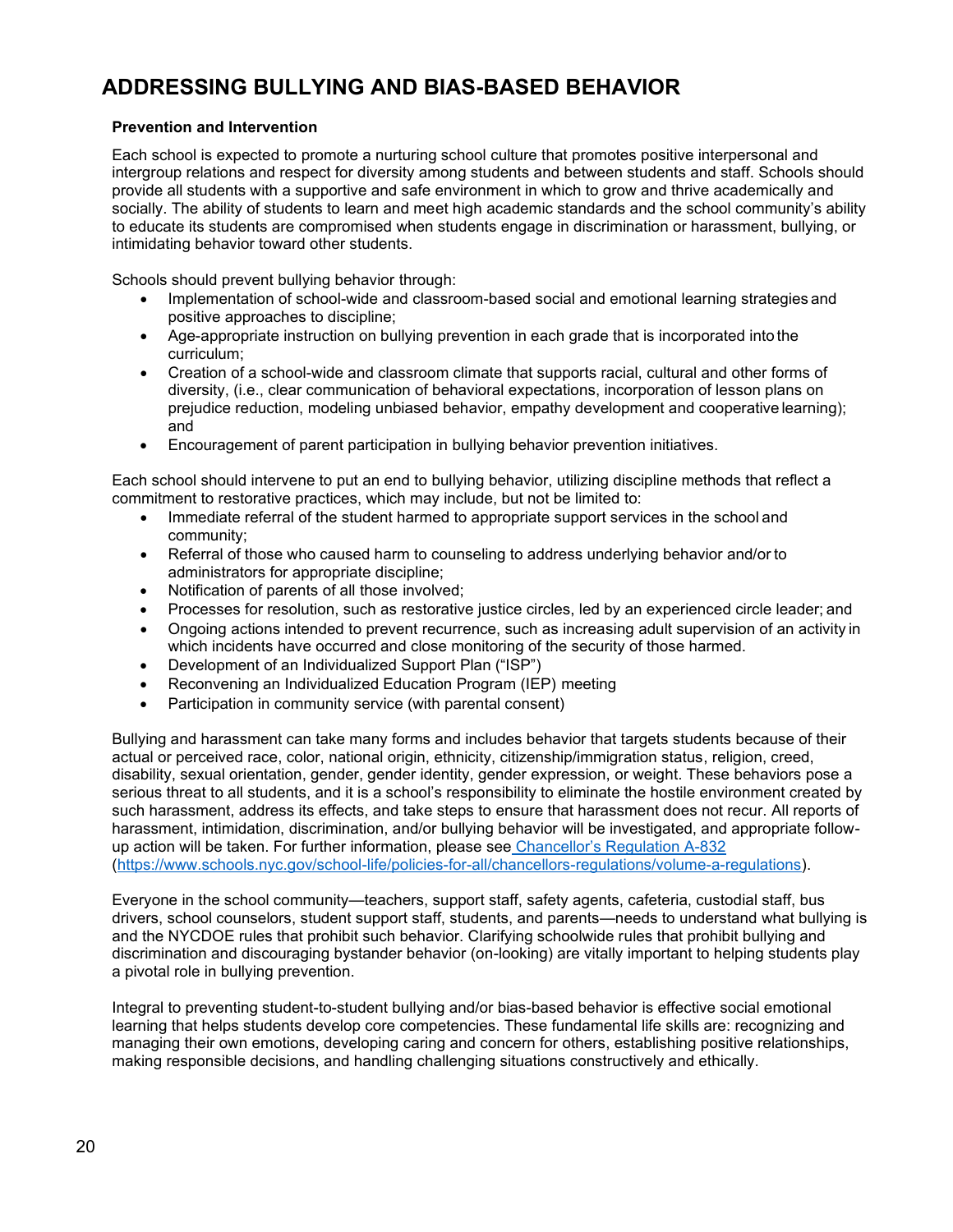Students who are able to recognize and manage their own emotions are better able to be assertive rather than aggressive or passive when they interact with their peers. Students who develop caring and concern for others and establish positive relationships are less likely to engage in bullying or discriminatory behavior. Additionally, students who have learned how to make responsible decisions and handle challenging situations ethically and constructively are less likely to be bystanders and more likely to act as allies if a peer is the target of harassment or bullying of any kind. To help students learn how to be allies, the NYCDOE offers teachers and counselors training in using the curriculum module Fostering Respect for All: Empowering Students to Move from Bystanders to Allies as well as other Respect for All (RFA) professional development opportunities. For more information, please visit the [NYCDOE Respect for All \(RFA\) Library](https://nycdoe.sharepoint.com/sites/D-CodePhaseone/Shared%20Documents/D-Code%20Revisions%20%26%20Recommendations/Stage%201%20-%20Summer%202019/NYCDOE%20Respect%20for%20All%20(RFA)%20Library) [\(https://www.schools.nyc.gov/school-life/policies-for-all/respect-for-all\)](https://www.schools.nyc.gov/school-life/policies-for-all/respect-for-all).

To assist the school community in addressing bullying and bias-based behavior, the [NYCDOE Respect for All](https://nycdoe.sharepoint.com/sites/D-CodePhaseone/Shared%20Documents/D-Code%20Revisions%20%26%20Recommendations/Stage%201%20-%20Summer%202019/NYCDOE%20Respect%20for%20All%20(RFA)%20Library) [\(RFA\) Library](https://nycdoe.sharepoint.com/sites/D-CodePhaseone/Shared%20Documents/D-Code%20Revisions%20%26%20Recommendations/Stage%201%20-%20Summer%202019/NYCDOE%20Respect%20for%20All%20(RFA)%20Library) [\(https://www.schools.nyc.gov/school-life/policies-for-all/respect-for-all\)](https://www.schools.nyc.gov/school-life/policies-for-all/respect-for-all) offers many kinds of resources for parents, students, school staff, and school leaders. These resources include guidance documents and tip sheets for parents and students, including an important RFA brochure on understanding the difference between bullying and conflict, along with lessons, book lists, and other instructional materials for school staff. Schools are encouraged to use these resources to infuse bullying prevention, including cyberbullying, and respect for diversity lessons and other activities into their instructional program.

The Respect for All Library also provides schools information about opportunities and strategies to engage students in promoting respect such as Bully Prevention Month, No Name Calling Week or through projects like Not in Our School or No Place for Hate. Whether schools use the book lists to identify a class or schoolwide Book of the Month or whether trained peer educators conduct peer-to-peer workshops to prevent bullying behavior or promote respect for diversity, it is imperative that each school community is meaningfully and proactively engaged in creating a school culture and climate in which all students feel safe and respected.

Parents and students can report concerns regarding bullying behavior by completing one of the following:

- 1. Notify the school's Respect for All (RFA) liaison(s), a member of the child's school's administration, or any other school employee; or
- 2. [Submit an online form](https://www.nycenet.edu/bullyingreporting) [\(https://www.nycenet.edu/BullyingReporting\)](https://www.nycenet.edu/BullyingReporting) or email the Office of Safety and Youth Development (OSYD) at [RespectforAll@schools.nyc.gov;](mailto:RespectforAll@schools.nyc.gov) or
- 3. If the issue involves gender-based harassment, also email the DOE Title IX Coordinator a[t](mailto:Title_IX_Inquiries@schools.nyc.gov) [Title\\_IX\\_Inquiries@schools.nyc.gov;](mailto:Title_IX_Inquiries@schools.nyc.gov) or
- 4. Call 718-935-2288 Monday through Friday, from 9:00AM-5:00PM.

Parents should ask for the incident number from school administration for follow up. This is also known as Online Occurrence Reporting System (OORS) number.

All reports of harassment, intimidation, discrimination, and/or bullying behavior will be investigated and appropriate follow-up action will be taken. For further information, please see [Chancellor's Regulation A](https://www.schools.nyc.gov/school-life/policies-for-all/chancellors-regulations/volume-a-regulations)-832 [\(https://www.schools.nyc.gov/school-life/policies-for-all/chancellors-regulations/volume-a-regulations\)](https://www.schools.nyc.gov/school-life/policies-for-all/chancellors-regulations/volume-a-regulations).

### <span id="page-21-0"></span>**What is Bullying?**

Bullying is behavior that is intended to cause some kind of harm. The person doing the bullying purposely says or does something to hurt the target of their behavior.

Bullying behavior always involves an imbalance of power (physical or social) or strength between the person doing the bullying and the target of the behavior. The person doing the bullying may be physically bigger or stronger or may be older or have greater social status or social power than the person being targeted.

Bullying is aggressive behavior by one individual (or group) that is directed at a particular person (or group). The aggressive behavior is unwanted and negative. It is deliberate and unprovoked. The targeted person is harmed by what is purposely being said or done. More specifically, per [New York Education Law, Section 11](https://www.nysenate.gov/legislation/laws/EDN/11) [\(https://www.nysenate.gov/legislation/laws/EDN/11\)](https://www.nysenate.gov/legislation/laws/EDN/11):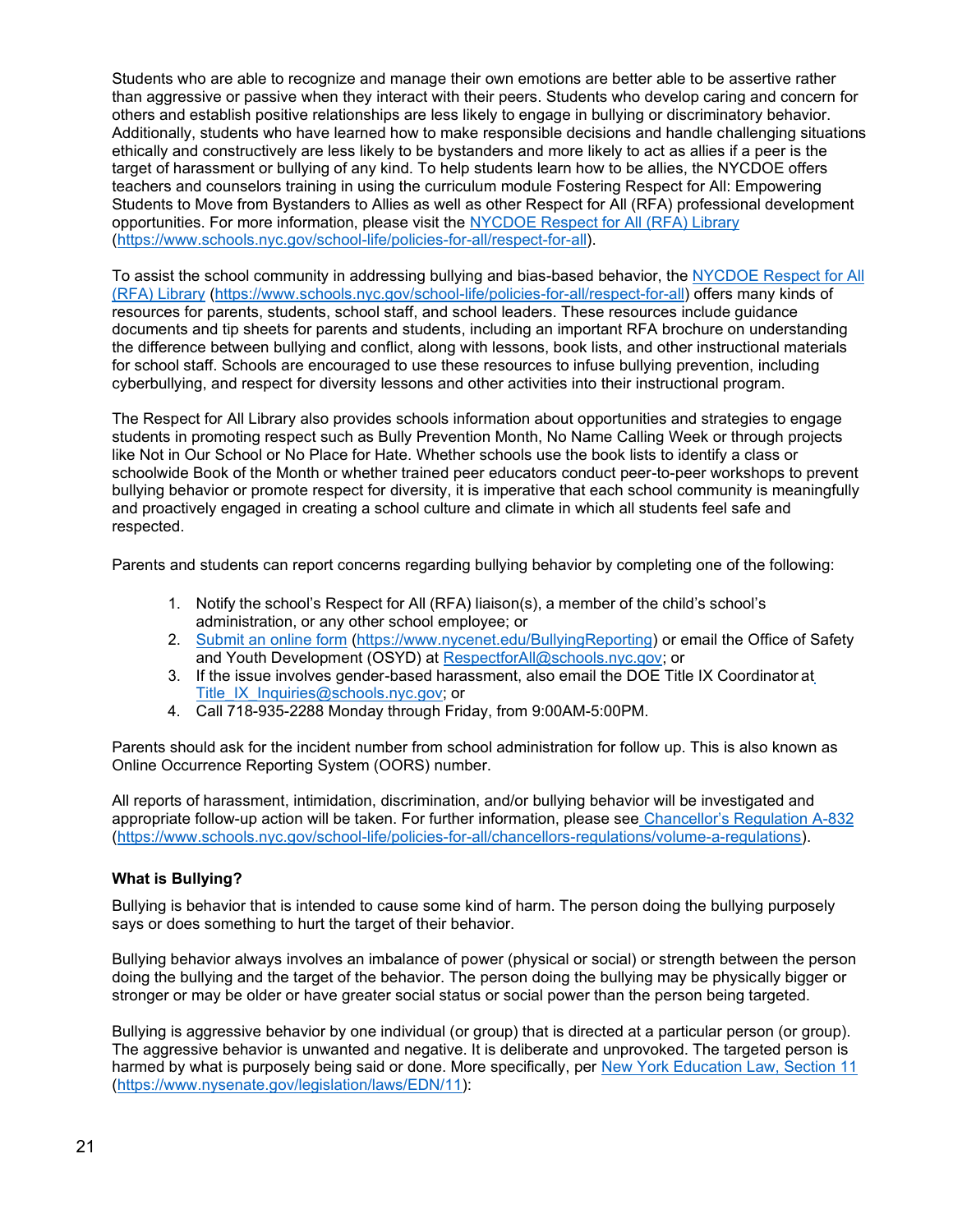"Harassment" and "bullying" shall mean the creation of a hostile environment by conduct or by threats, intimidation or abuse, including cyberbullying, that (a) has or would have the effect of unreasonably and substantially interfering with a student's educational performance, opportunities or benefits, or mental, emotional, or physical well-being; or (b) reasonably causes or would reasonably be expected to cause a student to fear for their physical safety; or (c) reasonably causes or would reasonably be expected to cause physical injury or emotional harm to a student; or (d) occurs off school property and creates or would foreseeably create a risk of substantial disruption within the school environment, where it is foreseeable that the conduct, threats, intimidation, or abuse might reach school property. Acts of harassment and bullying shall include, but not be limited to, those acts based on a person's actual or perceived race, color, weight, national origin, ethnic group, religion, religious practice, disability, sexual orientation, gender or sex. For the purposes of this definition the term "threats, intimidation or abuse" shall include verbal and non-verbal actions.

Harassment and/or bullying may take many forms and can be physical, non-verbal, verbal, or written. It may be a single incident or a series of related incidents. Written discrimination, harassment, intimidation and/or bullying includes electronically transmitted communications and cyberbullying (e.g., via information technology including, but not limited, to: internet, cell phone, email, personal digital assistant wireless handheld device, social media, blogs, chat rooms, and gaming systems).

### <span id="page-22-0"></span>**Bullying Is Not Conflict**

Conflict is a struggle between two or more people who perceive they have incompatible goals or desires. Conflict occurs naturally as we interact with one another. It is a normal part of life that we will not always agree with other people about the things we want, what we think, or what we want to do.

Most conflicts between students arise when students see the same situation from two different points of view. Think of some of the ways we describe people in conflict: "They were butting heads"; "They were going back and forth at each other"; "It was 'he said/she said/they said.'" In these cases, both people are equally "telling their side of the story."

In a conflict, people may get frustrated and angry. Chances are the amount of emotion each person feels will be relatively equal because both are vying for what they want. In the heat of the moment, one or both people's emotions can escalate a conflict. All of us have known of conflicts in which people have said things to hurt one another which they later regret.

People engaged in a conflict want the issue to be resolved. The "back and forth" that occurs is each person trying to make the case for what they want. When one or both people have the skills to resolve the dispute so that both sets of needs are met, the same conflict between the same two people most likely will not be repeated.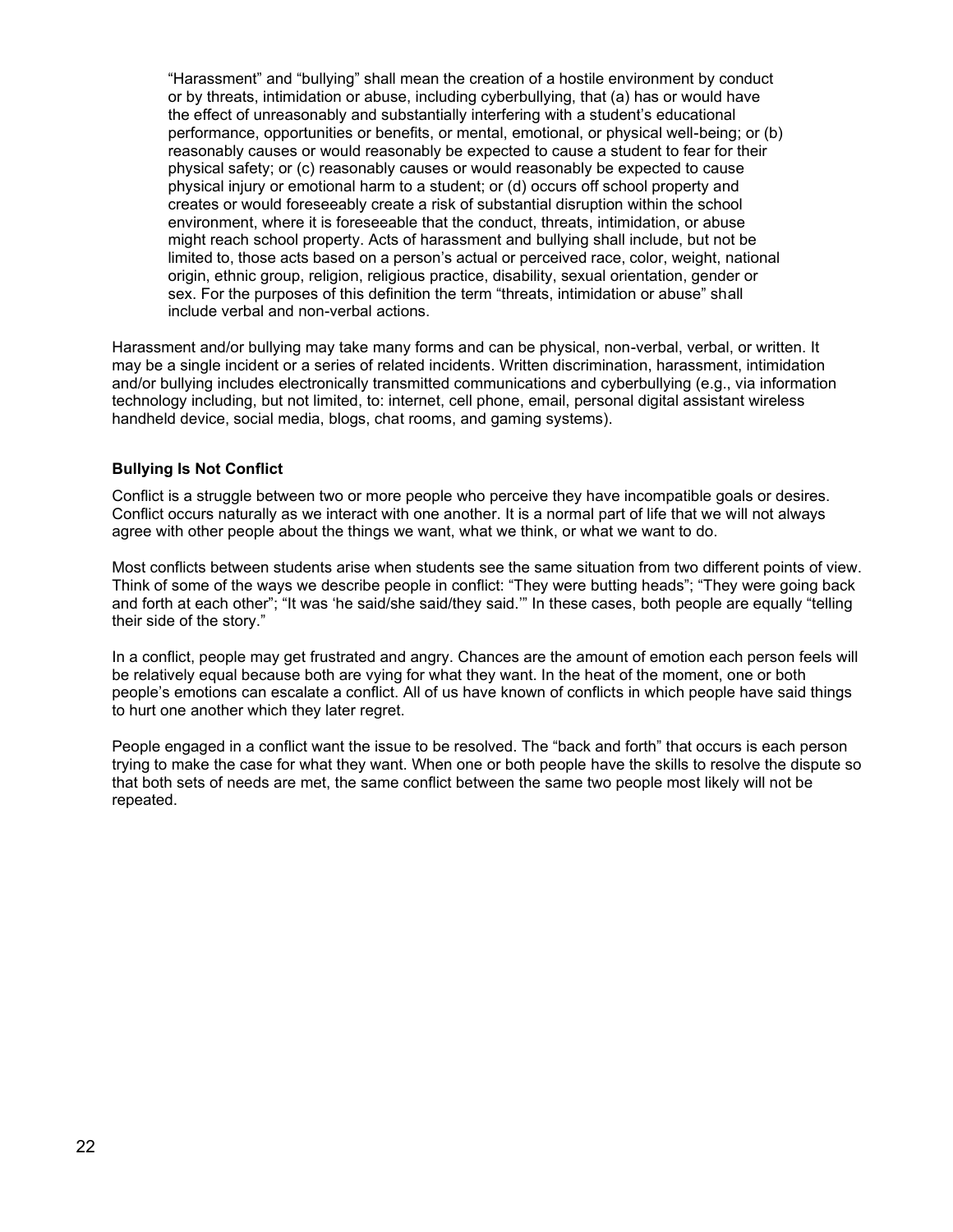# <span id="page-23-0"></span>**DISCIPLINE PROCEDURES**

### <span id="page-23-1"></span>**In-School Disciplinary Responses**

Schools have a range of disciplinary responses that can be used to hold students accountable for inappropriate behavior and that do not involve removal from the classroom or school or assignment to an alternate instructional site. These primary disciplinary responses are delineated on the Progressive Ladder of Support and Disciplinary Responses. A school's decision to use a disciplinary response must take into consideration a number of factors, including the nature and severity of the misconduct.

#### <span id="page-23-2"></span>**Suspensions and Teacher Removals**

All suspensions and removals from the classroom must be done substantively and procedurally in accordance with relevant Regulations of the Chancellor, State Education Law, and Federal Law. (Note: Student discipline procedures for summer school vary from those used during the regular school year and are issued separately.) All entries in student records must be made in accordance with Chancellor'[s Regulation A-443](https://www.schools.nyc.gov/school-life/policies-for-all/chancellors-regulations/volume-a-regulations) [\(https://www.schools.nyc.gov/school-life/policies-for-all/chancellors-regulations/volume-a-regulations\)](https://www.schools.nyc.gov/school-life/policies-for-all/chancellors-regulations/volume-a-regulations). Schools are expected to provide supports to students returning from suspension to maximize their ability to meet the school community's social and academic standards.

Suspensions of more than five school days may be imposed for students in all schools by the Senior Executive Director of the Office of Safety and Youth Development ("OSYD") or other designee of the Chancellor, or for students in elementary and middle schools by the Community Superintendent. For ease of reference, the term "superintendent's suspension" is used throughout this document to denote both suspensions imposed by the Senior Executive Director of the Office of Safety and Youth Development or other designee of the Chancellor and suspensions imposed by the Community Superintendent.

Superintendent's suspensions for more than 20 school days (see pages 24–25 for more information) may be imposed only when required by law or for Level 5 infractions that involve seriously dangerous and/or violent behavior where the circumstances warrant the imposition of a longer suspension. All suspensions in excess of 20 school days require approval by the Senior Executive Director of the Office of Safety and Youth Development or other designee of the Chancellor or the Community Superintendent.

### <span id="page-23-3"></span>**Additional Protections for Students with Disabilities**

Students with disabilities, 504 plans, or who are "presumed to have a disability" are entitled to assert specific procedural safeguards under IDEA (see [Chancellor's Regulation A-443](https://www.schools.nyc.gov/school-life/policies-for-all/chancellors-regulations/volume-a-regulations) [\(https://www.schools.nyc.gov/school](https://www.schools.nyc.gov/school-life/policies-for-all/chancellors-regulations/volume-a-regulations)[life/policies-for-all/chancellors-regulations/volume-a-regulations\)](https://www.schools.nyc.gov/school-life/policies-for-all/chancellors-regulations/volume-a-regulations). A student is presumed to be a student with a disability if the parent has expressed concern in writing that the student needs special education and/or related services, the parent has made a written request for an evaluation of their child, the parent or school staff express concern about a pattern of behavior, or the student has been referred for an initial evaluation.

### <span id="page-23-4"></span>**Manifestation Determination Review (MDR)**

A manifestation determination review (MDR) must be conducted when a student with a disability or a student who is presumed to have a disability is subject to a disciplinary change in placement to determine if the behavior is caused by or has a direct and substantial relationship to the student's disability and/or was the direct result of the failure to implement the IEP or Section 504 plan. If the student's behavior is a manifestation of the student's disability, the student may not be disciplined for the behavior, except in certain cases. If the student's behavior is determined not to be a manifestation of the student's disability, the student may be subject to discipline for the behavior.

A disciplinary change of placement occurs if the student will be removed from their regular program for:

- (1) more than 10 consecutive school days as a result of a superintendent's suspension;
- (2) more than 10 cumulative school days in a 40-school-day period as a result of three or more disciplinary responses (superintendent's suspension, principal's suspension, and/or teacher removal); or
- (3) more than 10 cumulative school days in a school year as a result of disciplinary responses that the principal determines constitute a pattern of removals.

See the [NYCDOE Behavior](https://nycdoe.sharepoint.com/sites/D-CodePhaseone/Shared%20Documents/D-Code%20Revisions%20%26%20Recommendations/Stage%201%20-%20Summer%202019/August%202019%20Feedback%20and%20Edits/NYCDOE%20Behavior%20Supports%20web%20page) Supports web page [\(https://www.schools.nyc.gov/special-education/supports](https://www.schools.nyc.gov/special-education/supports-and-services/behavior-supports)[and-services/behavior-supports\)](https://www.schools.nyc.gov/special-education/supports-and-services/behavior-supports) for more information.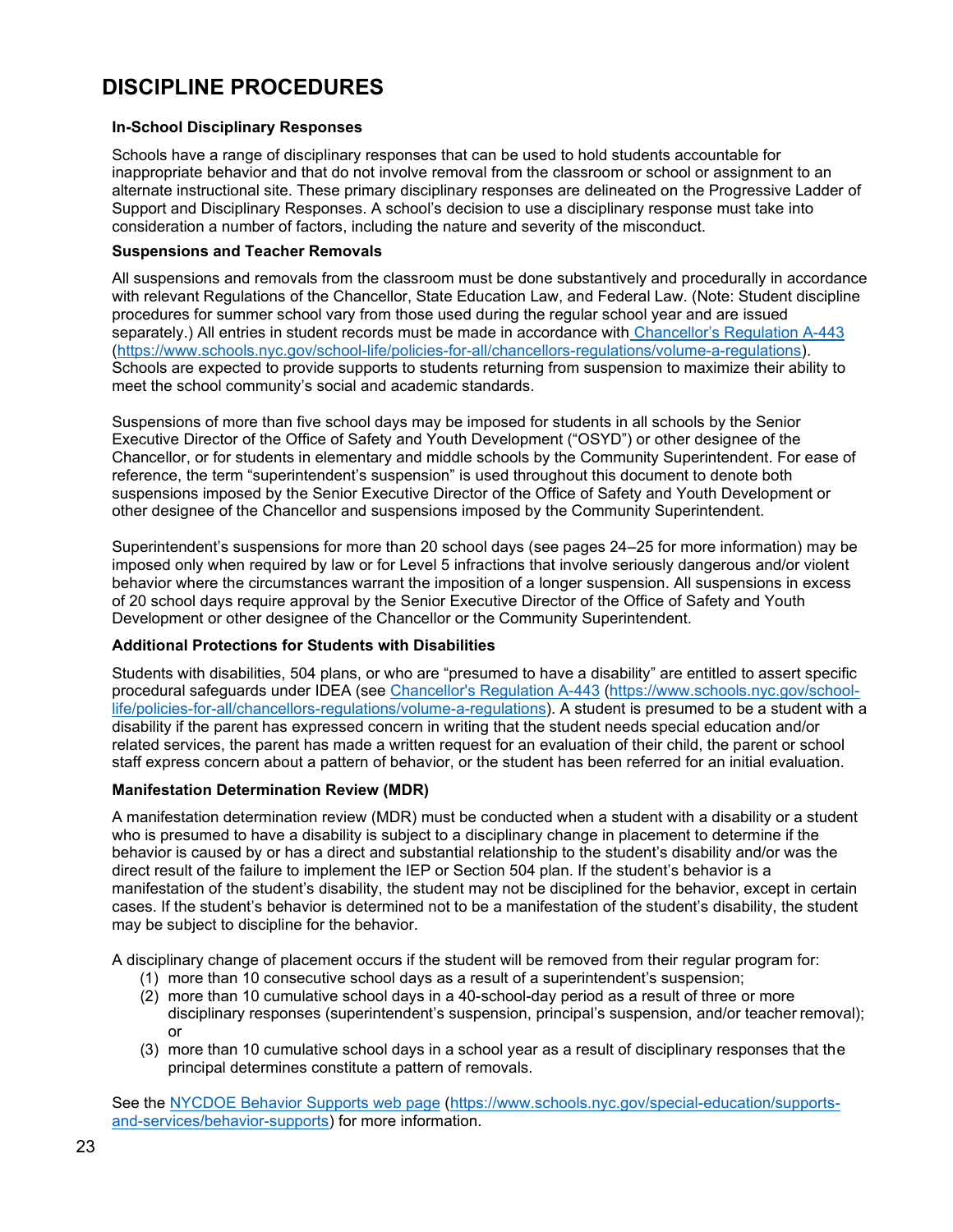# <span id="page-24-0"></span>**Functional Behavior Assessments (FBAs) and Behavior Intervention Plans (BIPs)**

If a student with an IEP is subject to a disciplinary response and a determination has been made that the behavior is a manifestation of the student's disability, a functional behavioral assessment must be conducted or updated and a BIP developed or modified. Additionally, even when a student's behavior is determined not to be a manifestation of a student's disability, a functional behavioral assessment can help provide a more indepth understanding of the student's behavior.

A functional behavior assessment (FBA) is an evaluation used to determine why a student with a disability engages in behaviors that impede learning and how the student's behavior relates to the environment.

The FBA must be based on multiple sources of data, obtained across multiple settings and times of day including, but not limited to: information obtained from direct observation of the student; information from the student, the student's teacher(s), related service provider(s) and others with whom the student interacts; and a review of available data and information from the student's record and other sources, including any relevant information provided by the student's parents/caregivers. An FBA must be conducted by a team; the principal will designate the team and its facilitator.

A behavioral intervention plan (BIP) is based on the results of an FBA and includes, at a minimum: a description of the problem behavior; global and specific hypotheses as to why the problem behavior occurs; and intervention strategies that include positive behavioral supports to address the behavior. The BIP must identify intervention strategies to be used to alter antecedent events to prevent the occurrence of the behavior, teach individual alternative and adaptive behaviors to the student, and provide responses for the targeted inappropriate behavior(s) and alternative acceptable behavior(s). Baseline data must be used as a standard to establish performance criteria and against which to evaluate intervention effectiveness. The BIP must be monitored (and reported to the parent) using the same data collection measures (frequency, intensity, duration and/or latency) that were used to collect baseline data for the FBA. The goal is for the problem behavior to decrease as the replacement behavior increases.

After an FBA has been conducted, the IEP team must be convened to review the results of the FBA, develop a corresponding BIP (if appropriate), and update the student's individualized education program (IEP) to indicate if a particular device or service, including an intervention, accommodation or other program modification, is needed to address the student's behavior.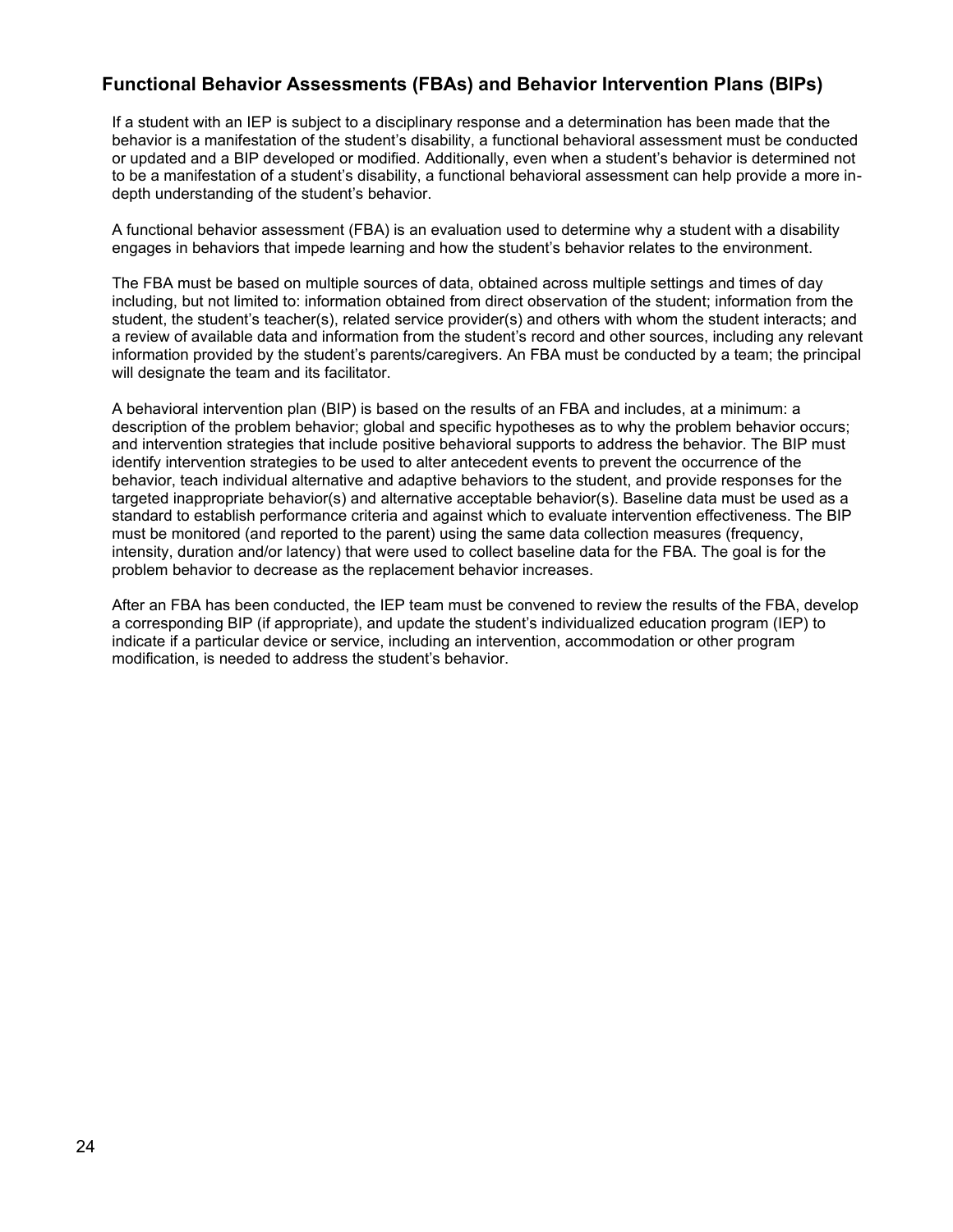# <span id="page-25-0"></span>**DISCIPLINARY RESPONSES**

Please see the Progressive Ladder of Support and Disciplinary Responses (see pages 11–12) for the range of disciplinary options, including the use of a formal restorative conference.

All disciplinary responses must be imposed and all entries in student records must be made in accordance with the procedural requirements of [Chancellor's Regulation A](https://www.schools.nyc.gov/school-life/policies-for-all/chancellors-regulations/volume-a-regulations)-443 [\(https://www.schools.nyc.gov/school](https://www.schools.nyc.gov/school-life/policies-for-all/chancellors-regulations/volume-a-regulations)[life/policies-for-all/chancellors-regulations/volume-a-regulations\)](https://www.schools.nyc.gov/school-life/policies-for-all/chancellors-regulations/volume-a-regulations) and be consistent with the range of disciplinary responses authorized for a particular infraction. Schools are expected to use supports and interventions and non-removal disciplinary responses, to the extent feasible and appropriate, before imposing a teacher removal, principal's suspension or superintendent's suspension.

In conjunction with the following disciplinary responses, a formal restorative conference and welcome-back circle (see definitions on page 17) may be used as an intervention.

### <span id="page-25-1"></span>**In-School Disciplinary Responses**

In-school disciplinary responses may include detention or exclusion from extracurricular activities or communal lunchtime. If these in-school responses are used, they must not take place during class time, cannot result in a student missing instruction, and must be done in accordance with the [NYCDOE Wellness](https://nycdoe.sharepoint.com/sites/D-CodePhaseone/Shared%20Documents/D-Code%20Revisions%20%26%20Recommendations/Stage%201%20-%20Summer%202019/NYCDOE%20Wellness%20Policy) [Policy](https://nycdoe.sharepoint.com/sites/D-CodePhaseone/Shared%20Documents/D-Code%20Revisions%20%26%20Recommendations/Stage%201%20-%20Summer%202019/NYCDOE%20Wellness%20Policy) [\(https://infohub.nyced.org/reports-and-policies/policies/doe-wellness-policy\)](https://infohub.nyced.org/reports-and-policies/policies/doe-wellness-policy).

### <span id="page-25-2"></span>**Teacher Removal from the Classroom**

A student who engages in behavior that is substantially disruptive to the education process or substantially interferes with a teacher's authority over the classroom, may be removed from the classroom consistent with the disciplinary options set forth in this Code. All removed students must be permitted to attend classes that are taught by teachers other than the teacher requesting the removal (e.g., music, art, science).

Removed students must be sent to a location within the school where they will be provided with continued instructional services, including classwork and homework. While student misbehavior must be handled on a case-by-case basis, every effort should be made to address substantially disruptive classroom behavior using disciplinary responses A–E (see page 12) along with appropriate supports and interventions prior to implementing a teacher removal.

• Per [New York Education Law, Section 2801](https://www.nysenate.gov/legislation/laws/EDN/2801) [\(https://www.nysenate.gov/legislation/laws/EDN/2801\)](https://www.nysenate.gov/legislation/laws/EDN/2801), if a student is removed from any classroom by any teacher four (4) times during a semester or three (3) times during a trimester, a principal's suspension for a minimum period of one (1) day must be imposed if the student subsequently engages in behavior that would otherwise result in removal by the teacher during that semester or trimester. For example, a student who would otherwise be removed for the fifth time in a semester must instead receive a principal's suspension. The requirements for imposing a principal's suspension must be followed.

#### <span id="page-25-3"></span>**Principal's Suspension**

A principal has the authority to suspend a student for one to five school days for behavior which presents a clear and present danger of physical injury to the student, other students or school personnel, or prevents the orderly operation of classes or other school activities consistent with the disciplinary responses set forth in this Code. Reasonable effort must be made to address inappropriate student behavior through supports and interventions prior to imposing a principal's suspension.

Suspended students must be provided with instruction, including homework and classwork, at an alternative instructional site within the school.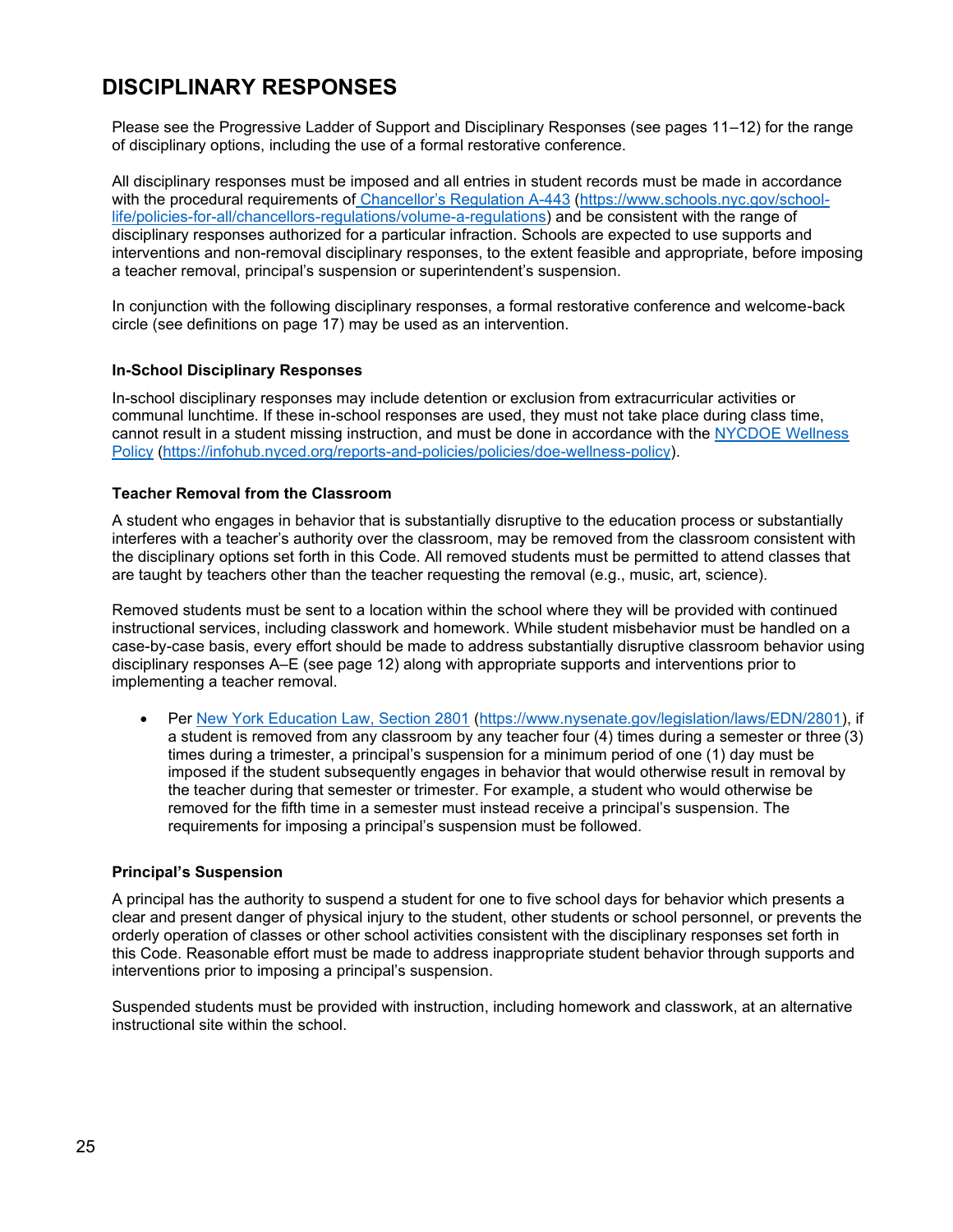#### <span id="page-26-0"></span>**Superintendent's Suspension**

A superintendent's suspension may result in a period of suspension that exceeds five school days and may be sought for behavior for which a superintendent's suspension is authorized in the Discipline Code.

A student who receives a superintendent's suspension must be provided with the opportunity for a hearing at which the student has the opportunity to present evidence and witnesses on their behalf and to question the school's witnesses.

If the school proves the allegations and the suspension is upheld, the Senior Executive Director of the Office of Safety and Youth Development or other designee of the Chancellor or the Community Superintendent may impose one of the following as set forth below and on the following pages.

• Immediate Reinstatement

The Senior Executive Director of the Office of Safety and Youth Development or other designee of the Chancellor or the Community Superintendent may reinstate the student to the suspending school immediately following the decision to uphold the suspension with a welcome-back circle (see page 17) upon return.

- Suspension for a Fixed Period of 6–10 School Days The Senior Executive Director of the Office of Safety and Youth Development or other designee of the Chancellor or the Community Superintendent may order the student's suspension from school for a fixed period of 6–10 school days during which the student must be provided with instruction at a location outside the school building. At the end of the suspension period, the student must be reinstated to their original school with a welcome-back circle (see page 17) upon return.
- Suspension for a Fixed Period of 11–15 School Days The Senior Executive Director of the Office of Safety and Youth Development or other designee of the Chancellor or the Community Superintendent may order the student's suspension from school for a fixed period of 11–15 school days during which the student must be provided with instruction at a location outside the school building. At the end of the suspension period, the student must be reinstated to their original school with a welcome-back circle (see page 17) upon return.

• Suspension for A Fixed Period of 16–20 School Days The Senior Executive Director of the Office of Safety and Youth Development or other designee of the Chancellor or the Community Superintendent may order the student's suspension from school for a fixed period of 16–20 school days during which the student must be provided with instruction at a location outside the school building. At the end of the suspension period, the student must be reinstated to their original school with a welcome-back circle (see page 17) upon return.

### <span id="page-26-1"></span>**Dispositional Options for Superintendent's Suspensions Requiring Approval by the Chancellor or Designee or the Community Superintendent**

Superintendent's suspensions for more than 20 school days may be imposed only when required by law or for Level 5 infractions that involve seriously dangerous and/or violent behavior where the circumstances warrant the imposition of a longer suspension. Seriously dangerous and/or violent behavior can include, but is not limited to, behavior that results in serious physical injury or forcing another to engage in sexual activity. All suspensions in excess of 20 school days require approval by the Senior Executive Director of the Office of Safety and Youth Development or other designee of the Chancellor or the Community Superintendent. Where a suspension of more than 20 school days is approved, the following disciplinary options are available:

• Extended Suspension for 21–39 School Days

The Senior Executive Director of the Office of Safety and Youth Development or other designee of the Chancellor or the Community Superintendent may order that a student be suspended for 21–39 school days during which the student must be provided with instruction at a location outside the school building. At the end of the suspension period, the student must be reinstated to their original school with a welcome-back circle (see page 17) upon return.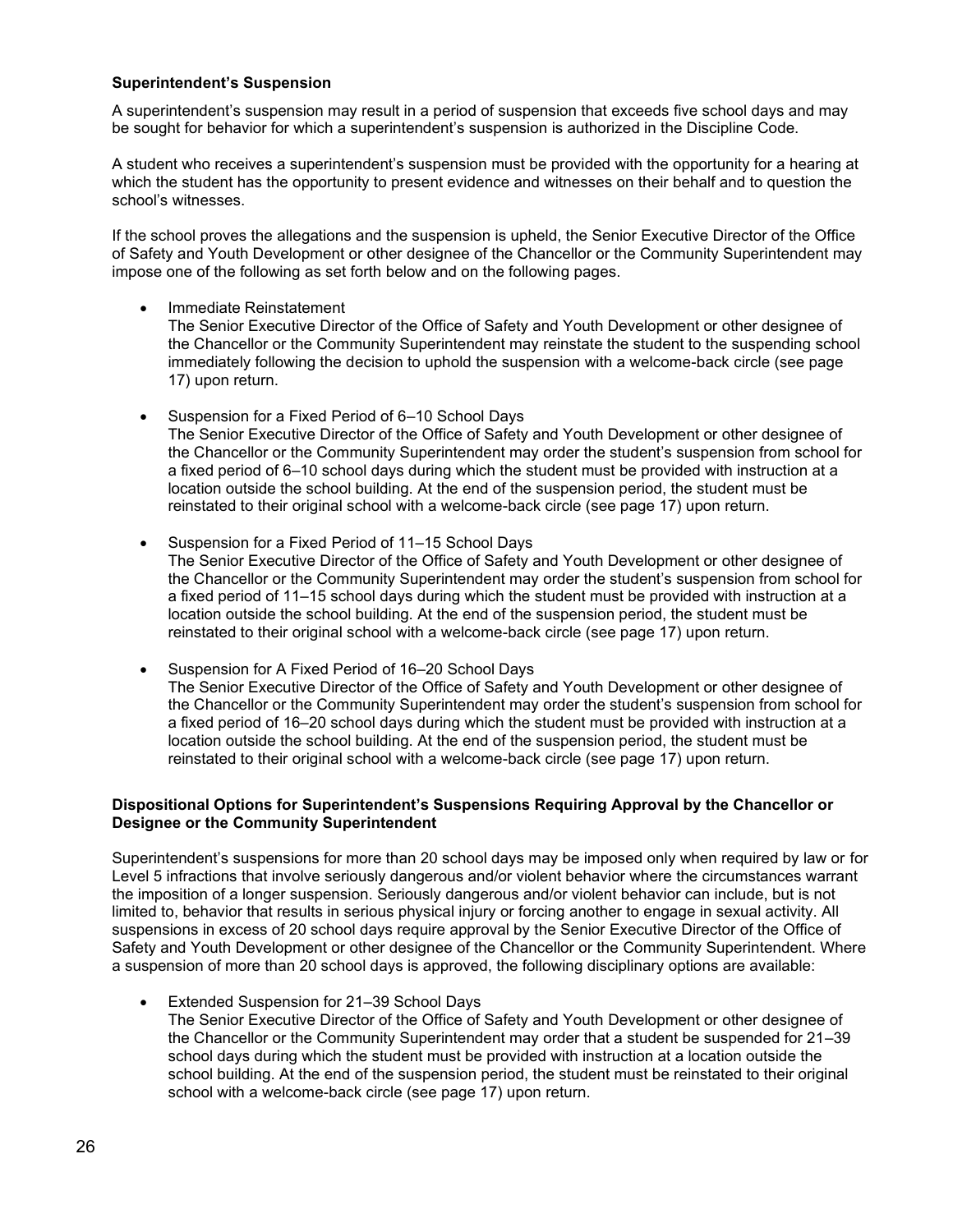- Extended Suspension for 40–180 School Days With an Automatic Review At 30 School Days and Every 15 School Days Thereafter The Senior Executive Director of the Office of Safety and Youth Development or other designee of the Chancellor or the Community Superintendent may order that a student be suspended for 40–180 school days and reassigned to an alternate instructional site with an automatic review for early reinstatement at 30 school days and every 15 school days thereafter. In determining the date upon which the student is reinstated, the Senior Executive Director of the Office of Safety and Youth Development or other designee of the Chancellor shall, to the extent possible, consider the school calendar to ensure instructional continuity. If early reinstatement is not granted, the student will remain in the alternate instruction site for the remainder of the suspension and must be reinstated to the suspending school at the termination of the suspension with a welcome-back circle (see page 17) upon return.
- One-Year Suspension with an Automatic Review for Early Reinstatement at 60 School Days and Every 30 School Days Thereafter Consistent with the Federal Gun-Free Schools Act of 1994, any student who is determined to have brought to or possessed at school a firearm, bomb, or other explosive (as delineated in Category 1), must be suspended for a period of not less than one year. The Senior Executive Director of the Office of Safety and Youth Development or other designee of the Chancellor or the Community Superintendent (as delineated by the Gun-Free Schools Act) may modify this suspension, in writing, for a student on a case-by-case basis with a welcome-back circle (see page 17) upon return.

The Senior Executive Director of the Office of Safety and Youth Development or other designee of the Chancellor or Community Superintendent may order that a student be suspended for one year and reassigned to an alternate instructional site, with an automatic review for early reinstatement to the suspending school at 60 school days and every 30 school days thereafter. If early reinstatement is not granted, the student will remain in the alternate instructional site for the remainder of the suspension and must be reinstated to the suspending school at the termination of the suspension with a welcome-back circle (see page 17) upon return.

• Expulsion (Only For General Education Students Who Turned 17 Prior To The Beginning of The School Year, Which Is July 1 The Senior Executive Director of the Office of Safety and Youth Development or other designee of the Chancellor or the Community Superintendent may expel a student from the New York City Public School system only if the student is in general education and turned 17 prior to the beginning of the school year.

# <span id="page-27-0"></span>**Supports for Students During Suspension and Returning from Suspension**

Schools must provide appropriate supports to students during their suspension and when they return to their home school from suspension to maximize their ability to meet social/behavioral and academic standards within the school community. At the middle and high school levels, students serving superintendent's suspensions are assigned to Alternate Learning Centers (ALCs). At ALCs, students receive daily academic instruction coupled with significant supports and interventions. Students with IEPs must be provided with appropriate special education services that allow the student to make progress toward the student's IEP goals.

The goal at all grade levels is to prepare students to return to their home schools with increased pro-social attitudes, strategies, and skills that foster resiliency and reduce the likelihood of recidivism. It is incumbent upon a student's home school to continue supports. Supports may include any of the range of supports and interventions or a combination of both, as best meets the needs of the individual student.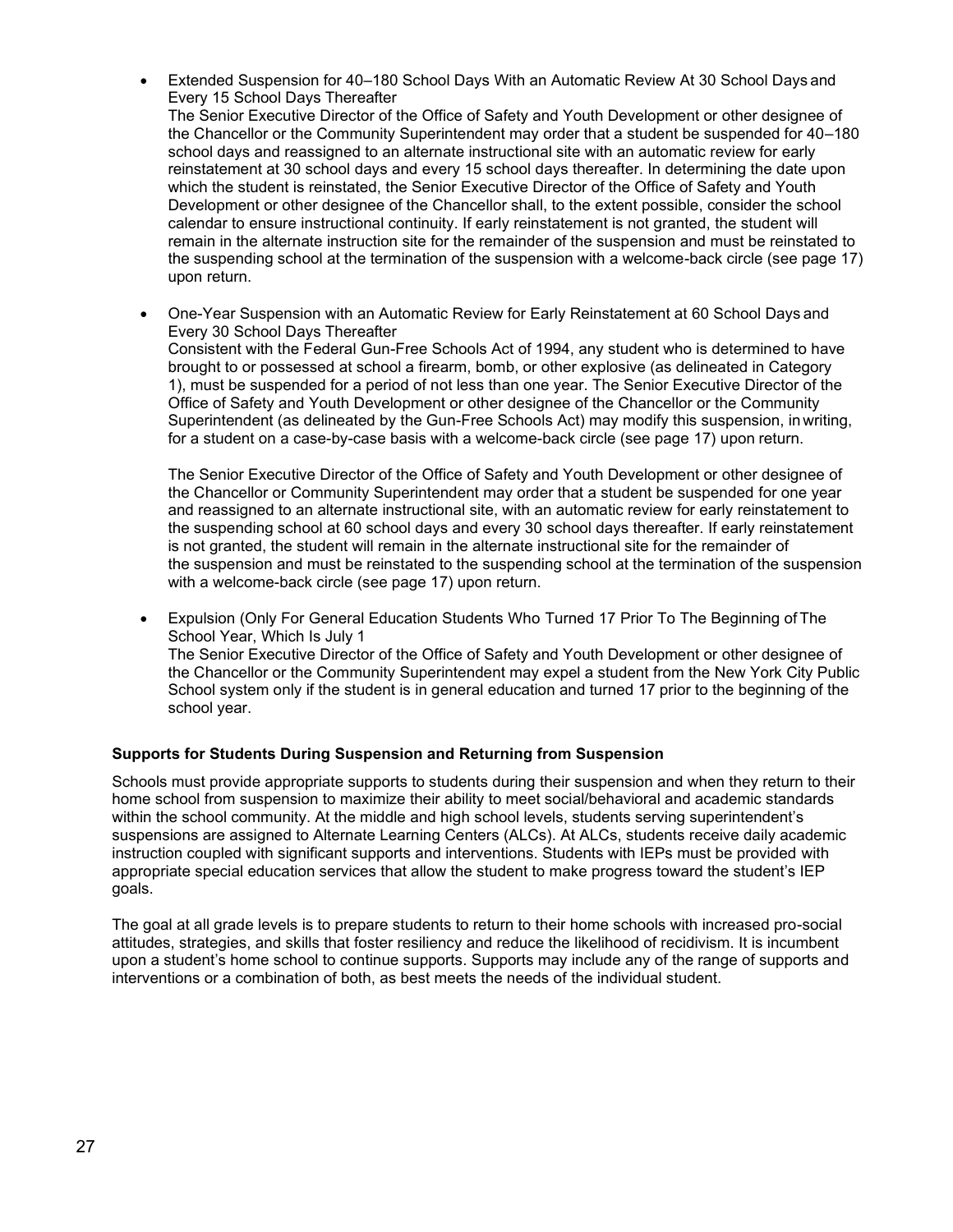# <span id="page-28-0"></span>**APPEALS AND TRANSFERS**

### <span id="page-28-1"></span>**Appeals**

Parents may appeal suspensions. Principal's' suspensions may be appealed to the Senior Executive Director of the Office of Safety and Youth Development or other designee of the Chancellor or the Community Superintendent.

Superintendent's suspensions (i.e., suspensions imposed by the Senior Executive Director of the Office of Safety and Youth Development or other designee of the Chancellor or by the Community Superintendent) may be appealed to the Chancellor. See [Chancellor's Regulation A](https://www.schools.nyc.gov/school-life/policies-for-all/chancellors-regulations/volume-a-regulations)-443 [\(https://www.schools.nyc.gov/school](https://www.schools.nyc.gov/school-life/policies-for-all/chancellors-regulations/volume-a-regulations)[life/policies-for-all/chancellors-regulations/volume-a-regulations\)](https://www.schools.nyc.gov/school-life/policies-for-all/chancellors-regulations/volume-a-regulations) for more information about the time frame and process for making an appeal.

### <span id="page-28-2"></span>**Transfer Options**

• Voluntary Transfers:

In collaboration with the Office of Student Enrollment, the Senior Executive Director of the Office of Safety and Youth Development or other designee of the Chancellor or the Community Superintendent may transfer a student to another school if the parent consents. For information regarding safety transfers, see [Chancellor's Regulation A](https://www.schools.nyc.gov/school-life/policies-for-all/chancellors-regulations/volume-a-regulations)-449 [\(https://www.schools.nyc.gov/school-life/policies-for](https://www.schools.nyc.gov/school-life/policies-for-all/chancellors-regulations/volume-a-regulations)[all/chancellors-regulations/volume-a-regulations\)](https://www.schools.nyc.gov/school-life/policies-for-all/chancellors-regulations/volume-a-regulations).

• Involuntary Transfers:

When the behavior and/or academic record of a student in general education demonstrate that adjustment in school is unsatisfactory and if the principal believes that the student would benefit from a transfer or receive an appropriate education elsewhere, the principal may pursue an involuntary transfer in accordance with [Chancellor's Regulation A](https://www.schools.nyc.gov/school-life/policies-for-all/chancellors-regulations/volume-a-regulations)-450 [\(https://www.schools.nyc.gov/school](https://www.schools.nyc.gov/school-life/policies-for-all/chancellors-regulations/volume-a-regulations)[life/policies-for-all/chancellors-regulations/volume-a-regulations\)](https://www.schools.nyc.gov/school-life/policies-for-all/chancellors-regulations/volume-a-regulations). A student with a disability cannot be involuntarily transferred to a different school to receive the same program that they are receiving in their home school. If it is believed that a student with a disability is in need of a different special education program/supports because the behavior and academic record demonstrate that adjustment to school is unsatisfactory, then the school should convene an IEP meeting.

All [Chancellors' Regulations](https://www.schools.nyc.gov/school-life/policies-for-all/chancellors-regulations) may be found on the NYCDOE website at [https://www.schools.nyc.gov/school](https://www.schools.nyc.gov/school-life/policies-for-all/chancellors-regulations)[life/policies-for-all/chancellors-regulations.](https://www.schools.nyc.gov/school-life/policies-for-all/chancellors-regulations)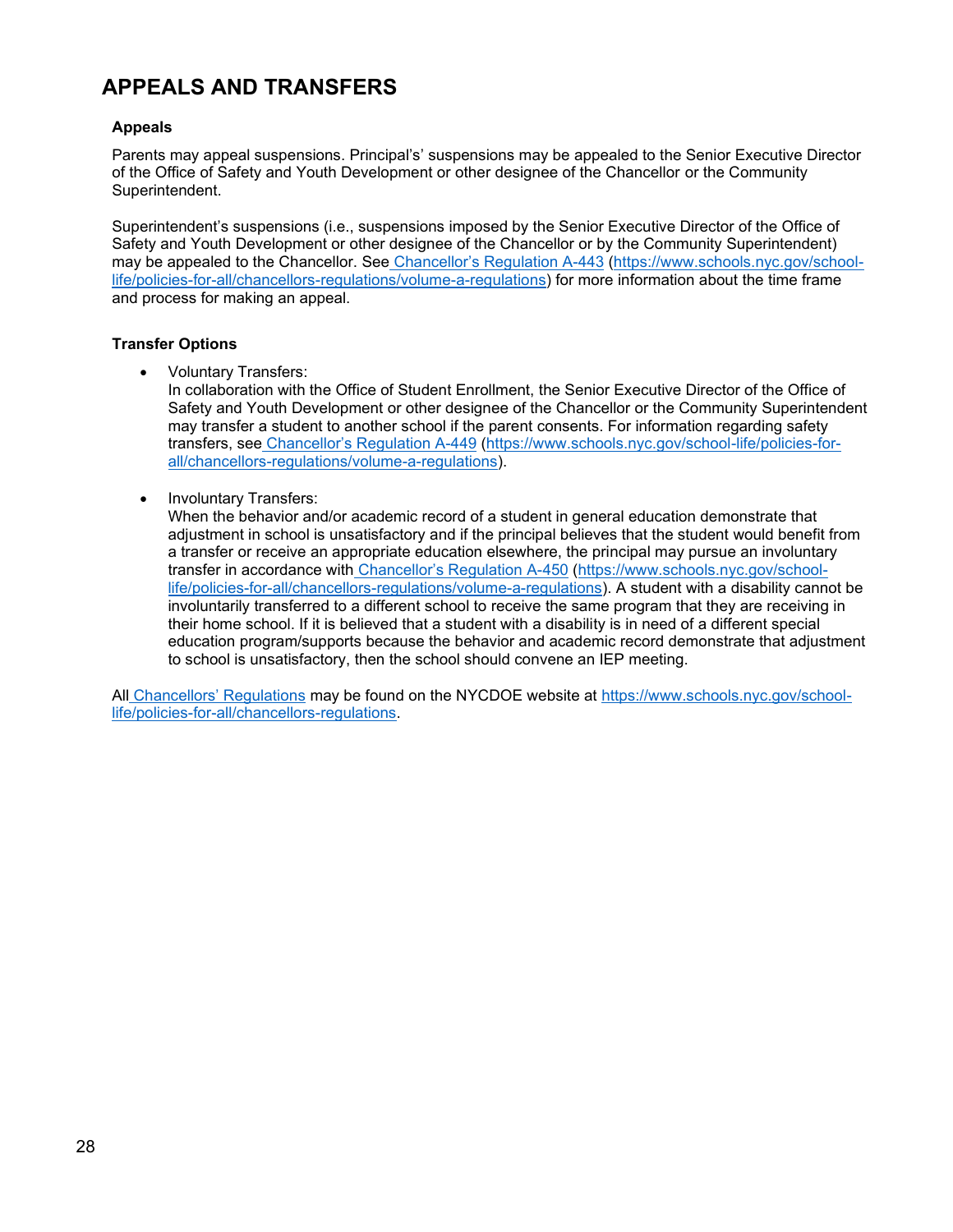# <span id="page-29-0"></span>**PROHIBITED ITEMS: WEAPONS**

# <span id="page-29-1"></span>**Category I**

- Firearms, including pistols, starter guns, handguns, silencers, electronic darts, shotguns, rifles, machine guns, or any weapon which will or is designed to or may readily be converted to expel a projectile by action of an explosive
- Stun guns/weapons
- Air guns, spring guns, or other instruments or weapons in which the propelling force is a spring or air, and any weapon in which any loaded or blank cartridge may be used (such as a BB gun or paintball gun)
- Switchblade knife, gravity knife, pilum ballistic knife, and cane sword (a cane that conceals a knife or sword)
- Daggers, stilettos, dirks, razorblades, box cutters, case cutters, utility knife, and all other knives
- Billy clubs, blackjack, bludgeon, chukka stick, and metal knuckles
- Sling shot (small, heavy weights attached to or propelled by a thong) and slung shot
- Martial arts objects including kung fu stars, nunchucks, and shirkens
- Explosives, including bombs, firecrackers, and bombshells

# <span id="page-29-2"></span>**Category II**

Note: Before requesting a suspension for possession of an article listed in Category II for which a purpose other than infliction of physical harm exists, e.g., a nail file, the principal must consider whether there are mitigating factors present. In addition, the principal must consider whether an imitation gun is realistic looking by considering factors such as its color, size, shape, appearance, and weight.

- Acid or dangerous chemicals (such as pepper spray, mace)
- Imitation gun or other imitation weapon
- Loaded or blank cartridges and other ammunition
- Any deadly, dangerous, or sharp pointed instruments which can be used or is intended for use as a weapon (such as scissors, nail file that is four inches or longer and made of metal, broken glass, chains, wire).

# <span id="page-29-3"></span>**PROGRESSIVE DISCIPLINE**

Understanding discipline as a "teachable moment" is fundamental to a positive approach to discipline. Progressive discipline uses incremental interventions to address inappropriate behavior with the goal of teaching pro-social behavior. Progressive discipline does not seek punishment. Instead, progressive discipline seeks accountability and positive behavioral change.

Progressive discipline prevents a recurrence of negative behavior by helping students learn from their mistakes. Assisting students who have engaged in negative behavior is essential to implementing progressive discipline. The goals are for students to:

- understand why the behavior is not aligned with behavior standards and the harm it has caused;
- understand what they could have done differently in the same situation;
- take responsibility for their actions;
- be given the opportunity to learn pro-social strategies and skills to use in the future; and
- understand the progression of more stringent responses if the behavior reoccurs.

Every reasonable effort must be made to correct student behavior through counseling and other schoolbased interventions such as restorative practices. Supports and interventions are essential because inappropriate behavior or violations of the Discipline Code may be symptomatic of more serious problems that students are experiencing. It is, therefore, important that school personnel be sensitive to issues that may influence the behavior of students and respond in a manner that is most supportive of their needs.

Appropriate disciplinary responses should emphasize prevention and effective intervention, foster resiliency, prevent disruption to students' education, and promote positive school culture. When a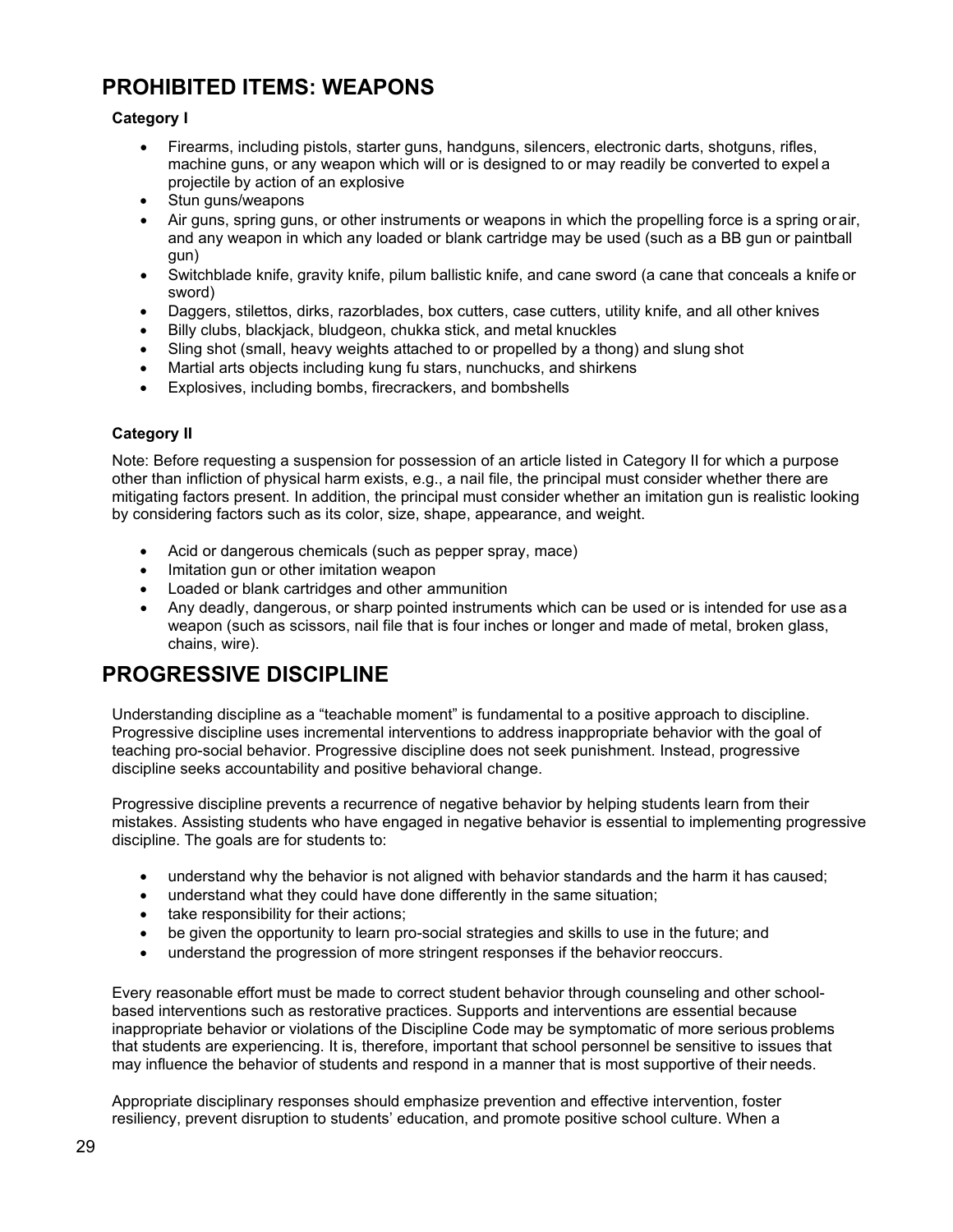student's misconduct results in a placement out of the classroom, the school should consider, where appropriate, using the restorative welcome-back circle process (see page 17 for more information) as an effective strategy to support a successful return to the student's regular program.

For students with disabilities whose behavior impedes the student's participation in school, a functional behavioral assessment (FBA) is an essential tool to understand the causes of the student's behavior. A behavioral intervention plan (BIP) after an FBA provides specific approaches to address the student's behavior.

# <span id="page-30-0"></span>**Determining the Disciplinary Response**

School officials must consult the Discipline Code when determining which disciplinary measure to impose. In determining how to best address inappropriate conduct, it is necessary to evaluate the totality of the circumstances surrounding the conduct. The following facts must be considered prior to determining the appropriate disciplinary measures:

- the student's age and maturity;
- the student's disciplinary record (including the nature of any prior misconduct, the number of prior instances of misconduct, and the disciplinary and guidance intervention measures applied for each);
- the nature, severity, and scope of the behavior:
- the circumstances/context in which the conduct occurred;
	- o For example:
		- Whether the student is or has been experiencing bullying behaviors or bullying classroom environments;
		- Whether the student was reacting or responding in self-defense;
		- Whether there was any effort to address the situation using positive, preventative methods prior to the incident;
		- Whether other interventions, such as positive behavior supports and restorative practices, can adequately address the behavior at issue while enabling the student to remain in school, and whether such interventions have been tried before; and
		- Whether the student is being disciplined for engaging in bullying behavior and, if so, whether restorative practices have been in place, and whether there is a restorative practices approach to discipline that would be more effective than exclusionary discipline at addressing the situation.
- the frequency and duration of the behavior;
- the number of persons involved in the behavior;
- the social emotional status/needs of all persons involved in the behavior; and
	- o For example:
		- Family or community situations; and
		- Substance use or addiction.
- the student's IEP (Individualized Education Plan), BIP (Behavioral Intervention Plan), and/or 504 Accommodation Plan, if applicable.

Supports and interventions are an integral part of a comprehensive response to behavior.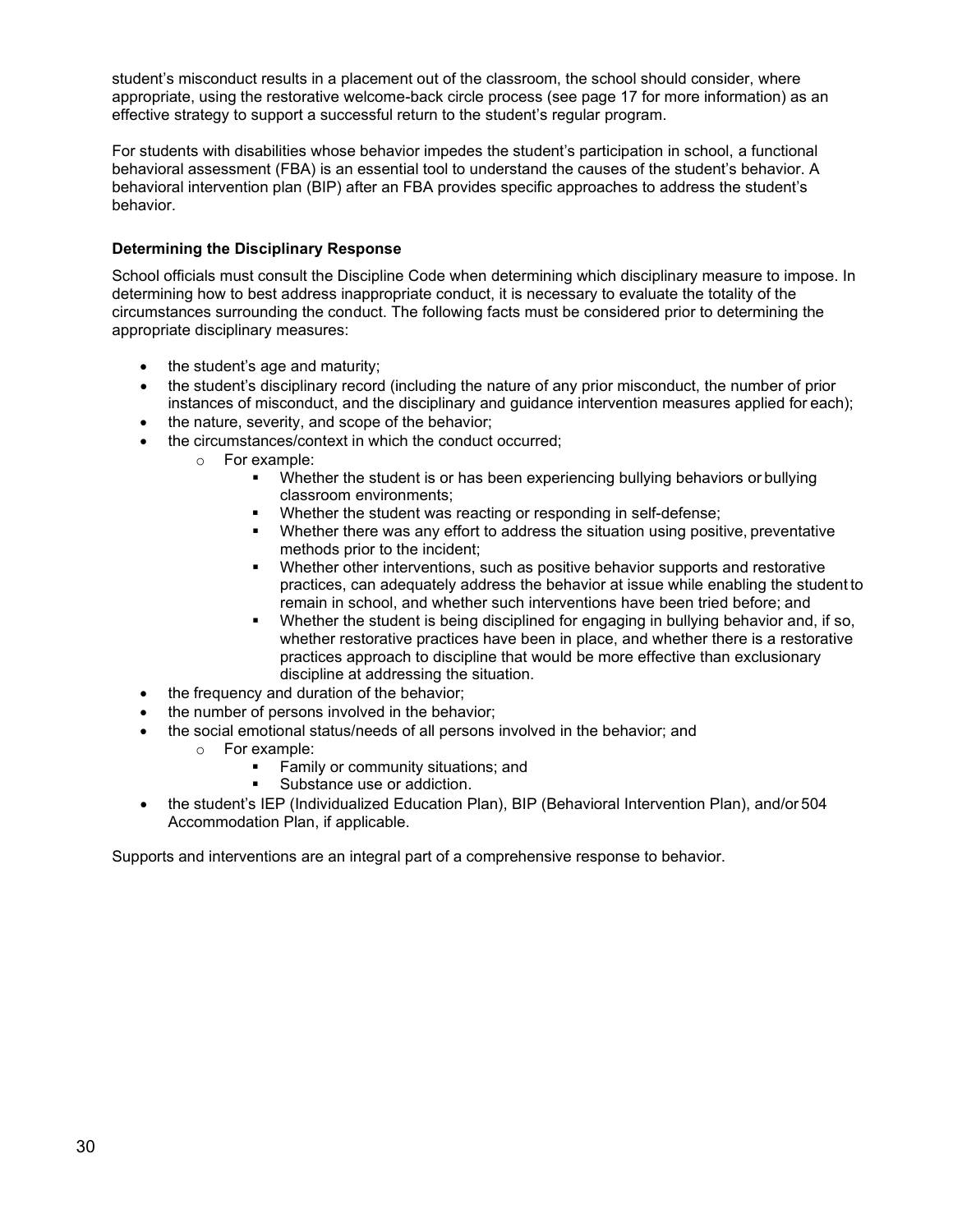# <span id="page-31-0"></span>**PROGRESSIVE INFRACTION LEVELS**

The Citywide Behavioral Expectations to Support Student Learning holds students accountable for their behavior. Infractions are grouped into five levels based on the severity of the infraction. Whenever possible and appropriate, the response to misconduct should begin with the lowest level of disciplinary response and should include appropriate supports and intervention(s).

Progressive Infraction Levels: Infractions are grouped into five levels based on the severity of the infraction. See pages 30–40 for more information.

- Level 1 Uncooperative/Noncompliant Behavior
- Level 2 Disorderly Behavior
- Level 3 Disruptive Behavior
- Level 4 Aggressive or Injurious/ Harmful Behavior
- Level 5 Seriously Dangerous or Violent Behavior

Each level of infractions provides a set of possible supports and interventions as well as a range of possible disciplinary responses that may be imposed by a teacher, principal, the Senior Executive Director of the Office of Safety and Youth Development, or other designee of the Chancellor or the Community Superintendent.

Principals, teachers, school staff, students, and parents need to know the disciplinary measures that can be taken when a student misbehaves or substantially disrupts a classroom. The Discipline Code is divided into two sections—Section A: Grades K–5 and Section B: Grades 6–12—to ensure that the age and general maturity of the student are considered. Some infractions may not apply to students in grades K–3. Schools should account for the developmental age of the student when determining whether a student has engaged in misbehavior covered by the Discipline Code.

The enumerated infractions are not all-inclusive. Students who engage in misconduct that is not listed in the Discipline Code are subject to appropriate disciplinary measures by the teacher, principal, or the Senior Executive Director of the Office of Safety and Youth Development or other designee of the Chancellor or the Community Superintendent. This is based on the violation of school rules and it keeps with the standards for addressing inappropriate behavior by students in grades K–12 as illustrated herein. To ensure that staff, students, and parents are aware of all expected standards of behavior, school rules must be in writing and available to all students and communicated in a grade-appropriate manner.

The Discipline Code provides graduated accountability measures for students who engage in repeated misbehaviors despite prior interventions and/or prior imposition of appropriate disciplinary measures. More severe accountability measures will be used for those students who engage in a pattern of persistent misconduct. Whenever possible and appropriate, prior to using such penalties, school officials should exhaust less severe disciplinary responses in conjunction with supports and interventions.

#### <span id="page-31-1"></span>**Where and When the Discipline Code Applies**

The standards set forth in the Discipline Code apply to behavior:

- in school during school hours;
- before and after school, while on school property;
- while traveling on vehicles funded by the NYCDOE:
- at all school-sponsored events; and
- on other-than-school property when such behavior can be demonstrated to negatively affect the educational process or to endanger the health, safety, morals, or welfare of the school community.

When misbehavior involves communication, gestures, or expressive behavior, the infraction applies to oral, written, or electronic communications, including but not limited to texting, e-mailing, and social networking.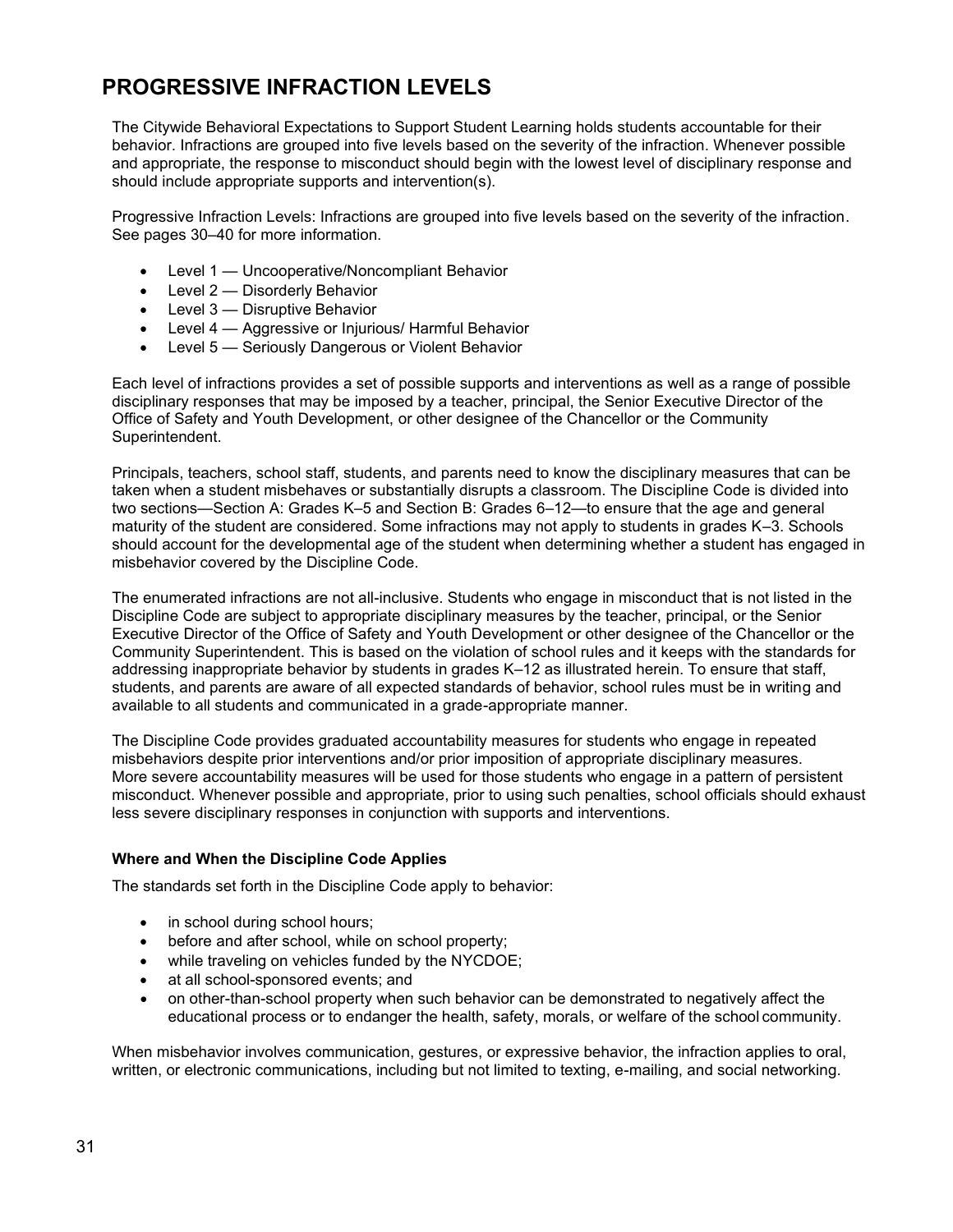# <span id="page-32-0"></span>**DISCIPLINE CODE INFRACTIONS: GRADES 6–12**

# <span id="page-32-1"></span>**Level 1 Infractions – Uncooperative/Noncompliant Behavior**

- B01 Unexcused absence from school (A–D)
- B02 Failing to wear the required school uniform (applies only to students in grades 6–12 in schools that have adopted a school uniform policy and whose parents have not secured an exemption) (A–D) NOTE: Please also see the [NYCDOE Guidelines for Gender Inclusion](https://www.schools.nyc.gov/school-life/policies-for-all/guidelines-on-gender/guidelines-on-gender-inclusion) [\(https://www.schools.nyc.gov/school](https://www.schools.nyc.gov/school-life/policies-for-all/guidelines-on-gender/guidelines-on-gender-inclusion)[life/policies-for-all/guidelines-on-gender/guidelines-on-gender-inclusion\)](https://www.schools.nyc.gov/school-life/policies-for-all/guidelines-on-gender/guidelines-on-gender-inclusion).
- B03 Cutting classes (reporting to school and failing to attend one or more programmed classes) (A–E)
- B04 Being late for school or class (A–E)
- B05 Bringing items to or using items in school in violation of NYCDOE or school policy (A–E)
- B06 Failing to be in one's assigned place on school premises (A–E)
- B07 Behaving in a manner which disrupts the educational process (e.g., making excessive noise ina classroom, library, or hallway) (A–F)
- B08 Engaging in verbally rude or disrespectful behavior (A–F)
- B09 Wearing clothing, headgear (e.g., caps or hats), or other items that are unsafe or disruptive to the educational process\* (A–E) \*NOTE: If there is a question regarding whether clothing or headgear is representative of religious expression, the school should contact the Borough Director of Suspension.
- B10 Posting or distributing material on school premises in violation of written NYCDOE policy and/or school rules (A–E)
- B11 Failing to provide school officials with required identification (A–E)
- B12 Using school computers, fax machines, telephones, or other electronic equipment or devices without appropriate permission (A–E)

### <span id="page-32-2"></span>**Student supports and interventions may be used in lieu of or in tandem with disciplinary responses.**

### **Supports and Interventions (see p. 13***–***15)**

- Collaborative problem solving
- Community service (with parental consent)
- Conflict resolution
- Development of Individual behavioral contract
- Functional Behavioral Assessment (FBA)/Behavioral Intervention Plan (BIP) (see page 22)
- Guidance conference
- Individual/group counseling
- Intervention by counseling staff
- **Mentoring**
- Parent Outreach
- Peer Mediation (see page 17)
- Positive behavioral interventions and supports (PBIS)
- Referral to a community-based organization (CBO)
- Referral to Pupil Personnel Team (PPT)
- Restorative practices (see p. 16–17)
- Short-term behavioral progress reports
- Social emotional learning

### <span id="page-32-3"></span>**Range of Possible Disciplinary Responses***\**  **(see pages 17, 21–25)**

- A. Pedagogical school staff meeting with student to address the misbehavior and its impact
- B. Student/teacher conference
- C. Formal meeting with student by appropriate supervisor (e.g., assistant principal, principal) to address the misbehavior and understand its impact
- D. Parent conference
- E. In-school disciplinary response (e.g., formal restorative conference, exclusion from extracurricular activities, or communal lunchtime)
- F. Removal from classroom by teacher (subject to the requirement to impose a suspension at five or more semester or four or more trimester removals)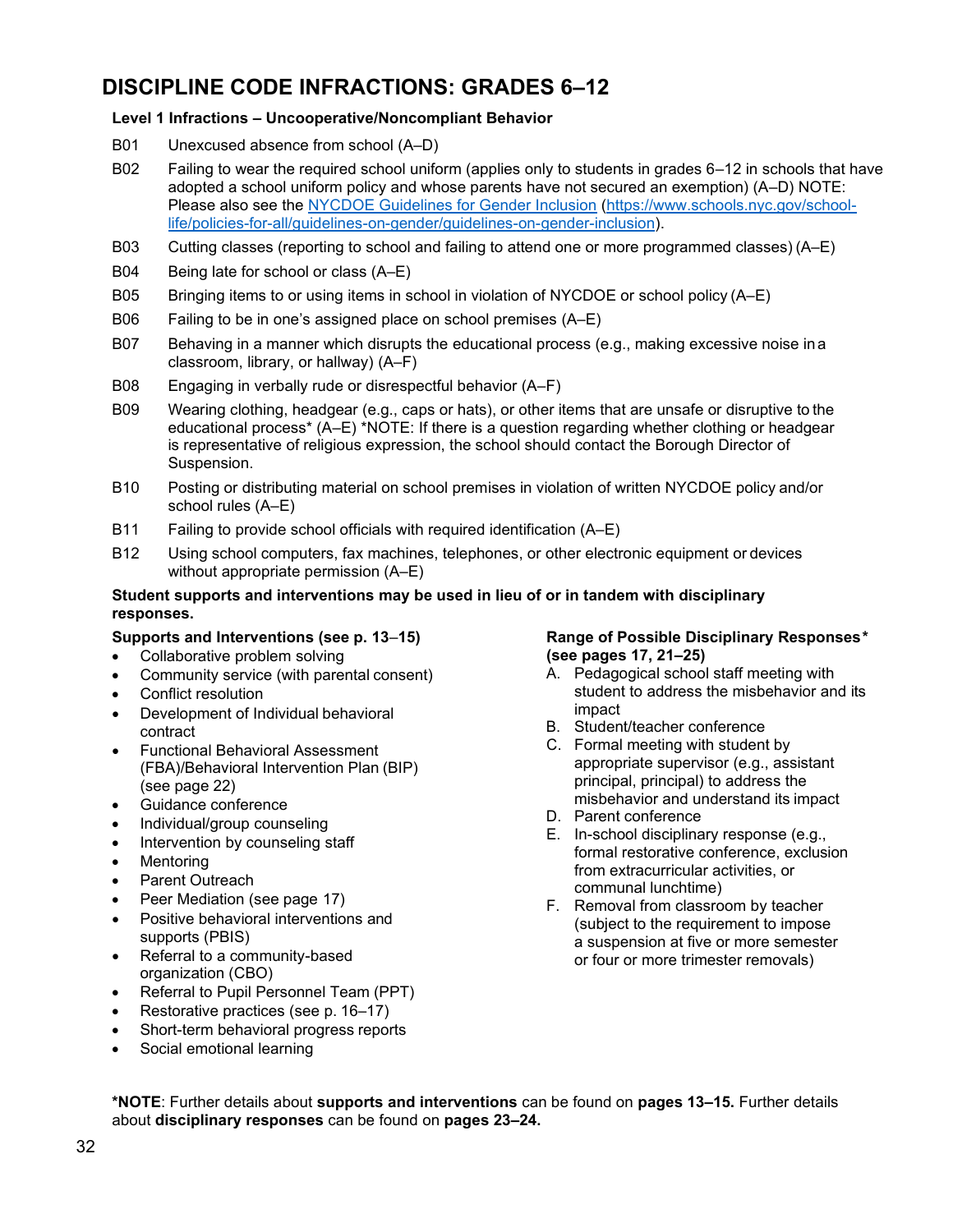### <span id="page-33-0"></span>**Level 2 Infractions – Disorderly Behavior**

B13 Possession and/or use of cigarettes, electronic cigarettes, matches, lighters, and/or vaping devices (A–D)

# B14 Gambling (A-F)

B15 Using profane, obscene, vulgar, or lewd language, gestures, or behavior (A–F) B16

Lying to, giving false information to, and/or misleading school personnel (A–F) B17

Misusing property belonging to others (A–F)

B18 Engaging in or causing disruptive behavior on the school bus (A–E)

B19 Inappropriate use of electronic technology (e.g., unauthorized audio/video recording) (A–F) B20

Leaving class or school premises without permission of supervising school personnel (A–E)

# <span id="page-33-1"></span>**Student supports and interventions may be used in lieu of or in tandem with disciplinary responses.**

### **Supports and Interventions (see p. 13***–***15)**

- Collaborative problem solving
- Community service (with parental consent)
- Conflict resolution
- Development of Individual behavioral contract
- Functional Behavioral Assessment (FBA)/Behavioral Intervention Plan (BIP) (see page 22)
- Guidance conference
- Individual/group counseling
- Intervention by counseling staff
- **Mentoring**
- Parent Outreach
- Peer Mediation (see page 17)
- Positive behavioral interventions and supports (PBIS)
- Referral to a community-based organization (CBO)
- Referral to Pupil Personnel Team (PPT)
- Restorative practices (see pages 16–17)
- Short-term behavioral progress reports
- Social emotional learning

### <span id="page-33-2"></span>**Range of Possible Disciplinary Responses***\** **(see pages 17, 21–25)**

- A. Pedagogical school staff meeting with student to address the misbehavior and its impact
- B. Student/teacher conference
- C. Formal meeting with student by appropriate supervisor (e.g., assistant principal, principal) to address the misbehavior and understand its impact
- D. Parent conference
- E. In-school disciplinary response (e.g., formal restorative conference, exclusion from extracurricular activities, or communal lunchtime)
- F. Removal from classroom by teacher (subject to the requirement to impose a suspension at five or more semester or four or more trimester removals)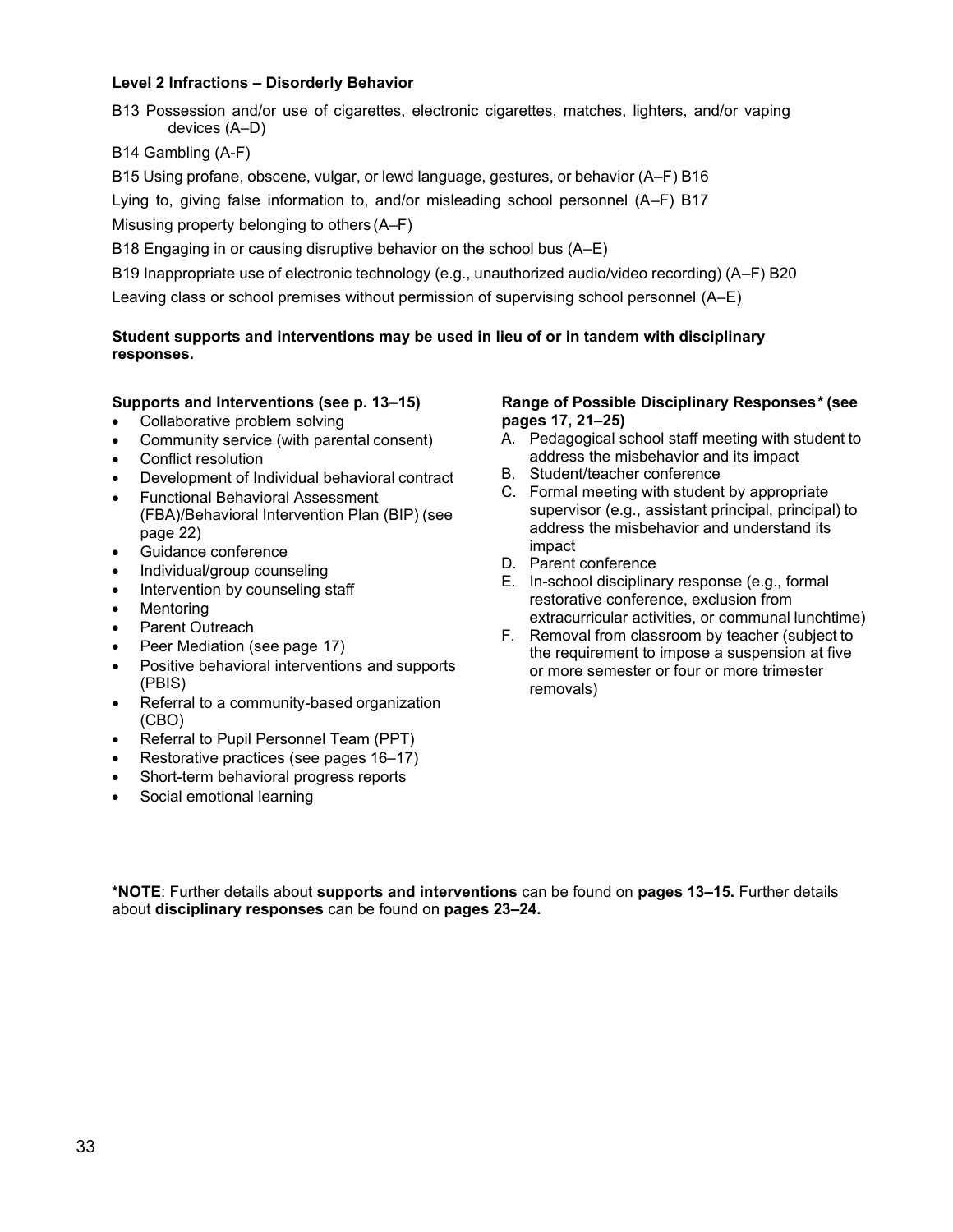### <span id="page-34-0"></span>**Level 3 Infractions – Disruptive Behavior**

B21 Defying or disobeying the lawful authority or directive of school personnel or school safety agents in a way that substantially disrupts the educational process and/or poses a danger to the school community (this behavior does not include Level 1 or 2, uncooperative/noncompliant or disorderly behavior, such as using profane language, B15; or wearing prohibited clothing, B09; or bringing prohibited items to school, B05) (A–F, G only, with authorization)

NOTE: Principals must obtain prior written approval of the Office of Safety andYouth Development prior to authorizing a principal's suspension for B21

- B22 Entering or attempting to enter a school building without authorization or through an unauthorized entrance (A–G)
- B23 Using slurs based upon actual or perceived race, ethnicity, color, national origin, citizenship/immigration status, weight, religion, gender, gender identity, gender expression, sexual orientation, or disability (A–I)
- B24 Shoving, pushing, or engaging in a minor altercation or similar physical confrontational behavior toward students or school personnel (e.g., pushing past another person), or throwing an object (e.g., chalk), or spitting at another person (for more serious physically aggressive behavior, see B36) (A–G)
- B25 Bringing unauthorized persons to school or allowing unauthorized visitors to enter school in violation of written school rules (A–I)

#### <span id="page-34-1"></span>**Student supports and interventions may be used in lieu of or in tandem with disciplinary responses.**

### **Supports and Interventions (see p. 13***–***15)**

- Collaborative problem solving
- Community service (with parental consent)
- Conflict resolution
- Development of Individual behavioral contract
- Functional Behavioral Assessment (FBA)/Behavioral Intervention Plan (BIP) (see page 22)
- Guidance conference
- Individual/group counseling
- Individualized Support Plan (ISP)
- Intervention by counseling staff
- **Mentoring**
- Parent Outreach
- Peer Mediation (see page 17)
- Positive behavioral interventions and supports (PBIS)
- Referral to a community-based organization (CBO)
- Referral to counseling services for (biasbased) bullying, intimidation, or harassment
- Referral to Pupil Personnel Team (PPT)
- Restorative practices (see pages 16–17)
- Short-term behavioral progress reports
- Social emotional learning

#### <span id="page-34-2"></span>**Range of Possible Disciplinary Responses***\** **(see pages 17, 21–25)**

- A. Pedagogical school staff meeting with student to address the misbehavior and its impact
- B. Student/teacher conference
- C. Formal meeting with student by appropriate supervisor (e.g., assistant principal, principal) to address the misbehavior and understand its impact
- D. Parent conference
- E. In-school disciplinary response (e.g., formal restorative conference, exclusion from extracurricular activities, or communal lunchtime)
- F. Removal from classroom by teacher (subject to the requirement to impose a suspension at five or more semester or four or more trimester removals)
- G. Principal's suspension for one to five school days
- H. Superintendent's suspension that results in immediate reinstatement with a welcome-back circle upon return
- I. Superintendent's suspension that results in a suspension for a fixed period of six to ten school days with a welcome-back circle upon return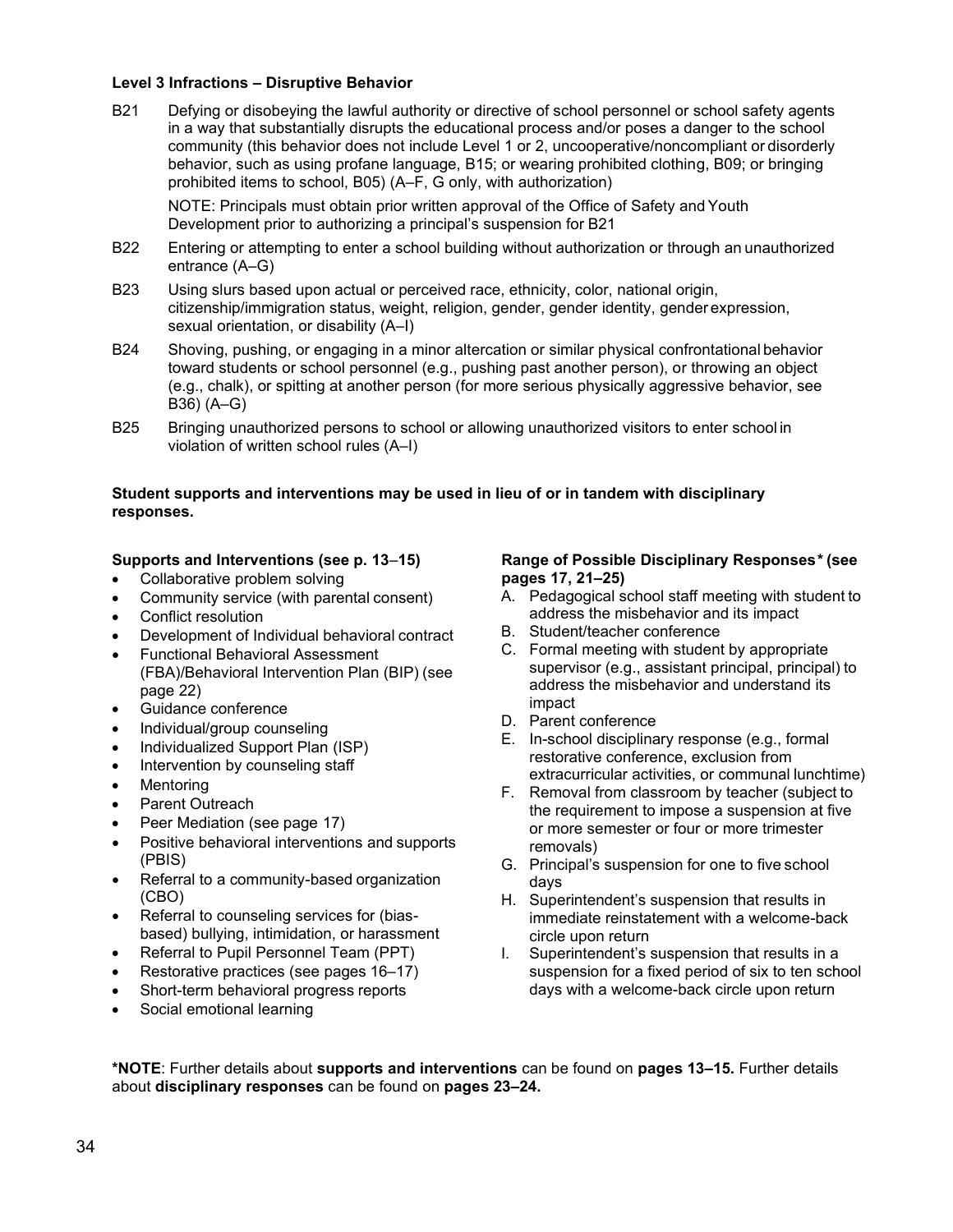### <span id="page-35-0"></span>**Level 3 Infractions – Disruptive Behavior, Continued**

- B26 Engaging in gang-related behavior (e.g., wearing or displaying gang apparel and/or accessories, writing graffiti, making gestures or signs) NOTE: In determining whether the behavior is gangrelated, school officials may consult with the Office of Safety and Youth Development's Gang Unit. (A–I, J only, if there is substantial damage to property)
- B27 Tampering with, changing, or altering a record or document of a school by any method, including, but not limited to, computer access or other electronic means (A–I)
- B28 Engaging in vandalism, graffiti, or other intentional damage to school property or property belonging to staff, students, or others (A–F, G–J only, if substantial damage to school property or property belonging to another person)
- B29 Knowingly possessing property belonging to another without authorization (A–I)
- B30 Violating the Department's Internet Use Policy (e.g., use of the NYCDOE's system for noneducational purposes, security/privacy violations) (A–I)

### <span id="page-35-1"></span>**Student supports and interventions may be used in lieu of or in tandem with disciplinary responses.**

### **Supports and Interventions (see p. 13***–***15)**

- Collaborative problem solving
- Community service (with parental consent)
- Conflict resolution
- Development of Individual behavioral contract
- Functional Behavioral Assessment (FBA)/Behavioral Intervention Plan (BIP) (see page 22)
- Guidance conference
- Individual/group counseling
- Individualized Support Plan (ISP)
- Intervention by counseling staff
- **Mentoring**
- Parent Outreach
- Peer Mediation (see page 17)
- Positive behavioral interventions and supports (PBIS)
- Referral to a community-based organization (CBO)
- Referral to counseling services for (biasbased) bullying, intimidation, or harassment
- Referral to Pupil Personnel Team (PPT)
- Restorative practices (see pages 16–17)
- Short-term behavioral progress reports
- Social emotional learning

# <span id="page-35-2"></span>**Range of Possible Disciplinary Responses***\** **(see pages 17, 21–25)**

- A. Pedagogical school staff meeting with student to address the misbehavior and its impact
- B. Student/teacher conference
- C. Formal meeting with student by appropriate supervisor (e.g., assistant principal, principal) to address the misbehavior and understand its impact
- D. Parent conference
- E. In-school disciplinary response (e.g., formal restorative conference, exclusion from extracurricular activities, or communal lunchtime)
- F. Removal from classroom by teacher (subject to the requirement to impose a suspension at five or more semester or four or more trimester removals)
- G. Principal's suspension for one to five school days
- H. Superintendent's suspension that results in immediate reinstatement with a welcome-back circle upon return
- I. Superintendent's suspension that results in a suspension for a fixed period of six to ten school days with a welcome-back circle upon return
- J. Superintendent's suspension that results in a suspension for 11–15 school days with a welcome-back circle upon return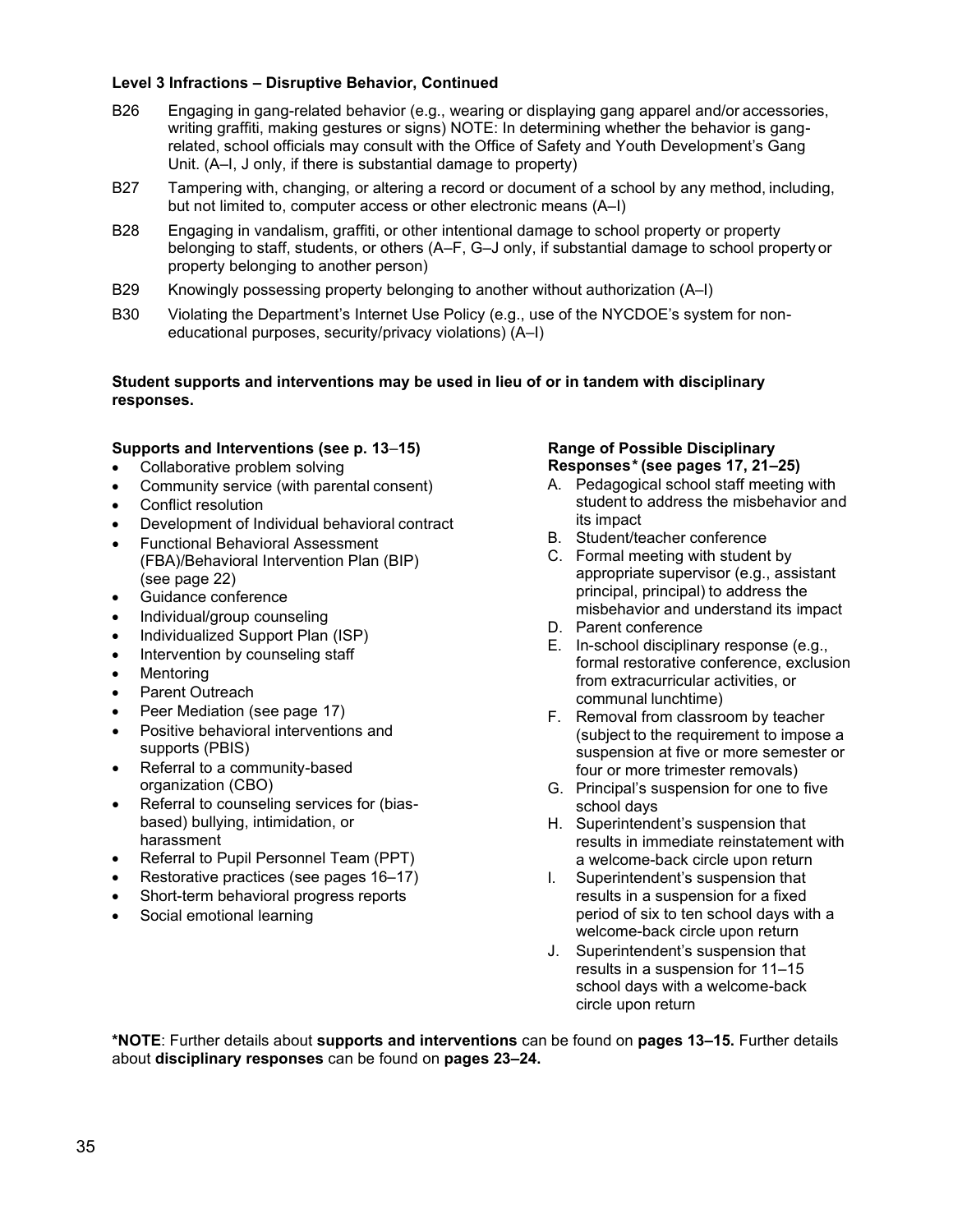### <span id="page-36-0"></span>**Level 3 Infractions – Disruptive Behavior, Continued**

- B31 Engaging in scholastic dishonesty which includes but is not limited to:
	- a. Cheating (e.g., copying from another's test paper; using material during a test which is not authorized by the person giving the test; collaborating with another student during the test without authorization; knowingly using, buying, selling, stealing, transporting, or soliciting, in whole or part, the contents of an un-administered test; substituting for another student or permitting another student to substitute for one's self to take a test; bribing another person to obtain a test that is to be administered; or securing copies of the test or answers to the test in advance of the test)
	- b. Plagiarizing (appropriating another's work and using it as one's own for credit without the required citation and attribution, e.g., copying written work from the Internet, or any other source)
	- c. Colluding (engaging in fraudulent collaboration with another person in preparing written work for credit) (A–I, J only, for particularly egregious situations (e.g., where numerous students are involved, where the behavior involves standardized tests, or where the behavior requires invalidation of a test)
- B32 Posting or distributing libelous material or literature, including posting such material on the Internet (A–I)

### <span id="page-36-1"></span>**Student supports and interventions may be used in lieu of or in tandem with disciplinary responses.**

# **Supports and Interventions (see p. 13***–***15)**

- Collaborative problem solving
- Community service (with parental consent)
- Conflict resolution
- Development of Individual behavioral contract
- Functional Behavioral Assessment (FBA)/Behavioral Intervention Plan (BIP) (see
- page 22)
- Guidance conference
- Individual/group counseling
- Individualized Support Plan (ISP)
- Intervention by counseling staff
- **Mentoring**
- Parent Outreach
- Peer Mediation (see page 17)
- Positive behavioral interventions and supports (PBIS)
- Referral to a community-based organization (CBO)
- Referral to counseling services for (biasbased) bullying, intimidation, or harassment
- Referral to Pupil Personnel Team (PPT)
- Restorative practices (see pages 16–17)
- Short-term behavioral progress reports
- Social emotional learning

#### <span id="page-36-2"></span>**Range of Possible Disciplinary Responses***\** **(see pages 17, 21–25)**

- K. Pedagogical school staff meeting with student to address the misbehavior and its impact
- L. Student/teacher conference
- M. Formal meeting with student by appropriate supervisor (e.g., assistant principal, principal) to address the misbehavior and understand its impact
- N. Parent conference
- O. In-school disciplinary response (e.g., formal restorative conference, exclusion from extracurricular activities, or communal lunchtime)
- P. Removal from classroom by teacher (subject to the requirement to impose a suspension at five or more semester or four or more trimester removals)
- Q. Principal's suspension for one to five school days
- R. Superintendent's suspension that results in immediate reinstatement with a welcome-back circle upon return
- S. Superintendent's suspension that results in a suspension for a fixed period of six to ten school days with a welcome-back circle upon return
- T. Superintendent's suspension that results in a suspension for 11–15 school days with a welcome-back circle upon retur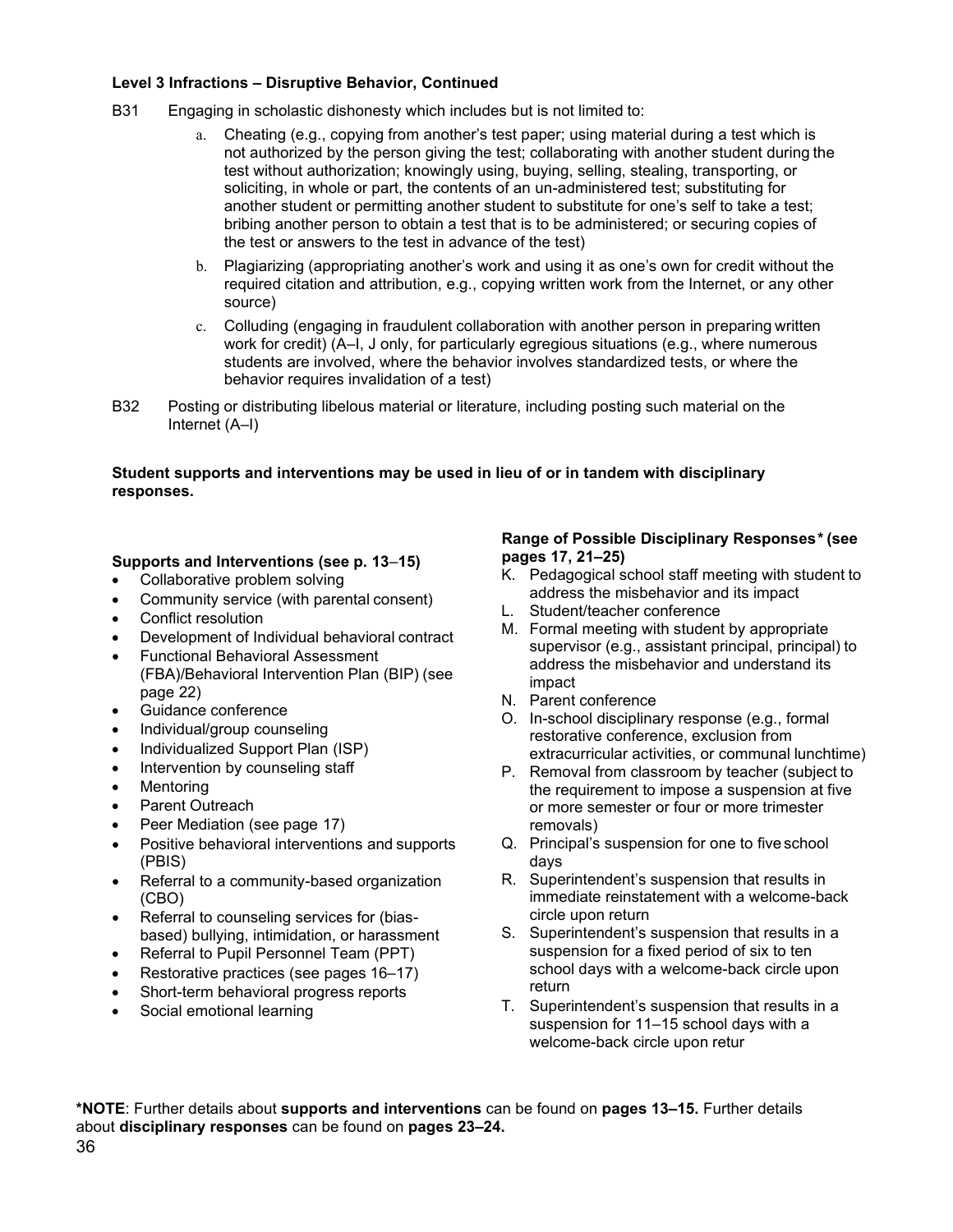### <span id="page-37-0"></span>**Addressing Level 4 and Level 5 Behaviors**

This progressive code of conduct is predicated upon concurrent supports/interventions with a discipline response to address student misconduct so that students learn from their misbehavior. The Progressive Ladder of Support and Disciplinary Responses calls for universal prevention for all students and the early identification of students who are in need of additional and/or specific supports.

Schools must address Level 4 and 5 behavior in accordance with the Progressive Ladder of Support and Disciplinary Responses and the progressive approach to discipline set forth in this Discipline Code. The Discipline Code provides a range of disciplinary responses for these types of behaviors to ensure that all relevant factors are considered in determining the appropriate response.

Superintendent's suspensions for more than 20 school days may be imposed only when required by law or for Level 5 infractions that involve seriously dangerous and/or violent behavior where the circumstances warrant the imposition of a longer suspension. All suspensions in excess of 20 school days require approval by the Senior Executive Director of the Office of Safety and Youth Development or other designee of the Chancellor or the Community Superintendent.

Further details about supports and interventions can be found on pages 13–15. Further details about disciplinary responses and seriously dangerous and/or violent behavior can be found on pages 21–25.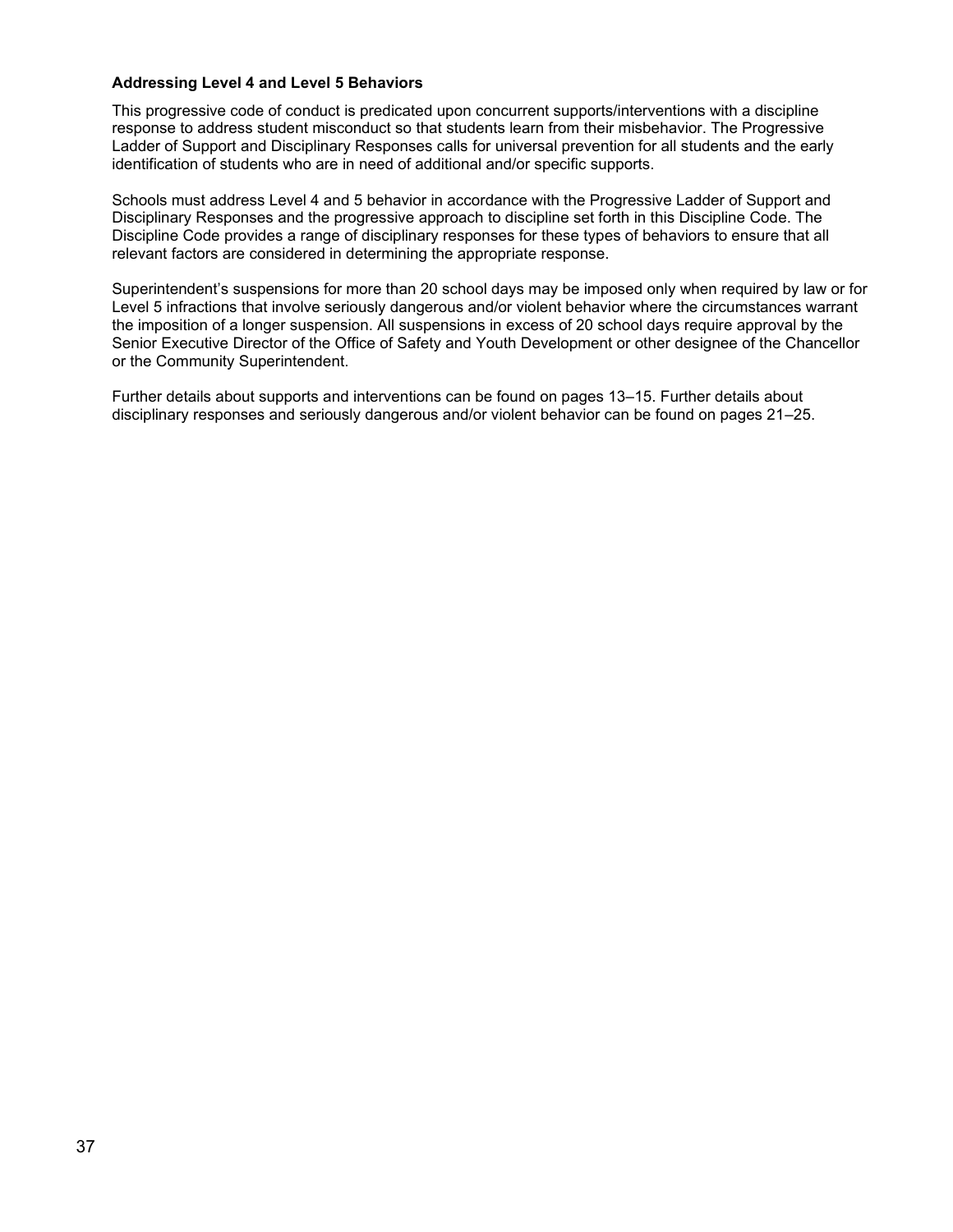### <span id="page-38-0"></span>**Level 4 Infractions – Aggressive or Injurious/Harmful Behavior**

- B33 Engaging in sexual conduct on school premises or at school-related functions (D–I)
- B34 Making sexually suggestive comments, innuendoes, propositions, or similar remarks, or engaging in nonverbal or physical conduct of a sexual nature (e.g., touching, patting, pinching, lewd or indecent public behavior, or sending or posting sexually suggestive messages or images) (D–K)
- B35 Posting, distributing, displaying, or sharing literature or material containing a threat of violence, injury or harm, or depicting violent actions against or obscene, vulgar or lewd pictures of students or staff, including but not limited to posting such material on the Internet (D–K)
- B36 Engaging in physically aggressive behavior other than minor altercations as described under B24, which creates a substantial risk of or results in minor injury (D–K)
- B37 Coercing, threatening, planning, or instigating an act of violence, injury, or harm to other(s) (D–K)
- B38 Engaging in or causing disruptive behavior on the school bus which creates a substantial risk of or results in injury. **NOTE**: Students may also be excluded from the bus as per Chancellor's Regulation A-801. (D–K)
- B39 Engaging in harassing, intimidating, and/or bullying behavior, including using electronic communication to engage in such behavior (cyber-bullying); such behavior includes, but is not limited to: physical violence; stalking; verbal, written, or physical conduct that threatens another with harm; seeking to coerce or compel a student or staff member to do something; hazing; taunting; exclusion from peer groups designed to humiliate or isolate; using derogatory language or making derogatory jokes or name calling to humiliate or harass. (D–K, G–K only, where behavior involves physical violence)

### <span id="page-38-1"></span>**Student supports and interventions may be used in tandem with disciplinary responses.**

### **Supports and Interventions (see p. 13**–**15)**

- Collaborative problem solving
- Community service (with parental consent)
- Conflict resolution
- Development of Individual behavioral contract
- Functional Behavioral Assessment (FBA)/Behavioral Intervention Plan (BIP) (see page 22)
- Guidance conference
- Individual/group counseling
- Individualized Support Plan (ISP)
- Intervention by counseling staff
- **Mentoring**
- Parent Outreach
- Peer Mediation (see page 17)
- Positive behavioral interventions and supports (PBIS)
- Referral to a community-based organization (CBO)
- Referral to counseling services for (biasbased) bullying, intimidation, or harassment
- Referral to counseling services for youth relationship abuse or sexual violence
- Referral to mental health support services
- Referral to Pupil Personnel Team (PPT)
- Restorative practices (see pages 16–17)
- Short-term behavioral progress reports
- Social emotional learning

# <span id="page-38-2"></span>**Range of Possible Disciplinary Responses***\**  **(see pages 17, 21–25)**

- D. Parent conference
- E. In-school disciplinary response (e.g., formal restorative conference, exclusion from extracurricular activities, or communal lunchtime)
- F. Removal from classroom by teacher (subject to the requirement to impose a suspension at five or more semester or four or more trimester removals)
- G. Principal's suspension for one to five school days
- H. Superintendent's suspension that results in immediate reinstatement with a welcome-back circle upon return
- I. Superintendent's suspension that results in a suspension for a fixed period of six to ten school days with a welcome-back circle upon return
- J. Superintendent's suspension that results in a suspension for 11–15 school days with a welcome-back circle upon return
- K. Superintendent's suspension that results in a suspension for 16–20 school days with a welcome-back circle upon return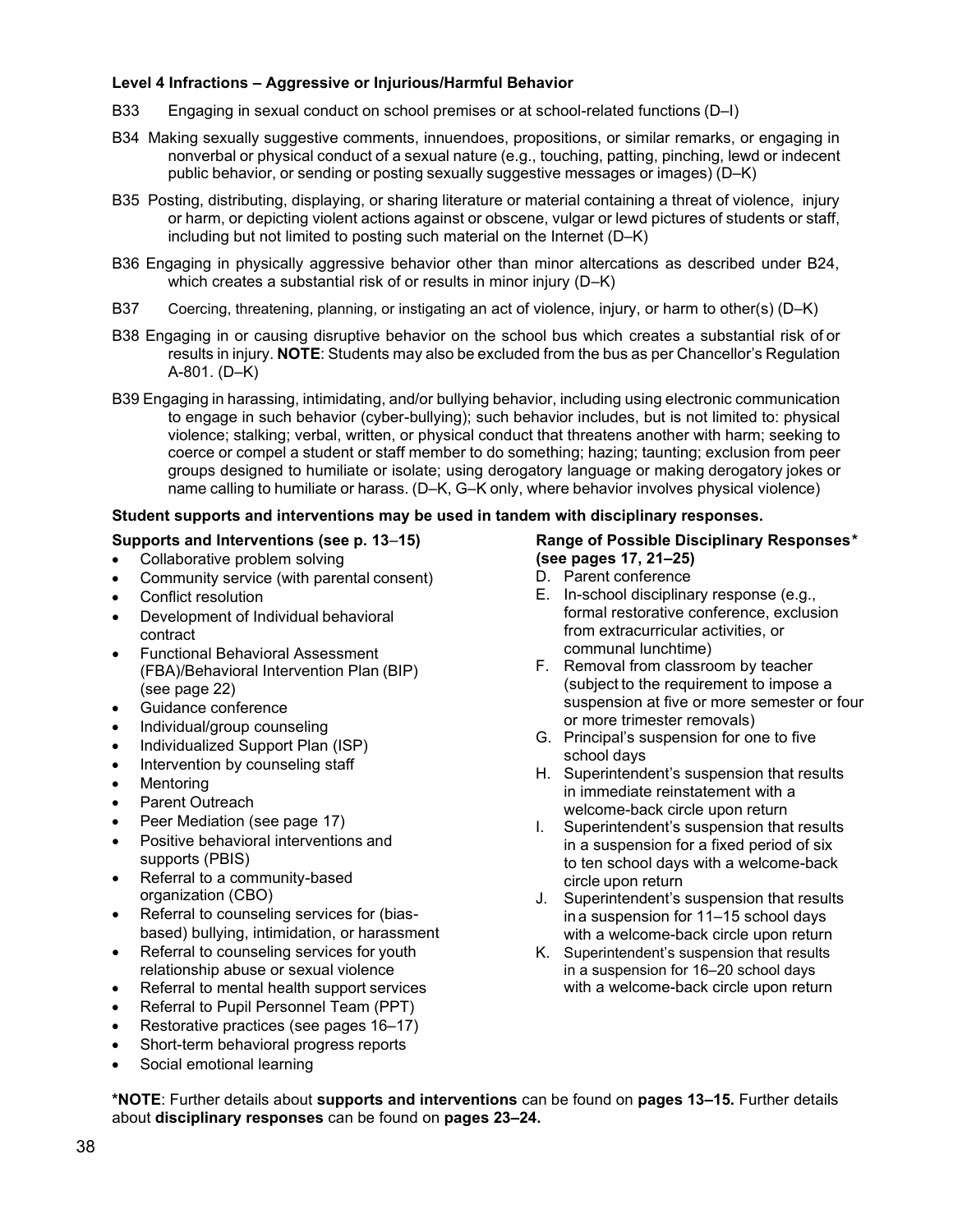### <span id="page-39-0"></span>**Level 4 Infractions – Aggressive or Injurious/Harmful Behavior, Continued**

- B40 Engaging in harassing, intimidating and/or bullying behavior, including using electronic communication to engage in such behavior (cyber-bullying) based on an individual's actual or perceived race, color, creed, religion, religious practices, ethnicity, national origin, citizenship/immigration status, gender, gender identity, gender expression, sexual orientation, disability or weight; such behavior includes, but is not limited to: physical violence; stalking; verbal, written, or physical conduct that threatens another with harm; seeking to coerce or compel a student or staff member to do something; hazing; taunting; exclusion from peer groups designed to humiliate or isolate; using derogatory language or making derogatory jokes or name calling to humiliate or harass (D–K; G–K only, where behavior involves physical violence)
- B41 Possessing controlled substances or prescription medications without appropriate authorization, illegal drugs, synthetic hallucinogens, drug paraphernalia, and/or alcohol (D–K)
- B42 Falsely activating a fire alarm or other disaster alarm (D–K)
- B43 Making a bomb threat (D–K)

#### <span id="page-39-1"></span>**Student supports and interventions may be used in tandem with disciplinary responses.**

### **Supports and Interventions (see p. 13***–***15)**

- Collaborative problem solving
- Community service (with parental consent)
- Conflict resolution
- Development of Individual behavioral contract
- Functional Behavioral Assessment (FBA)/Behavioral Intervention Plan (BIP) (see page 22)
- Guidance conference
- Individual/group counseling
- Individualized Support Plan (ISP)
- Intervention by counseling staff
- **Mentoring**
- Parent Outreach
- Peer Mediation (see page 17)
- Positive behavioral interventions and supports (PBIS)
- Referral to a community-based organization (CBO)
- Referral to counseling services for (biasbased) bullying, intimidation, or harassment
- Referral to counseling services for youth relationship abuse or sexual violence
- Referral to mental health support services
- Referral to Pupil Personnel Team (PPT)
- Restorative practices (see pages 16–17)
- Short-term behavioral progress reports
- Social emotional learning

### <span id="page-39-2"></span>**Range of Possible Disciplinary Responses***\**  **(see pages 17, 21–25)**

- D. Parent conference
- E. In-school disciplinary response (e.g., formal restorative conference, exclusion from extracurricular activities, or communal lunchtime)
- F. Removal from classroom by teacher (subject to the requirement to impose a suspension at five or more semester or four or more trimester removals)
- G. Principal's suspension for one to fiveschool days
- H. Superintendent's suspension that results in immediate reinstatement with a welcome-back circle upon return
- I. Superintendent's suspension that results in a suspension for a fixed period of six to ten school days with a welcome-back circle upon return
- J. Superintendent's suspension that results in a suspension for 11–15 school days with a welcome-back circle upon return
- K. Superintendent's suspension that results in a suspension for 16–20 school days with a welcome-back circle upon return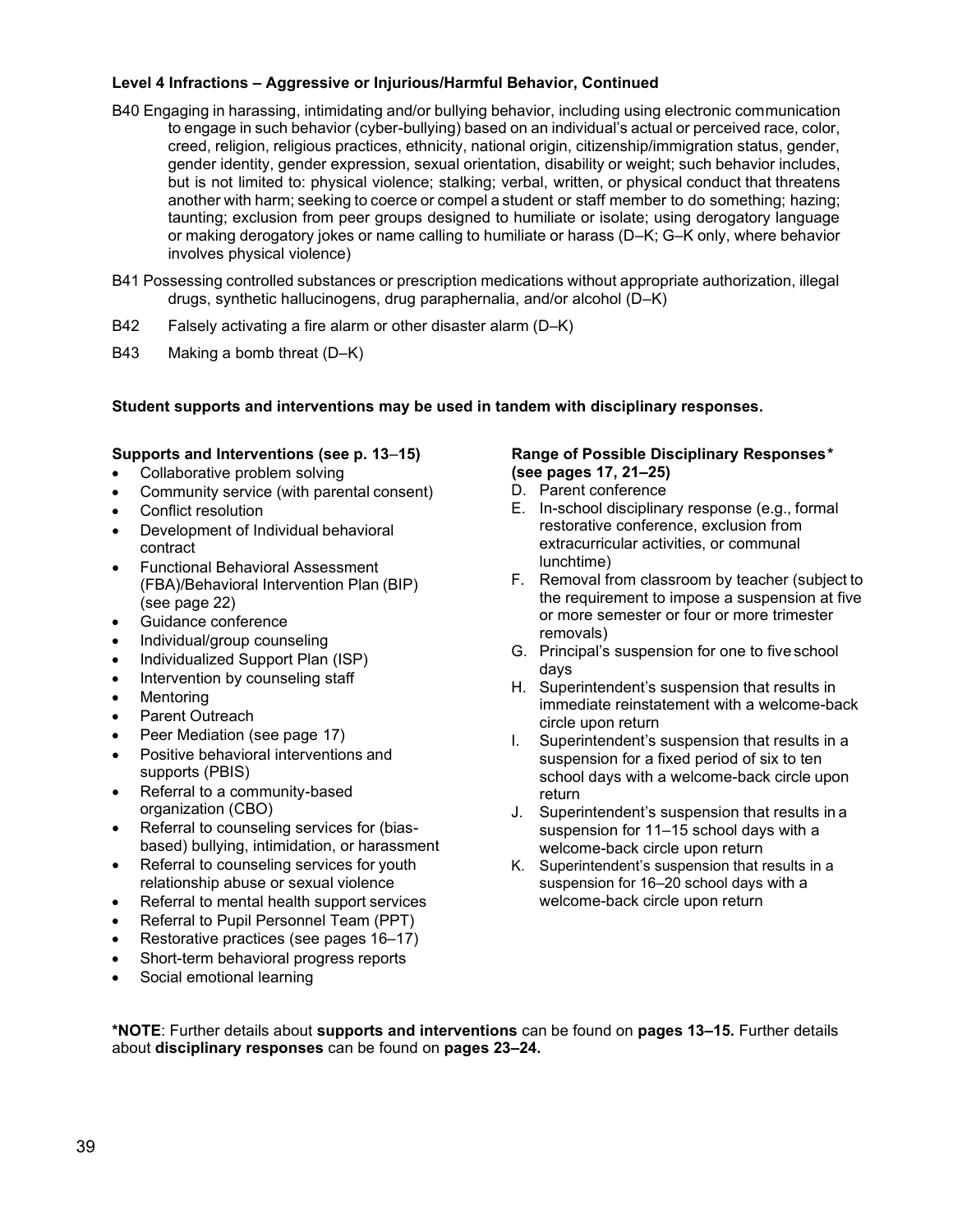### <span id="page-40-0"></span>**Level 4 Infractions – Aggressive or Injurious/Harmful Behavior, Continued**

- B44 Taking or attempting to take property belonging to another or belonging to the school without authorization, without using force, or intimidating behavior (D–K)
- B45 Creating a substantial risk of serious injury by either recklessly engaging in behavior, and/or using an object that appears capable of causing physical injury (e.g., lighter, belt buckle, umbrella, or laser pointer) (D–K)
- B46 Causing a serious injury by either recklessly engaging in behavior, and/or using an object that appears capable of causing physical injury (e.g., lighter, belt buckle, umbrella, or laser pointer) (G–K)
- B47 Inciting/causing a riot (G–K)
- B48 Possessing, displaying, or selling any weapon as defined in Category II (E–K) NOTE: Before requesting or imposing a suspension for possession of or displaying an article listed in Category II for which a purpose other than infliction of physical harm exists, e.g., a nail file, the principal must consider whether there are mitigating factors present. In addition, the principal must consider whether an imitation gun is realistic looking by considering factors such as its color, size, shape, appearance, and weight. See page 27 for more information.
- B49 Using controlled substances or prescription medication without appropriate authorization, or using illegal drugs, synthetic hallucinogens, and/or alcohol. (D–K)

### <span id="page-40-1"></span>**Student supports and interventions may be used in tandem with disciplinary responses.**

### **Supports and Interventions (see p. 13***–***15)**

- Collaborative problem solving
- Community service (with parental consent)
- Conflict resolution
- Development of Individual behavioral contract
- Functional Behavioral Assessment (FBA)/Behavioral Intervention Plan (BIP) (see page 22)
- Guidance conference
- Individual/group counseling
- Individualized Support Plan (ISP)
- Intervention by counseling staff
- **Mentoring**
- Parent Outreach
- Peer Mediation (see page 17)
- Positive behavioral interventions and supports (PBIS)
- Referral to a community-based organization (CBO)
- Referral to counseling services for (bias- based) bullying, intimidation, or harassment
- Referral to counseling services for youth relationship abuse or sexual violence
- Referral to mental health support services
- Referral to Pupil Personnel Team (PPT)
- Restorative practices (see pages 16–17)
- Short-term behavioral progress reports
- Social emotional learning

# <span id="page-40-2"></span>**Range of Possible Disciplinary Responses***\** **(see pages 17, 21–25)**

- D. Parent conference
- E. In-school disciplinary response (e.g., formal restorative conference, exclusion from extracurricular activities, or communal lunchtime)
- F. Removal from classroom by teacher (subject to the requirement to impose a suspension at five or more semester or four or more trimester removals)
- G. Principal's suspension for one to five school days
- H. Superintendent's suspension that results in immediate reinstatement with a welcomeback circle upon return
- I. Superintendent's suspension that results in a suspension for a fixed period of six to ten school days with a welcome-back circle upon return
- J. Superintendent's suspension that results in a suspension for 11–15 school days with a welcome-back circle upon return
- K. Superintendent's suspension that results in a suspension for 16–20 school days with a welcome-back circle upon return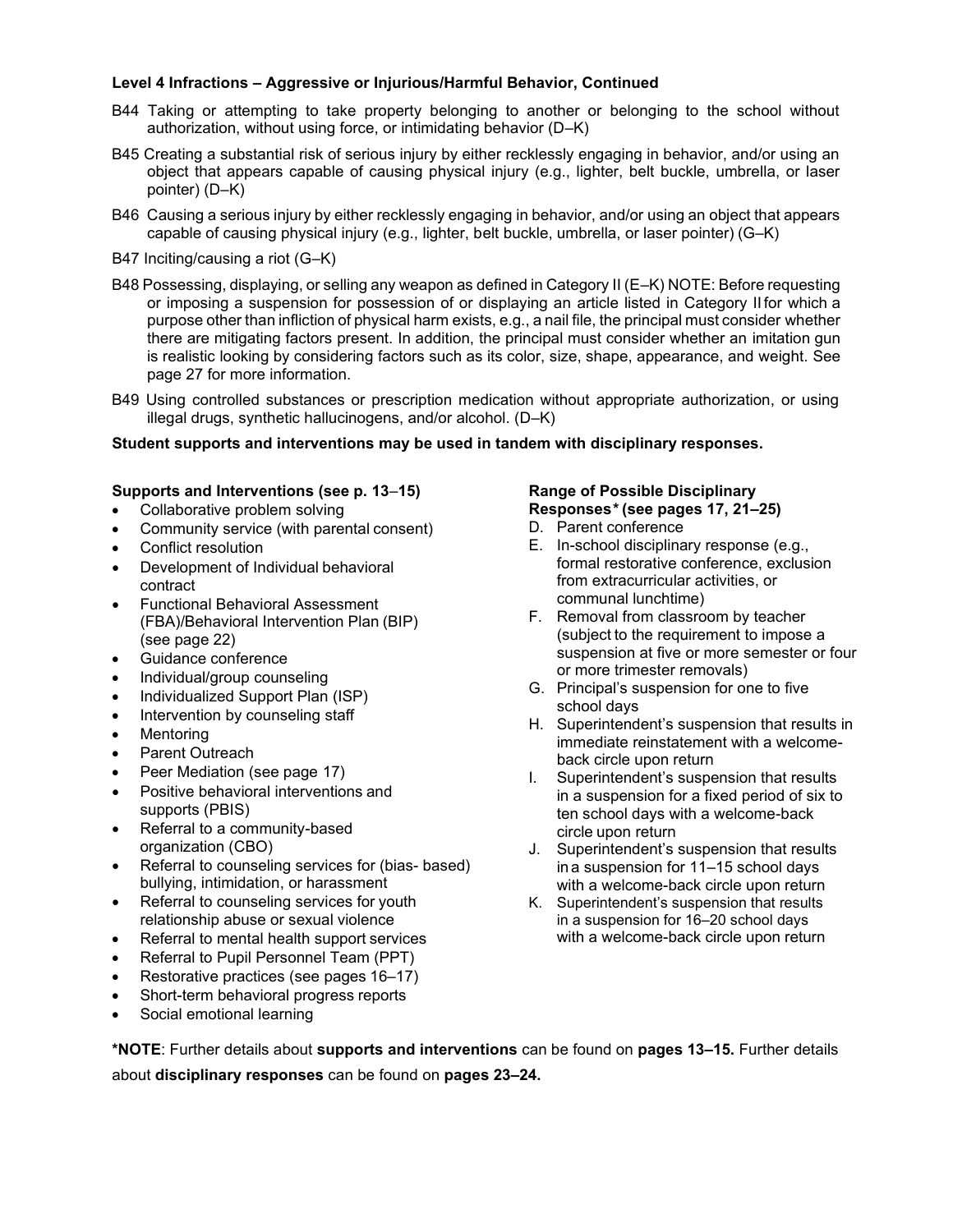#### <span id="page-41-0"></span>**Level 5 Infractions – Seriously Dangerous or Violent Behavior**

- B50 Starting a fire (D–L, G–L only, where behavior involves physical violence or intentional damage of school property or property belonging to another)
- B51 Using force to take or attempt to take property belonging to another (D–L, G–L only, where behavior involves physical violence)
- B52 Using force against, or inflicting, or attempting to inflict serious injury against school personnel or school safety agents (G–L only for using force, I-L only, for inflicting serious injury)
- B53 Using extreme force against or inflicting or attempting to inflict serious injury upon students or others (G–L)
- B54 Instigating, or participating with another or others, in an incident of group violence (D–L, G–L only, for students who commit physical violence)
- B55 Engaging in dangerous or violent behavior that is gang-related NOTE: In determining whether the behavior is gang-related, school officials may consult with the Office of Safety and Youth Development's Gang Unit. (D– L, G–L only, where behavior involves physical violence)

B56 Engaging in physical sexual aggression/compelling or forcing another to engage in sexual activity (I–L)

B57Selling or distributing illegal drugs or controlled substances and/or alcohol (G–L)

B58 Possessing or selling any weapon as defined in Category I, other than a firearm, bomb, or other explosive (E–L)

#### <span id="page-41-1"></span>**Student supports and interventions may be used in tandem with disciplinary responses.**

#### **Supports and Interventions (see p. 13***–***15)**

- Collaborative problem solving
- Community service (with parental consent)
- Conflict resolution
- Development of Individual behavioral contract
- Functional Behavioral Assessment (FBA)/Behavioral Intervention Plan (BIP) (page 22)
- Guidance conference
- Individual/group counseling
- Individualized Support Plan (ISP)
- Intervention by counseling staff
- **Mentoring**
- Parent Outreach
- Peer Mediation (see page 17)
- Positive behavioral interventions and supports
- Referral to appropriate substance abuse counseling services
- Referral to a community-based organization
- Referral to counseling services for (bias-
- based) bullying, intimidation, or harassment
- Referral to counseling services for youth relationship abuse or sexual violence
- Referral to mental health support services
- Referral to Pupil Personnel Team (PPT)
- Referral to the Substance Abuse Prevention and Intervention Specialists (SAPIS) Program
- Restorative practices (see pages 16–17)
- Short-term behavioral progress reports
- Social emotional learning

#### <span id="page-41-2"></span>**Range of Possible Disciplinary Responses***\**  **(see pages 17, 21–25)**

- D. Parent conference
- E. In-school disciplinary response (e.g., formal restorative conference, exclusion from extracurricular activities, or communal lunchtime)
- F. Removal from classroom by teacher (subject to the requirement to impose a suspension at five or more semester or four or more trimester removals)
- G. Principal's suspension for one to fiveschool days
- H. Superintendent's suspension that results in immediate reinstatement with a welcomeback circle upon return
- I. Superintendent's suspension that results in a suspension for a fixed period of six to ten school days with a welcome-back circle upon return
- J. Superintendent's suspension that results in a suspension for 11–15 school days with a welcome-back circle upon return
- K. Superintendent's suspension that results in a suspension for 16–20 school days with a welcome-back circle upon return
- L. For cases when law requires, or circumstances warrant, imposition of a suspension period longer than 20 days, please see pages 24–2